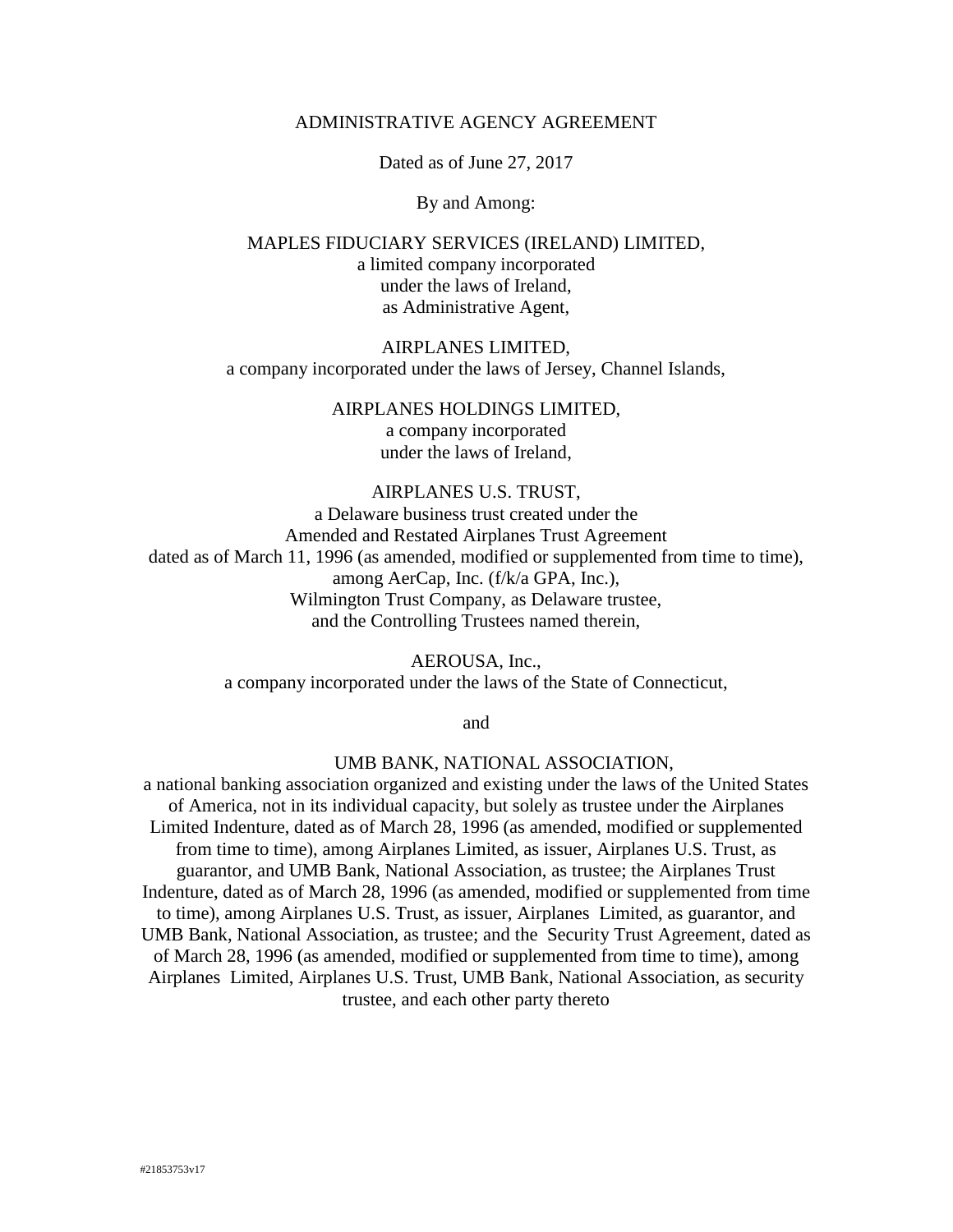# **TABLE OF CONTENTS**

# PAGE

# [ARTICLE 1](#page-3-0)

# **D[EFINITIONS](#page-3-0)**

# [ARTICLE 2](#page-4-0)

### APPOINTMENT; A[DMINISTRATIVE](#page-4-0) SERVICES

# [ARTICLE 3](#page-11-2)

# STANDARD OF PERFORMANCE; L[IABILITY AND](#page-11-2) INDEMNITY

# [ARTICLE 4](#page-13-0)

A[DMINISTRATIVE](#page-13-0) AGENT UNDERTAKINGS

# [ARTICLE 5](#page-15-0)

#### U[NDERTAKINGS OF](#page-15-0) AIRPLANES GROUP

# [ARTICLE 6](#page-18-0) A[PPROVALS](#page-18-0)

|--|--|--|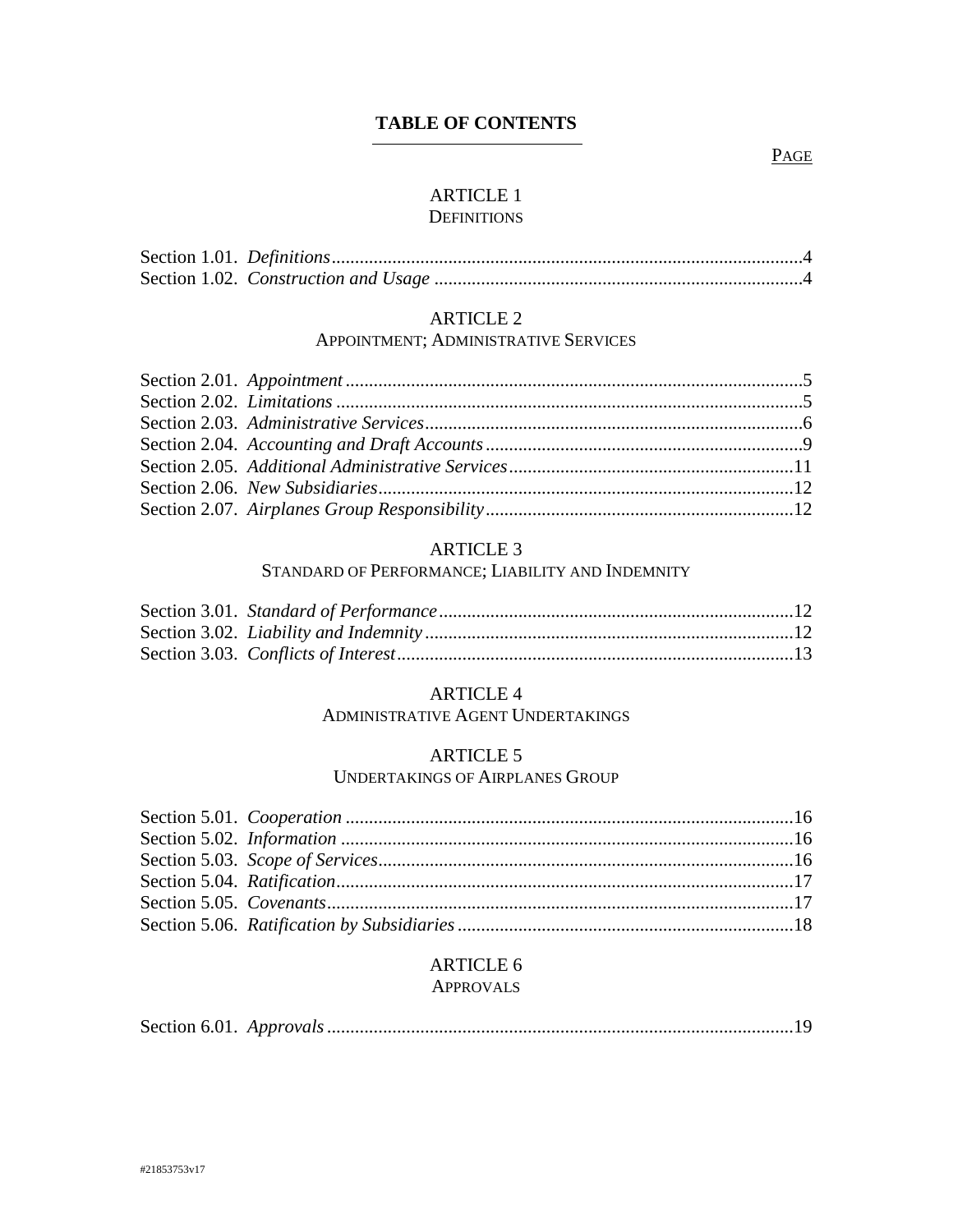# [ARTICLE 7](#page-18-2) **E[FFECTIVENESS](#page-18-2)**

# Section 7.01. *Effectiveness*[................................................................................................19](#page-18-3)

# [ARTICLE 8](#page-18-4)

# A[DMINISTRATIVE](#page-18-4) FEES, EXPENSES AND SUBORDINATION

# [ARTICLE 9](#page-19-3)

### TERM; REMOVAL OF OR T[ERMINATION BY THE](#page-19-3) ADMINISTRATIVE AGENT

# [ARTICLE 10](#page-21-1)

## A[SSIGNMENT AND](#page-21-1) DELEGATION

# [ARTICLE 11](#page-21-3)

# **G[UARANTEE](#page-21-3)**

# [ARTICLE 12](#page-22-2)

# **M[ISCELLANEOUS](#page-22-2)**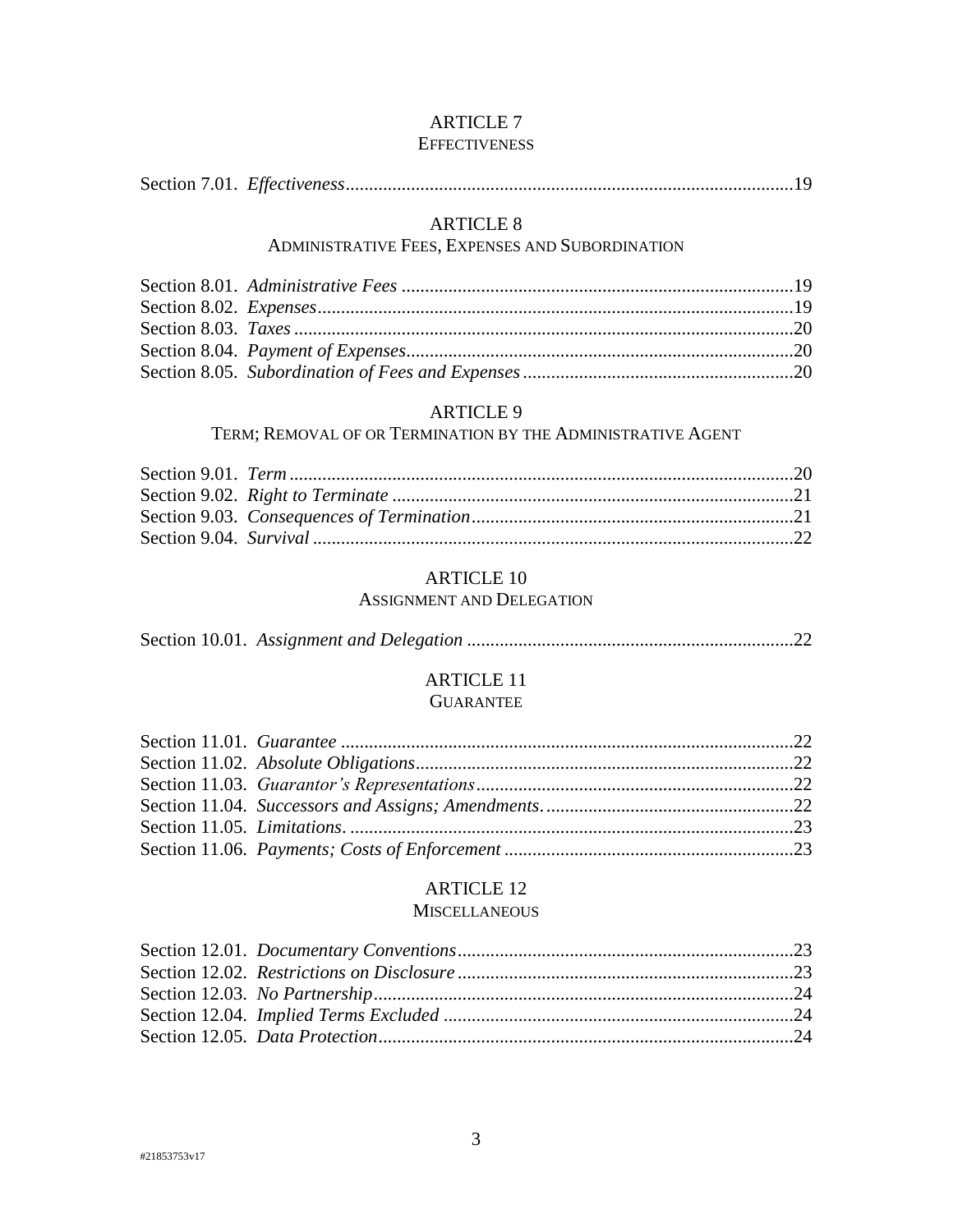ADMINISTRATIVE AGENCY AGREEMENT dated as of June 27, 2017, among MAPLES FIDUCIARY SERVICES (IRELAND) LIMITED a limited company incorporated under the laws of Ireland (the "**Administrative Agent**"), AIRPLANES LIMITED, a company incorporated under the laws of Jersey, Channel Islands ("**Airplanes Limited**"), AIRPLANES HOLDINGS LIMITED (f/k/a GPA II Limited), a company incorporated under the laws of Ireland ("**Holding Co.**") AIRPLANES U.S. TRUST, a Delaware business trust ("**Airplanes Trust**"), AEROUSA, Inc., a company incorporated under the laws of the State of Connecticut ("**AeroUSA**"), and UMB BANK, NATIONAL ASSOCIATION, a national banking association ("**UMB Bank**"), not in its individual capacity, but solely as trustee under the Airplanes Limited Indenture, dated as of March 28, 1996 (as amended, modified or supplemented from time to time) (the "**Airplanes Limited Indenture**"), among Airplanes Limited, as issuer, Airplanes Trust, as guarantor, and UMB Bank, as trustee (the "**Airplanes Limited Indenture Trustee**"), the Airplanes U.S. Trust Indenture, dated as of March 28, 1996 (as amended, modified or supplemented from time to time) (the "**Airplanes Trust Indenture**" and, together with the Airplanes Limited Indenture, the "**Indentures**"), among Airplanes Trust, as issuer, Airplanes Limited, as guarantor, and UMB Bank, as trustee (the "**Airplanes Trust Indenture Trustee**" and, together with the Airplanes Limited Indenture Trustee, the "**Indenture Trustees**"), and the Security Trust Agreement, dated as of March 28, 1996 (as amended, modified or supplemented from time to time) (the "**Security Trust Agreement**"), among UMB Bank, as security trustee (the "**Security Trustee**"), Airplanes Limited, Airplanes Trust and each other party thereto.

Each of Airplanes Limited, Airplanes Trust, Holding Co. and AeroUSA are entering into this Agreement with the approval and consent of UMB Bank, in its capacities as Airplanes Limited Indenture Trustee and Airplanes Trust Indenture Trustee under the Indentures, as evidenced by the countersignature of this Agreement by the Indenture Trustees. Such approval and consent shall also constitute a waiver by the Indenture Trustees of any default that may be occasioned pursuant to Section 5.02(a) of each of the Indentures solely as a result of the parties' entry into this Agreement.

For the consideration set forth herein and other good and valuable consideration, the receipt of which is hereby acknowledged, the Administrative Agent, Airplanes Limited, Holding Co., Airplanes Trust (for the purposes of Sections [2.02\(d\),](#page-5-1) [2.04\(b\)\(i\)-](#page-9-0) [\(iii\),](#page-9-1)  $2.04(c)$ ,  $5.01$ ,  $5.02$ , and  $5.04$  of this Agreement only) and AeroUSA each agree as follows:

# ARTICLE 1

### **DEFINITIONS**

<span id="page-3-1"></span><span id="page-3-0"></span>Section 1.01. *Definitions*. Unless otherwise defined herein, all capitalized terms used but not defined herein have the meanings assigned to such terms in Appendix A hereto ("**Appendix A**").

<span id="page-3-2"></span>Section 1.02. *Construction and Usage*. The conventions of construction and usage set forth in Appendix A are incorporated by reference herein.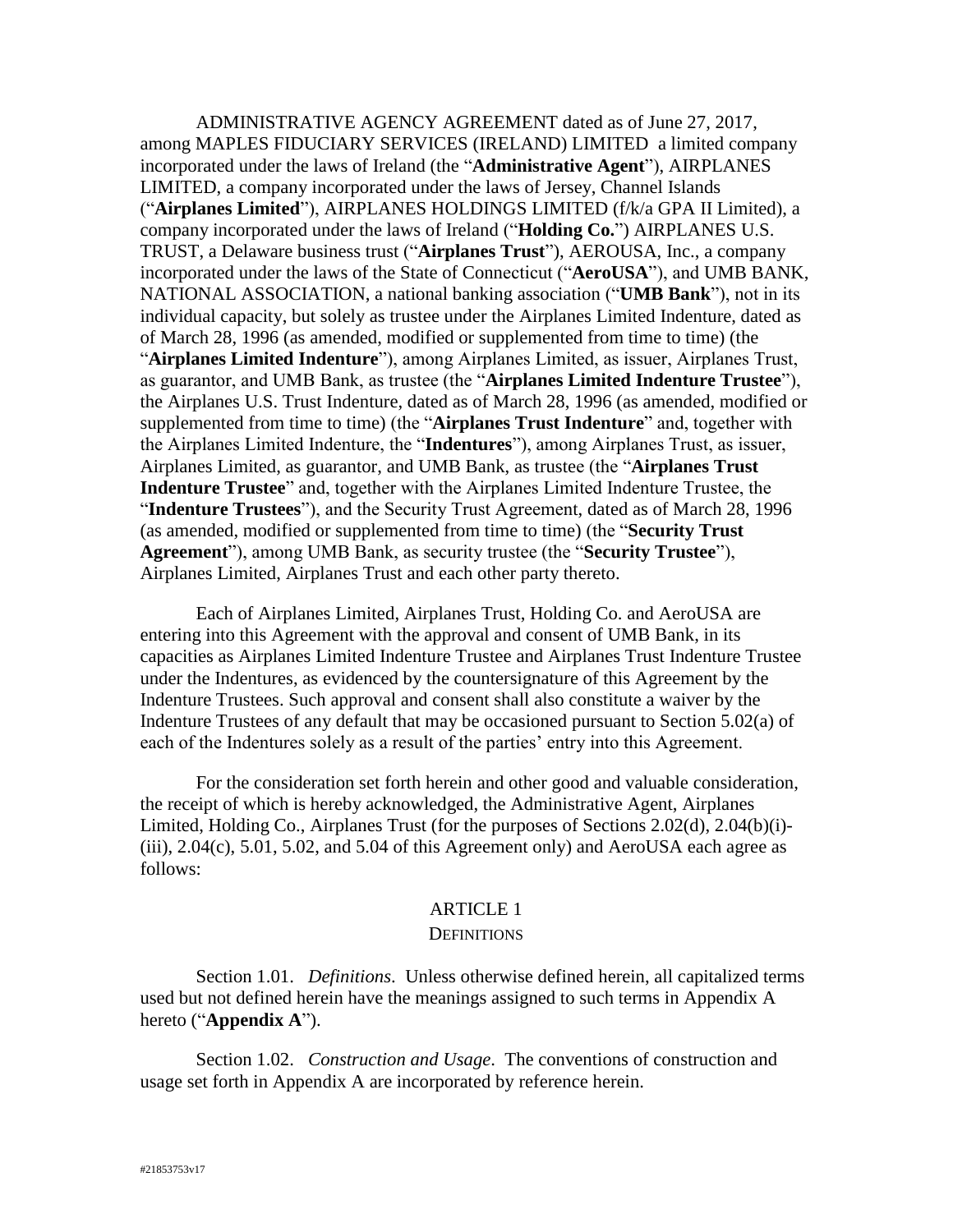#### <span id="page-4-3"></span>ARTICLE 2

#### APPOINTMENT; ADMINISTRATIVE SERVICES

<span id="page-4-1"></span><span id="page-4-0"></span>Section 2.01. *Appointment*. (a) Each of Airplanes Limited, Holding Co. and AeroUSA, and for the limited purposes of Sections [2.04\(b\)\(iii\)](#page-9-1) and [2.04\(c\),](#page-10-1) Airplanes Trust, hereby appoints the Administrative Agent as the provider of the administrative and related services set forth in Sections [2.03](#page-5-0) through [2.06](#page-11-0) (the "**Administrative Services**") to each of them and each Subsidiary of any of them (collectively, and including Airplanes Trust, "**Airplanes Group**") on the terms and subject to the conditions set forth in this Agreement.

(b) The Administrative Agent hereby accepts such appointments and agrees to perform the Administrative Services on the terms and subject to the conditions set forth in this Agreement.

(c) The Administrative Services do not include any service or matter which is the responsibility of the Cash Manager under the Cash Management Agreement, the Company Secretary under the Secretarial Services Agreement or the company secretaries of Airplanes Group's Subsidiaries (other than the provision of a company secretary to each of Holding Co. and Airplanes Finance Limited, companies incorporated under the laws of Ireland). For the avoidance of doubt, the Administrative Agent shall provide a company secretary to Holding Co. and Airplanes Finance Limited on the terms and subject to the conditions set forth in this Agreement.

<span id="page-4-2"></span>Section 2.02. *Limitations*. (a) The Administrative Agent agrees (with respect to the Administrative Services agreed by it to be carried out hereunder) to comply with the terms of the articles of incorporation, by-laws, trust agreements or similar constituting documents of each Person within Airplanes Group and all agreements to which any Person within Airplanes Group is a party (including all Relevant Documents), provided that copies of such documents and agreements have been delivered to the Administrative Agent and, without prejudice to the foregoing, not to enter into, on behalf of any Person within Airplanes Group, any commitments, loans or obligations or charge, mortgage, pledge, encumber or otherwise restrict or dispose of the property or assets or expend any funds of any Person within Airplanes Group save (i) as expressly permitted by the terms of this Agreement or (ii) upon the express direction of, as applicable, any of the board of directors of Airplanes Limited, Holding Co., AeroUSA or any of their Subsidiaries or the board of controlling trustees of Airplanes Trust.

### (b) [Intentionally deleted]

(c) In connection with the performance of the Administrative Services, the Administrative Agent shall (i) have no responsibility for the failure of any other Person (other than any Person acting as a delegate of the Administrative Agent under this Agreement pursuant to [Section 10.01](#page-21-2) hereof) providing services directly to Airplanes Group to perform its obligations to Airplanes Group, (ii) in all cases be entitled to rely upon the instructions of Airplanes Group or any of its Representatives and upon notices, reports or other communications made by any Person providing services to Airplanes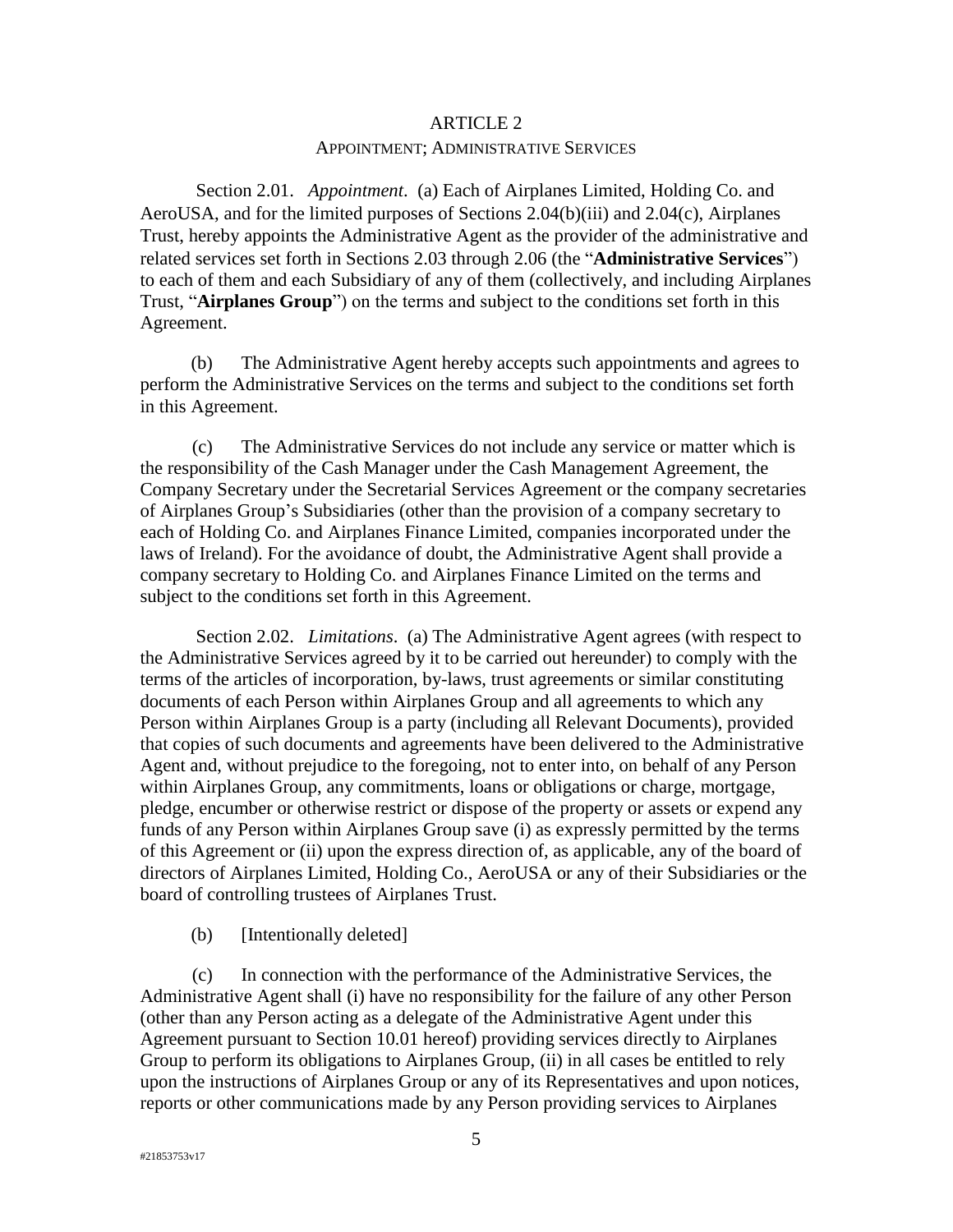Group (other than any Affiliate of the Administrative Agent) and shall not be responsible for the accuracy or completeness of any such notices, reports or other communications except to the extent that the Administrative Agent has actual notice of any matter to the contrary, and (iii) not be obligated to act in any manner which is reasonably likely to (A) violate any Applicable Law, (B) lead to an investigation by any Governmental Authority or (C) expose the Administrative Agent to any liabilities for which, in the Administrative Agent's good faith opinion, adequate bond or indemnity has not been provided.

<span id="page-5-1"></span>(d) Subject to the limitations set forth in Section 2.02(a), in connection with the performance of the Administrative Services, the Administrative Agent is expressly authorized by each of Airplanes Trust, Airplanes Limited, Holding Co. and AeroUSA, on behalf of themselves and each other Person within Airplanes Group (each having been duly authorized to provide such authorization with regard to their respective Subsidiaries), to engage in and conclude commercial negotiations with the Persons providing services to Airplanes Group, including, without limitation, where the context admits, the Cash Manager, the Reference Agent, the Company Secretary and other Persons performing similar services or advising Airplanes Group (the "**Service Providers**") and with their Representatives. Each of Airplanes Trust, Airplanes Limited, Holding Co., and AeroUSA agrees that it will give the Administrative Agent 60 days prior written notice of any limitation or modification of the authority set forth in this [Section 2.02\(d\).](#page-5-1)

(e) The Administrative Agent may rely on the advice of any law firm, accounting firm, risk management adviser, tax adviser, insurance adviser, aircraft appraiser or other professional adviser appointed by any Person within Airplanes Group and any Person appointed in good faith by the Administrative Agent and shall not be liable for any claim by any Person within Airplanes Group to the extent that it was acting in good faith upon the advice of any such persons.

(f) Notwithstanding the appointment of, and the delegation of authority and responsibility to, the Administrative Agent hereunder, each of Airplanes Limited, AeroUSA and Holding Co. and each other Person within Airplanes Group shall continue to have and exercise through its board of directors or trustees real and effective central control and management of all matters related to its ongoing business, operations, assets and liabilities, subject to matters that are expressly the responsibility of the Administrative Agent in accordance with the terms of this Agreement, and each of Airplanes Limited, AeroUSA, Holding Co. and each other Person within Airplanes Group shall at all times conduct its separate ongoing business in such a manner as the same shall at all times be readily identifiable from the separate business of the Administrative Agent, and none of Airplanes Limited, Holding Co. and Aero USA merely lending its name to decisions taken by others.

<span id="page-5-0"></span>Section 2.03. *Administrative Services*. The Administrative Agent hereby agrees to perform and provide the following services for each Person within Airplanes Group and their respective governing bodies:

(a) administrative services: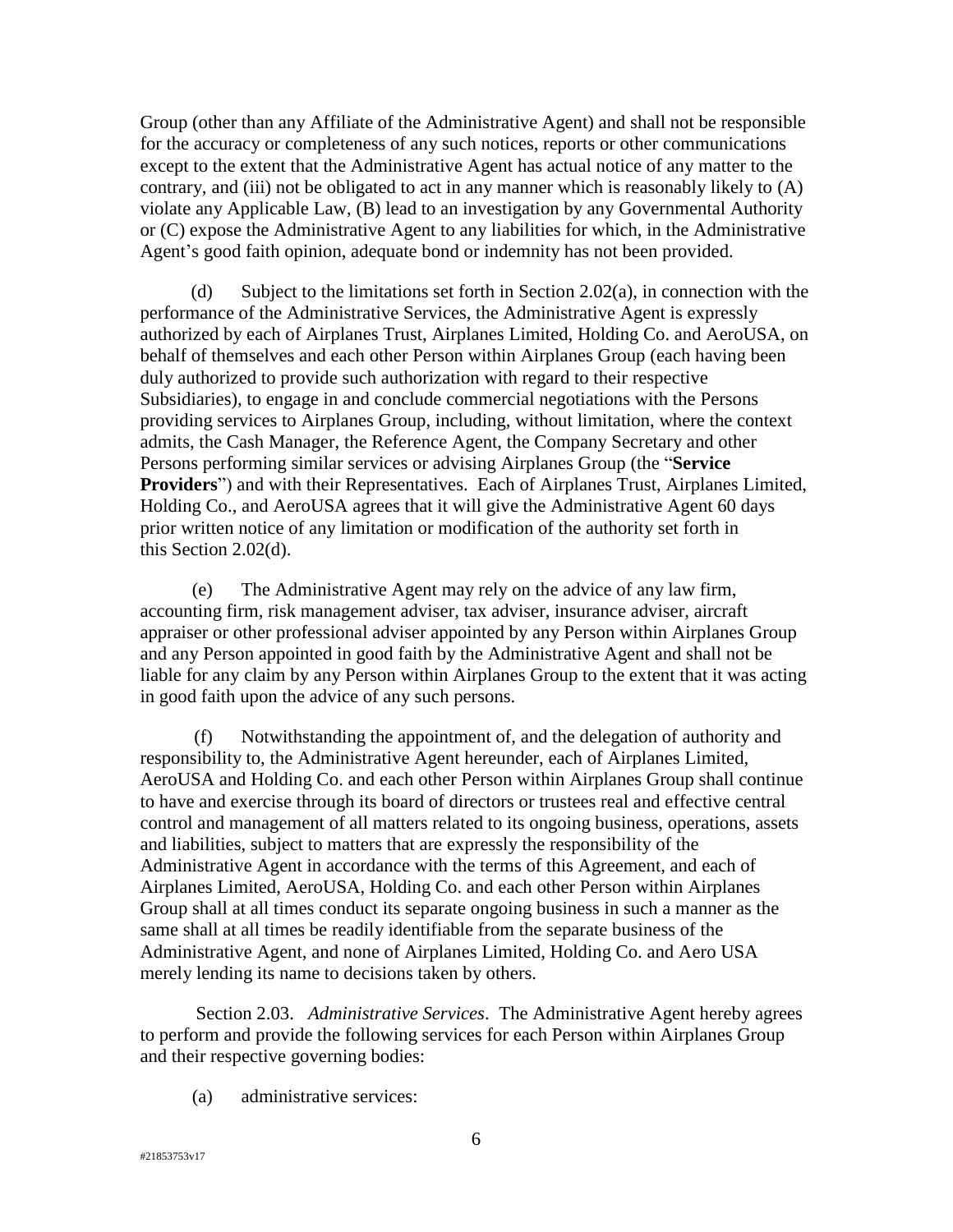(i) except in such instances in which such preparation and distribution is required to be done by another party by Applicable Law, preparation and distribution, at such time as shall be agreed with the Administrative Agent, of draft board or trustees meeting agendas and any other papers required in connection with such meetings;

(ii) maintaining, or monitoring the maintenance of, the books, records, registers and associated filings of each Person within Airplanes Group, other than those required to be maintained by the Company Secretary and the Delaware Trustee;

(iii) providing any administrative assistance reasonably necessary to assist any Person within Airplanes Group in carrying out its obligations, including providing timely notice of decisions to be made, or actions to be taken, under any of the Relevant Documents; *provided*, that if such obligations of Airplanes Group under any of the Relevant Documents are only required upon receipt of notice to Airplanes Group or the Administrative Agent, then the Administrative Agent shall provide such administrative assistance only to the extent it has received such notice or is otherwise aware of such obligations (it being understood that the Administrative Agent shall not be deemed to be otherwise aware of such obligations solely because notice has been provided to a Person within Airplanes Group other than the Administrative Agent);

(iv) [Intentionally deleted]

(v) procuring, when the Administrative Agent considers in good faith that it is appropriate or necessary to do so, and coordinating the advice of accounting, tax and other professional advisers at the expense of the relevant Person within Airplanes Group, to assist such Person in carrying out its obligations, and supervising, in accordance with instructions from such Person, such advisers;

- (vi) [Intentionally deleted]
- (vii) [Intentionally deleted]
- (viii) [Intentionally deleted]

(ix) serving as secretary of each of Holding Co. and Airplanes Finance Limited, which respective functions shall each include compliance with the usual requirements pertaining to a company secretary under the laws of Ireland and the constitution of each of Holding Co. and Airplanes Finance Limited. In its capacity as company secretary of Holding Co. and Airplanes Finance Limited, the Administrative Agent shall on request certify as secretary to Holding Co. and/or Airplanes Finance Limited, as the case may be, copies of corporate documents maintained on the minute book of Holding Co. and/or Airplanes Finance Limited but shall not in such capacity undertake substantive activities on behalf of Holding Co. and/or Airplanes Finance Limited (including, without limitation, the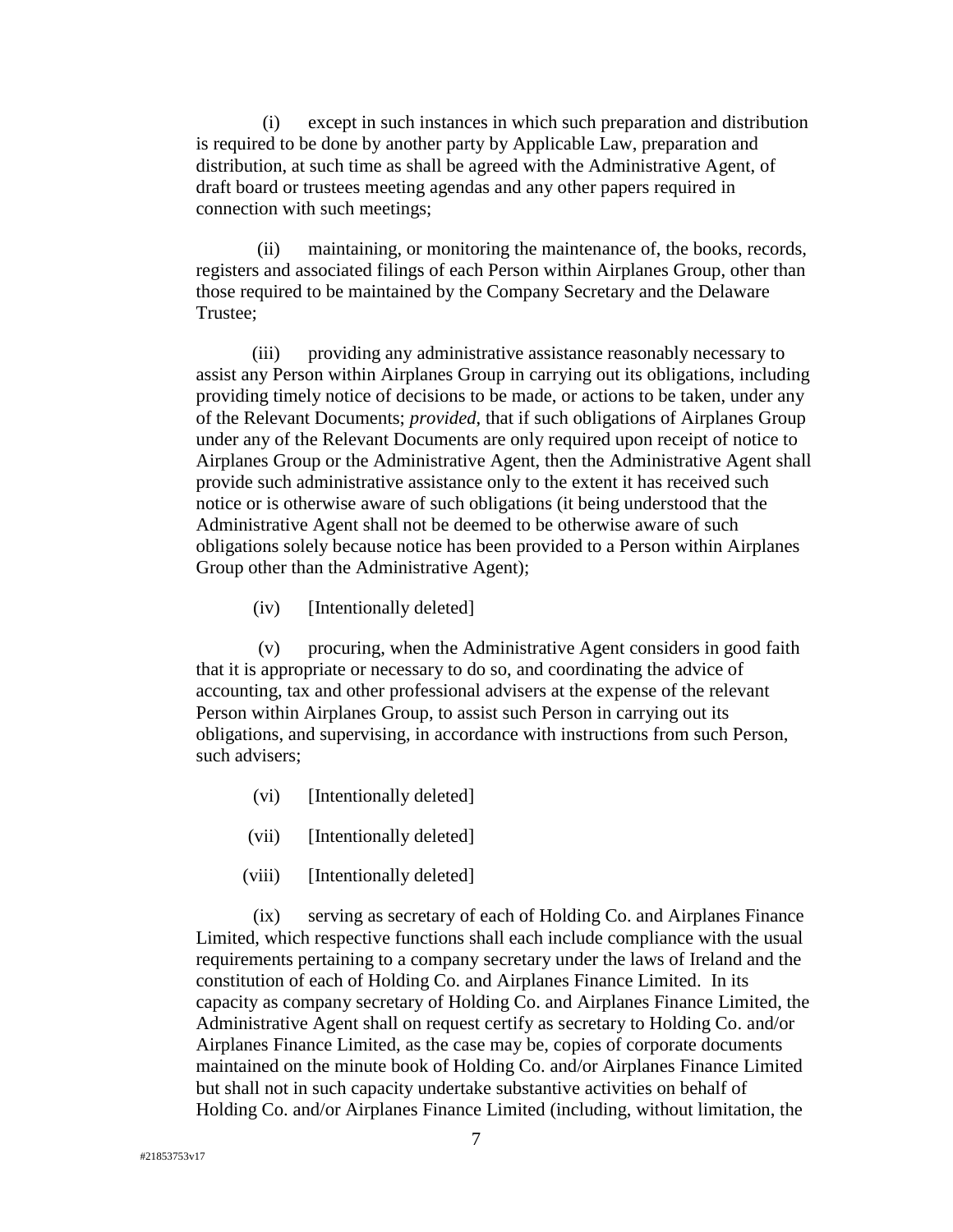execution of documentation for and on behalf of Holding Co. and/or Airplanes Finance Limited); and

(x) providing and maintaining the registered office of each of Holding Co. and Airplanes Finance Limited at all times at the offices of the Administrative Agent or at such other place in Ireland as Holding Co. and/or Airplanes Finance Limited may from time to time agree.

(b) [Intentionally deleted]

(c) to the extent that (i) the following services are not provided by the other Service Providers, and (ii) the relevant information is provided to the Administrative Agent by Persons within Airplanes Group or the Service Providers, to act as liaison with the Rating Agencies, including:

(i) coordinating with Airplanes Group and the Service Providers and providing the Rating Agencies with such statistical and other information as they may from time to time request (such information to be provided at Airplanes Group's expense to the extent that providing such information requires services that are materially greater in scope than those being provided pursuant to the express terms of this Agreement); and

(ii) providing the Rating Agencies with the outstanding principal balances of each class or subclass of Notes;

- (iii) [Intentionally deleted]
- (d) [Intentionally deleted]
- (e) [Intentionally deleted]
- (f) to coordinate, as necessary, with the Cash Manager;
- (g) [Intentionally deleted]

(h) based on information produced or provided to it, to prepare, file and/or distribute, with the assistance of outside counsel and auditors, if appropriate, all reports to be prepared, filed and/or distributed by Airplanes Group or its governing bodies, subject to board or trustee approval, including:

(i) filings Airplanes Group is required to make in various jurisdictions and preparing such filings or monitoring counsel and advisers in connection with the preparation and filing of such materials;

(ii) [Intentionally deleted]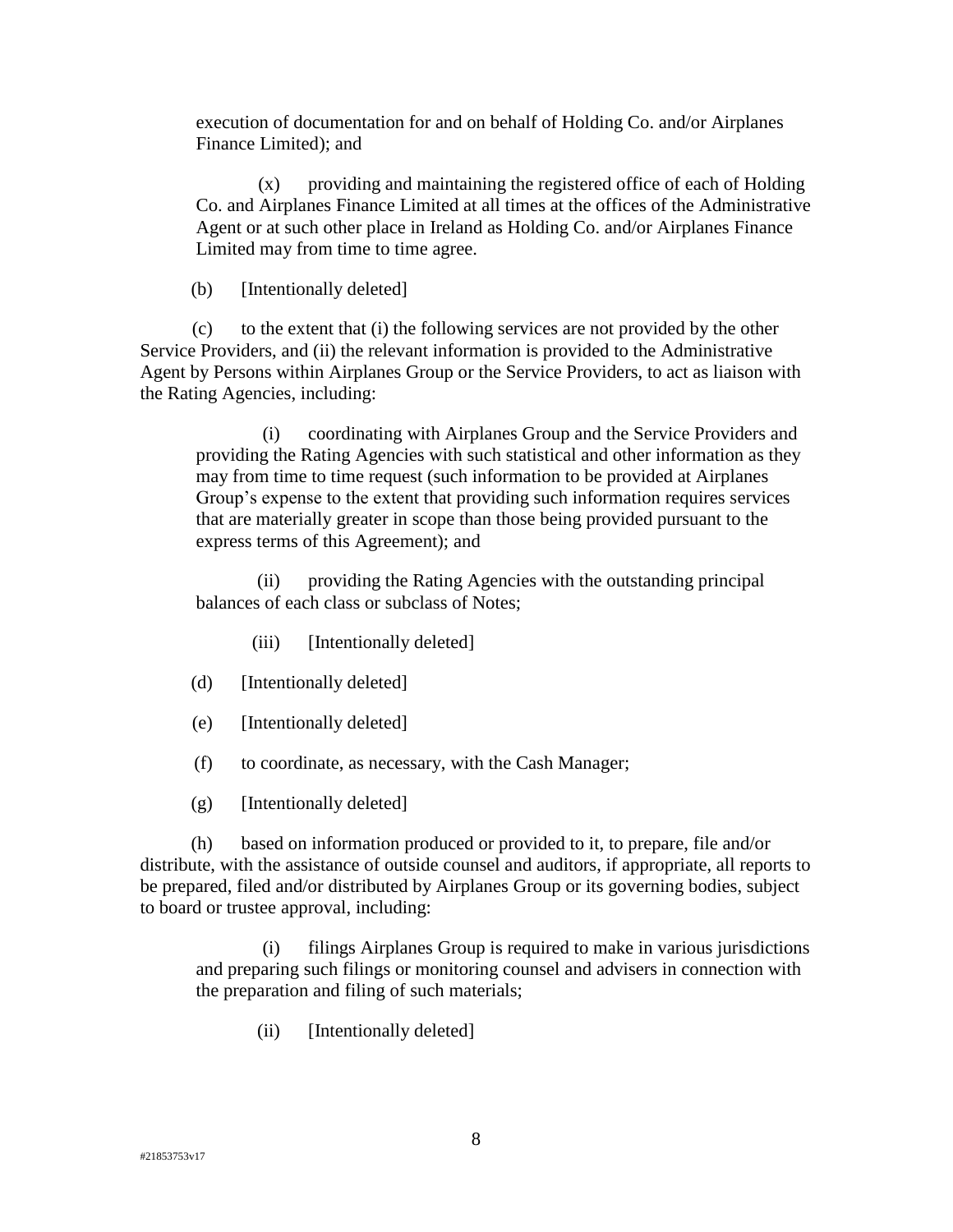(iii) reports required or recommended to be distributed to investors (including press releases), and preparing or arranging for the preparation and distribution of such reports at Airplanes Group's expense; and

(iv) reports required to be filed with any Governmental Authorities, and preparing on behalf of Airplanes Group or arranging for the preparation of and arranging for the filing of any reports required to be filed with any other entity in order for Airplanes Group not to be in violation of Applicable Law or any applicable covenants;

(i) with respect to amendments,

(i) [Intentionally deleted]

(ii) to the extent requested by Airplanes Group or by the parties to Relevant Documents and subject to approval by the appropriate board, to coordinate with Airplanes Group's legal counsel, the other parties thereto and their counsel the preparation and execution of any amendments to the Relevant Documents, and to provide assistance in the implementation of such amendments; and

- (iii) [Intentionally deleted]
- (j) [Intentionally deleted]

(k) to process payment of certain bills and expenses (i) payable to legal and professional advisers authorized to be engaged or consulted pursuant to this Agreement or (ii) approved by the relevant board of Airplanes Group or any of its Subsidiaries, and remit approved invoices to the Cash Manager for payment processing.

- (l) [Intentionally deleted]
- (m) [Intentionally deleted]
- (n) [Intentionally deleted]
- (o) [Intentionally deleted]

<span id="page-8-0"></span>Section 2.04. *Accounting and Draft Accounts*.

(a) *Budgeting Process*. [Intentionally deleted]

(b) *Management Accounts and Financial Statements*. The Administrative Agent shall, in accordance with the procedures, policies and guidelines described below and on the basis of information generated by the Administrative Agent and information provided by the Service Providers and Airplanes Limited, Holding Co. and AeroUSA: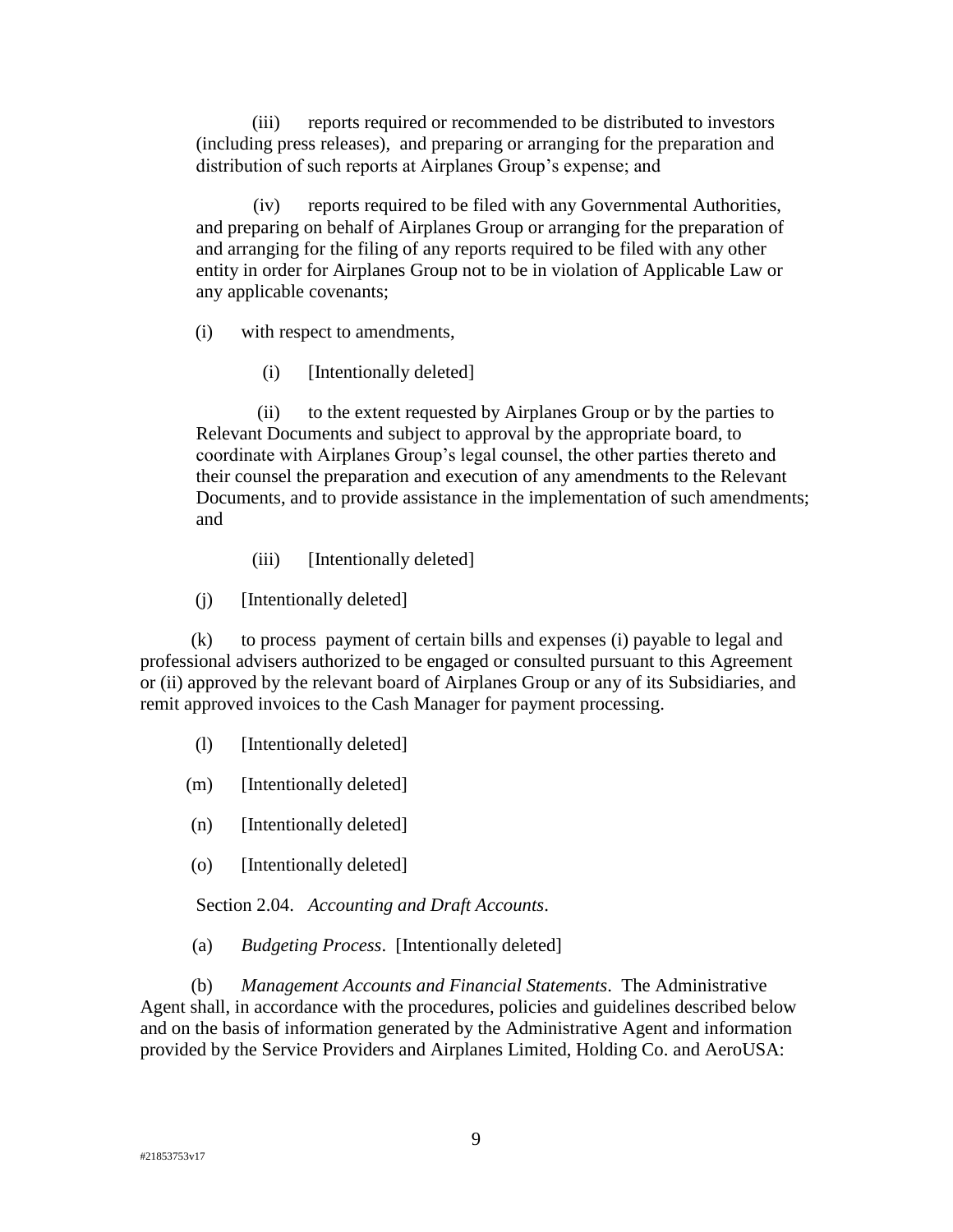<span id="page-9-0"></span>(i) establish an accounting system and maintain the accounting ledgers of and for Airplanes Limited, Airplanes Trust and each of their Subsidiaries in accordance with accounting principles generally accepted in the United States, unless otherwise required by Applicable Law and specified by the relevant boards of Persons within Airplanes Group (collectively, the "**Ledgers**");

<span id="page-9-2"></span>(ii) prepare and deliver (within 40 days after the end of the relevant Quarter or, if the end of such Quarter coincides with the end of a Year, within 75 days after the end of such Year, or in both cases as directed by the relevant boards of Persons within Airplanes Group), with respect to Airplanes Limited, Airplanes Trust and Airplanes Group), on a consolidated basis, a draft balance sheet and draft statement of changes in shareholders' equity or residual trust interest as of the end of each Quarter and Year, as applicable, and draft statements of income and cash flows for each Quarter and Year, as applicable (the "**Consolidated Quarterly Draft Accounts**");

<span id="page-9-1"></span>(iii) to the extent required by Applicable Law, prepare and deliver (within 40 days after the end of the relevant Quarter or, if the end of such Quarter coincides with the end of a Year, within 90 days after the end of such Year, or in both cases as directed by the relevant boards of Persons within Airplanes Group), with respect to Airplanes Group on a combined basis and such of Airplanes Limited, Airplanes Trust and their Subsidiaries as specified by the relevant boards of Persons within Airplanes Group in a written schedule provided to the Administrative Agent (which schedule may be updated by such boards to the Administrative Agent delivered at least 30 days prior to the commencement of the relevant Quarter), on a consolidating company-by-company basis, a draft balance sheet and statement of changes in shareholders' equity or, residual trust interest as of the end of each Quarter and Year, as applicable, with respect to such Person and draft statements of income and cash flows for such Quarter and Year, as applicable (the "**Consolidating Quarterly Draft Accounts**" and, together with the Consolidated Quarterly Draft Accounts the "**Draft Accounts**"). The boards of Airplanes Trust, Airplanes Limited, Holding Co. or AeroUSA, as the case may be, shall specify the applicable legal requirements mandating the preparation of such Consolidating Quarterly Draft Accounts in the written schedule provided to the Administrative Agent pursuant to this section;

(iv) as required by the relevant boards of Persons within Airplanes Group, arrange and manage the quarterly review of the Draft Accounts by Airplanes Group's auditors;

(v) arrange for, coordinate with and assist Airplanes Group's auditors in preparing annual audits;

(vi) prepare or arrange for the preparation of and arrange for the filing of Airplanes Group's tax returns in conjunction with Airplanes Group's tax advisers after submission to the relevant boards of directors or controlling trustees to the extent required by such boards or Applicable Law; and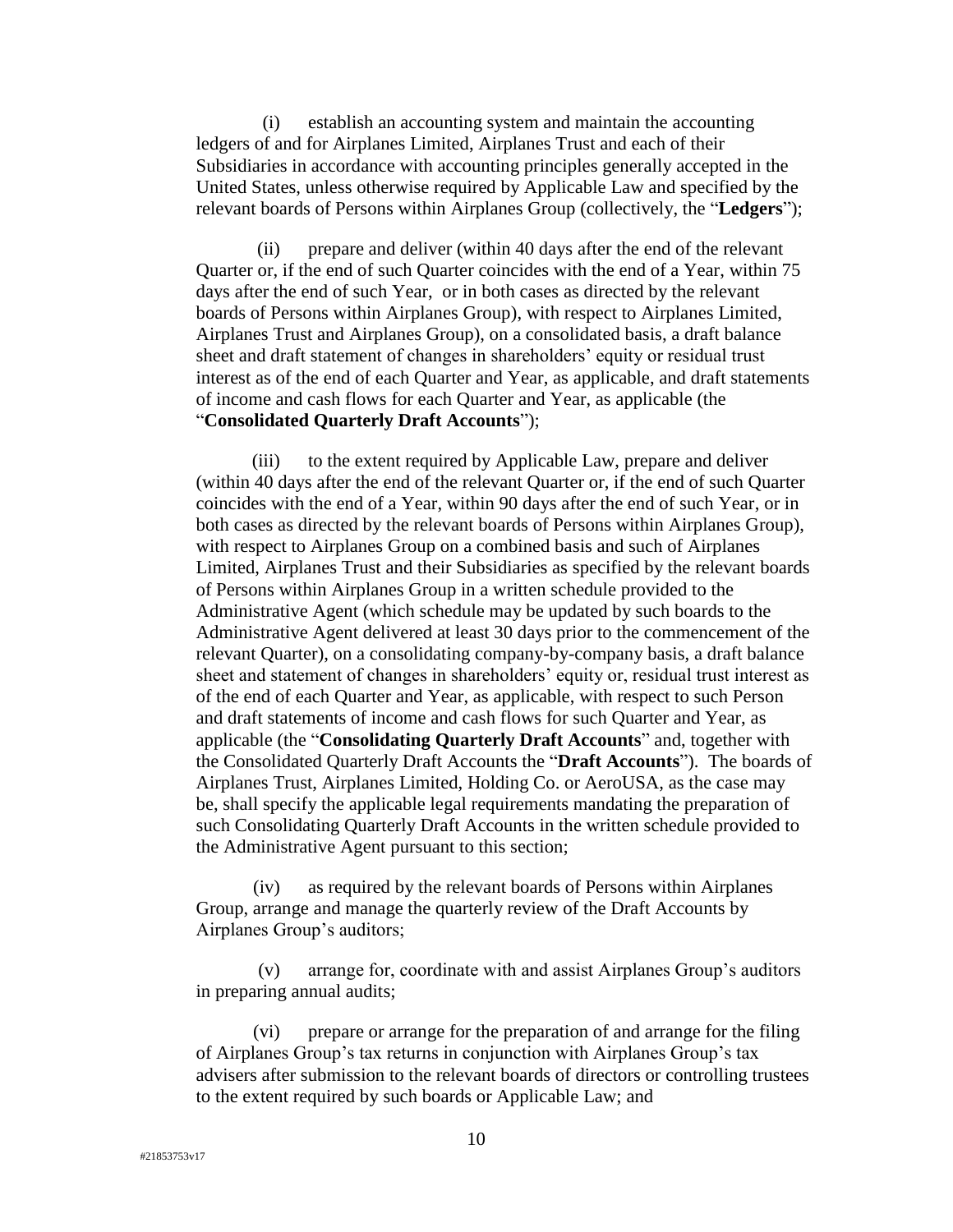- (vii) [Intentionally deleted]
- (viii) [Intentionally deleted]
- (ix) [Intentionally deleted]

<span id="page-10-1"></span>(c) The Administrative Agent shall prepare the Draft Accounts in accordance with accounting principles generally accepted in the United States unless otherwise required by Applicable Law and specified by the relevant boards of Persons within Airplanes Group. In connection with the preparation of the Consolidated Quarterly Draft Accounts, the boards of Airplanes Trust, Airplanes Limited, Holding Co. and AeroUSA shall, and shall cause each other Person within Airplanes Group to, provide to the Administrative Agent, at such times as such boards may require, a review report (as defined by the Statements on Standards for Accounting and Review Services issued by the American Institute of Certified Public Accountants) of Airplanes Group's independent public accountants with respect to the financial statements of such Persons within Airplanes Group for, or as of the end of, such Quarter, including in such report such accountants' statement that, based on its review of such financial statements, it is not aware of any material modifications that should be made to such financial statements in order for them to be in conformity with U.S. GAAP or other applicable accounting principles; *provided*, *however*, that, with respect to such financial statements for, or as of the end of, any Quarter (other than the last Quarter of any Year), in the event that Airplanes Group does not include (or cause to be included) any material disclosure required by U.S. GAAP or other applicable accounting principles to be included within footnotes to such financial statements, such review report may be qualified solely by stating that the only modification that should be made to such financial statements in order for them to be in conformity with U.S. GAAP or other applicable accounting principles is the inclusion of such disclosure; *provided further*, *however*, that such qualification may not relate to any footnote to such financial statements.

(d) The Administrative Agent shall be entitled to request instructions from the boards of Airplanes Limited, Holding Co. and AeroUSA as to general guidelines or principles to be followed in preparing Draft Accounts and as to amending or supplementing any such guidelines or principles, and Airplanes Limited, Holding Co. and AeroUSA shall (i) consult with each other from time to time, as necessary, as to matters or items for which such instructions have been requested and (ii) promptly provide in written form confirmation of any such agreed guidelines or principles. The entry in the Ledgers of any item in accordance with the specific instructions of Airplanes Limited, Holding Co. or AeroUSA shall always be permitted, and the Administrative Agent shall make such entries upon instruction.

<span id="page-10-0"></span>Section 2.05. *Additional Administrative Services*. Upon a request by Airplanes Group, the Administrative Agent will provide such additional services as may be agreed upon for a fee to be agreed to facilitate Airplanes Group's business operations and assist the relevant boards of directors or trustees in carrying out their obligations; *provided, however*, that the Administrative Agent will not be obligated or permitted to take any action that might reasonably be expected to result in the business of Airplanes Group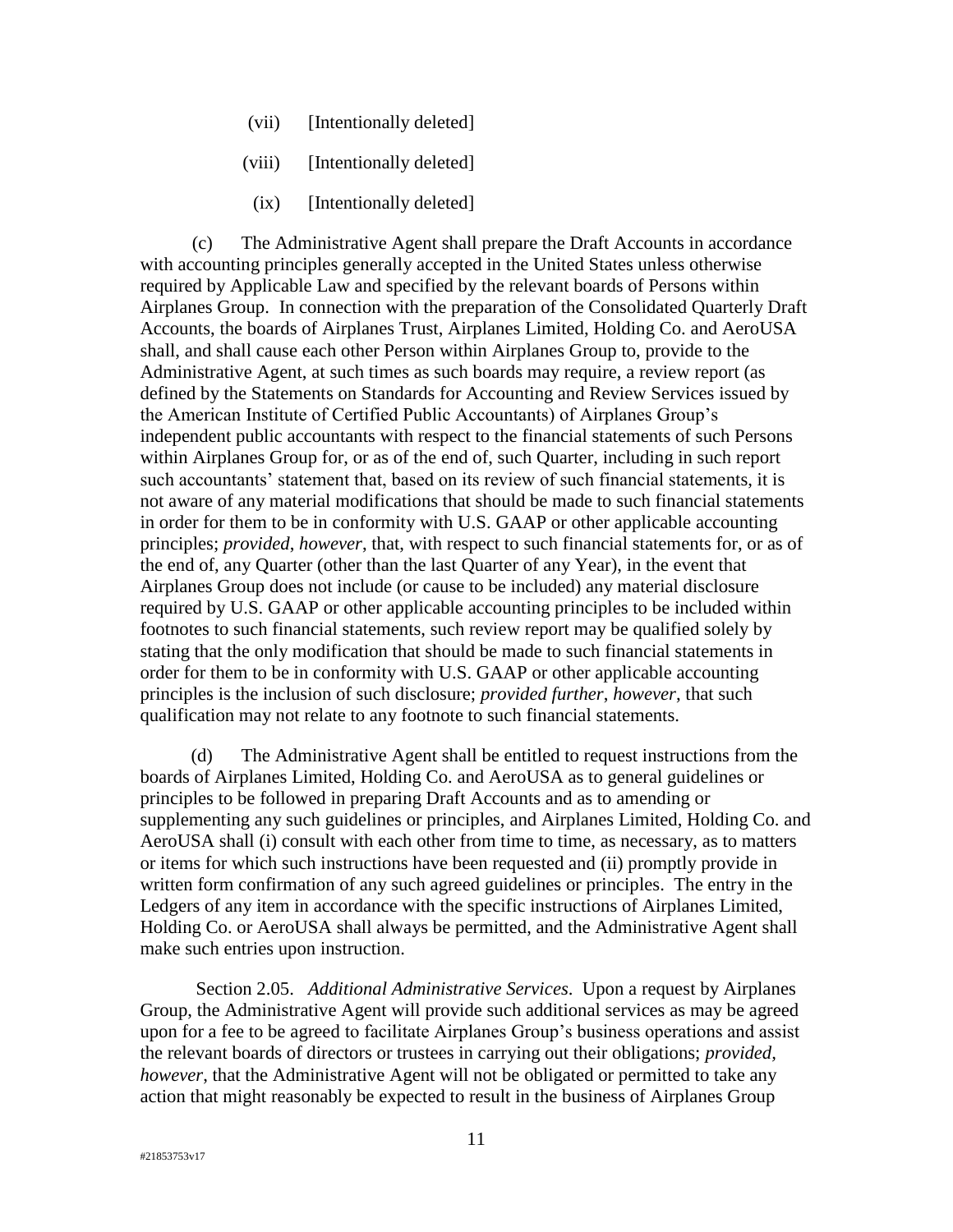ceasing to be separate and readily identifiable from, and independent of, the Administrative Agent and any of its Affiliates.

Section 2.06. *New Subsidiaries*. [Intentionally deleted]

<span id="page-11-1"></span><span id="page-11-0"></span>Section 2.07. *Airplanes Group Responsibility*. (a) The obligations of the Administrative Agent hereunder are limited to those matters that are expressly the responsibility of the Administrative Agent in accordance with the terms of this Agreement. Notwithstanding the appointment of the Administrative Agent to perform the Administrative Services, Airplanes Group shall remain responsible for all matters and decisions related to its business, operations, assets and liabilities.

(b) Without derogating from the authority and responsibility of the Administrative Agent with respect to the performance of certain of the Administrative Services as set forth in this Agreement, it is hereby expressly agreed and acknowledged that the Administrative Agent is not authorized or empowered to make or enter into any agreement, contract or other legally binding arrangement, in respect of or relating to the business or affairs of Airplanes Group, or pledge the credit of, incur any indebtedness on behalf of or expend any funds of any Person within Airplanes Group other than as expressly permitted in accordance with the terms of this Agreement, all such authority and power being reserved to the appropriate Persons within Airplanes Group.

# ARTICLE 3

#### STANDARD OF PERFORMANCE; LIABILITY AND INDEMNITY

<span id="page-11-5"></span><span id="page-11-3"></span><span id="page-11-2"></span>Section 3.01. *Standard of Performance*. The Administrative Agent will devote the same amount of time and attention to and will be required to exercise the same level of skill, care and diligence in the performance of its services as it would if it were administering such services on its own behalf (the "**Standard of Performance**").

<span id="page-11-4"></span>Section 3.02. *Liability and Indemnity*. (a) The Administrative Agent shall not be liable for any Losses or Taxes to or of or payable by Airplanes Group at any time from any cause whatsoever or any Losses or Taxes directly or indirectly arising out of or in connection with or related to the performance by the Administrative Agent of this Agreement unless such Losses or Taxes are the result of the Administrative Agent's own wilful misconduct or gross negligence or that of any of its directors, officers, agents or employees, as the case may be. For the avoidance of doubt, the Administrative Agent shall not be liable for the performance of services by any other service provider to any Airplanes Group Member, or for any actions or omissions of any previous administrative agent.

(b) Notwithstanding anything to the contrary set forth in any other agreement to which any Person within Airplanes Group is a party, each of Airplanes Limited, Airplanes Trust, Holding Co. and AeroUSA on their own behalf and, having been duly authorized to this effect by each of their Subsidiaries, on behalf of each Person within Airplanes Group, does hereby assume liability for and does hereby agree to indemnify and hold harmless on an After-Tax Basis the Administrative Agent, its directors, officers,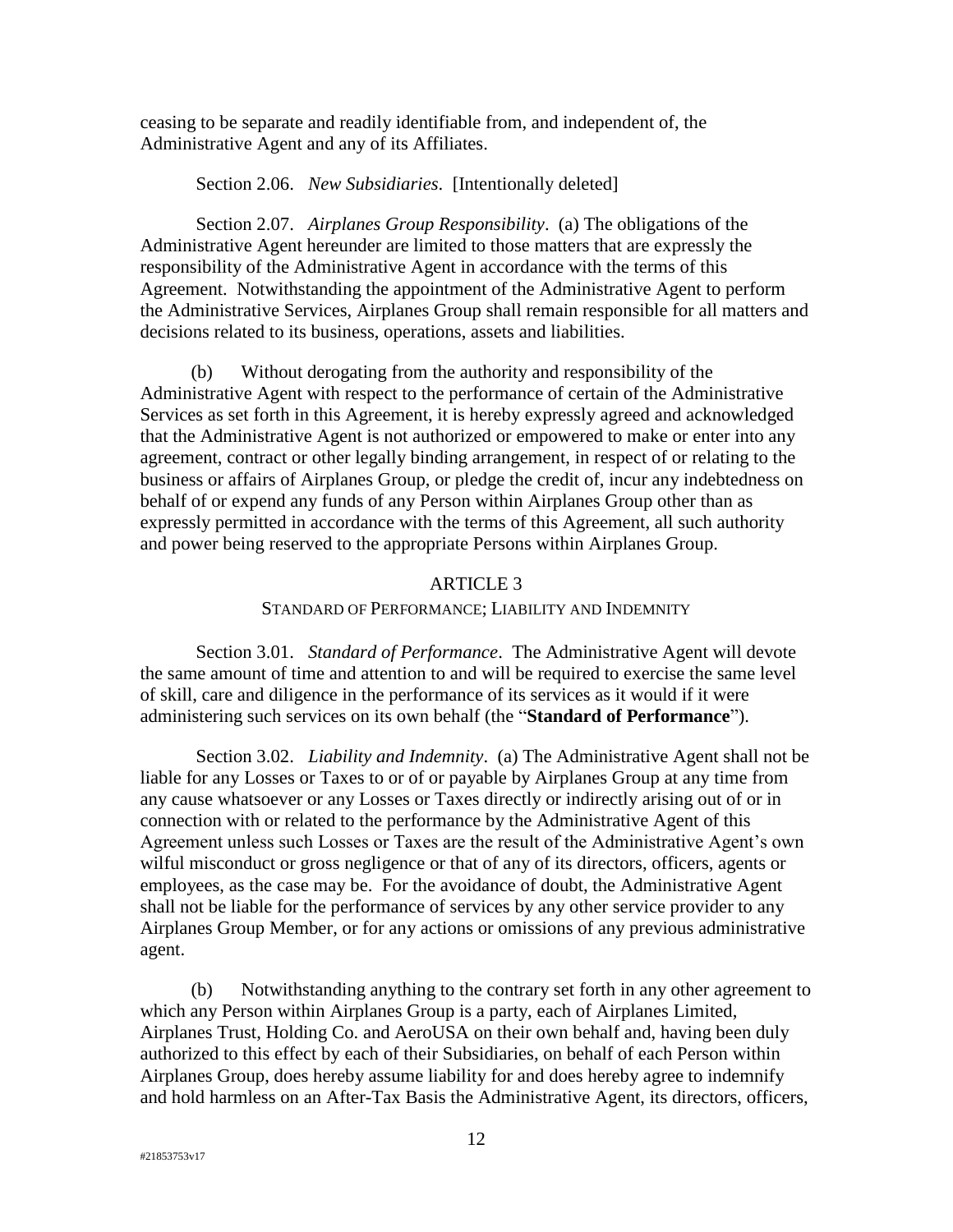employees and agents and each of them from any and all Losses or Taxes that may be imposed on, incurred by or asserted against any of them arising out of, in connection with or related to this Agreement and the appointment of the Administrative Agent hereunder, or the Administrative Agent's performance under this Agreement (including any Losses or Taxes incurred by the Administrative Agent as a result of indemnifying any Person to whom it shall have delegated its obligations hereunder in accordance with [Section 10.01,](#page-21-2) but only to the extent the Administrative Agent would have been indemnified had it performed such obligations), except as a result of the gross negligence or wilful misconduct of the Administrative Agent or any of its directors, officers, employees or agents. This indemnity shall not apply to:

(i) Taxes imposed on net income by the revenue authorities of Ireland in respect of any payment by Airplanes Group to the Administrative Agent due to the performance of the Administrative Services; and

(ii) Taxes imposed on net income of the Administrative Agent by any Government Authority other than Irish Authorities to the extent such Taxes would not have been imposed in the absence of any connection of the Administrative Agent with such jurisdiction imposing such Taxes other than any connection that results from the performance by the Administrative Agent of its obligations under this Agreement.

This indemnity shall expressly inure to the benefit of any director, officer, agent or employee of the Administrative Agent now existing or in the future and to the benefit of any successor of the Administrative Agent and shall survive the expiration of this Agreement.

<span id="page-12-0"></span>Section 3.03. *Conflicts of Interest*. Each of Airplanes Limited, Airplanes Trust, Holding Co. and AeroUSA on its own behalf, and, having been duly authorized to this effect by each of their Subsidiaries, on behalf of their respective Subsidiaries, acknowledges and agrees that (a) in addition to providing the Administrative Services under this Agreement, the Administrative Agent may provide similar services for itself and for other third parties; (b) the Administrative Agent has also been appointed to act as Cash Manager, (c) in the course of conducting such activities, the Administrative Agent will from time to time have conflicts of interest in performing its duties on behalf of Airplanes Group, itself and any other entities in respect of which it provides such similar services; and (d) Airplanes Group has approved the transactions contemplated by this Agreement and desires that such transactions be consummated and in giving such approval has expressly recognized that such conflicts of interest may arise and that when such conflicts of interest arise, the Administrative Agent shall promptly report the same to Airplanes Group and shall act in a manner that (i) treats Airplanes Group equally with such other entities, (ii) does not violate the Standard of Performance or any of the covenants of the Administrative Agent set forth in Article 4 hereof and (iii) would not be reasonably likely to have a Material Adverse Effect on Airplanes Group.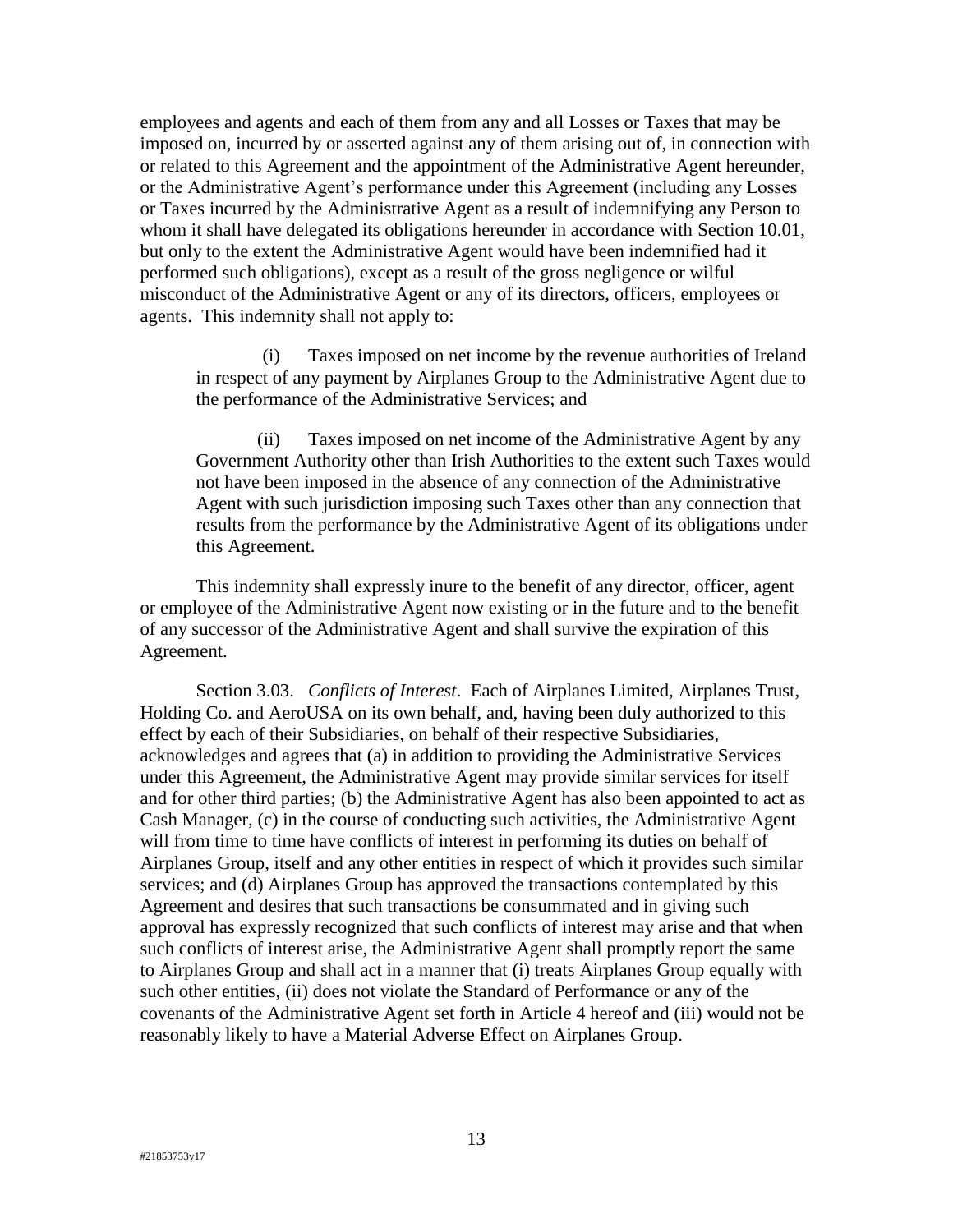# ARTICLE 4 ADMINISTRATIVE AGENT UNDERTAKINGS

<span id="page-13-0"></span>Section 4.01. The Administrative Agent hereby covenants with Airplanes Group that it will conduct its business such that it is a separate and readily identifiable business from, and independent of, Airplanes Group and further covenants as follows:

(a) if the Administrative Agent receives any money whatsoever, which money belongs to Airplanes Group or is to be paid to Airplanes Group or into any account pursuant to any Relevant Document or otherwise, it will hold such money in trust for Airplanes Group, and shall keep such money separate from all other money belonging to the Administrative Agent and shall as promptly as practicable thereafter pay the same into the relevant account in accordance with the terms thereof without exercising any right of setoff;

(b) it will comply with any proper directions, orders and instructions which Airplanes Group may from time to time give to it in accordance with the provisions of this Agreement;

(c) it will not knowingly fail to comply with any legal requirements in the performance of the Administrative Services;

(d) unless to do so would be in accordance with the Indentures, it will not take any steps for the purpose of procuring the appointment of any administrative receiver or the making of an administrative order or for instituting any bankruptcy, reorganization, arrangement, insolvency, winding up, liquidation, composition or any like proceedings under the laws of any jurisdiction in respect of any Person within Airplanes Group or in respect of any of their liabilities, including, without limitation, as a result of any claim or interest of the Administrative Agent or any of its Affiliates;

(e) it will promptly take or arrange (through the appointment of counsel or accountants, as appropriate, and by coordinating with the Company Secretary) for the taking of all steps as may be reasonable to ensure that the Company Secretary prepares and files the application of Airplanes Limited to renew its annual exemption from Jersey taxation, including coordinating and arranging for the filing of all necessary papers with the appropriate Jersey fiscal and other authorities;

(f) it will cooperate with Airplanes Group and its agents and directors, including by providing such information as may reasonably be requested, to permit Airplanes Group or its authorized agents to monitor the Administrative Agent's compliance with its obligations under this Agreement;

(g) during the term of this Agreement, it will observe all corporate formalities necessary to remain a legal entity separate and distinct from, and independent of, each of Airplanes Trust, Airplanes Limited, Holding Co., AeroUSA and each of their Subsidiaries;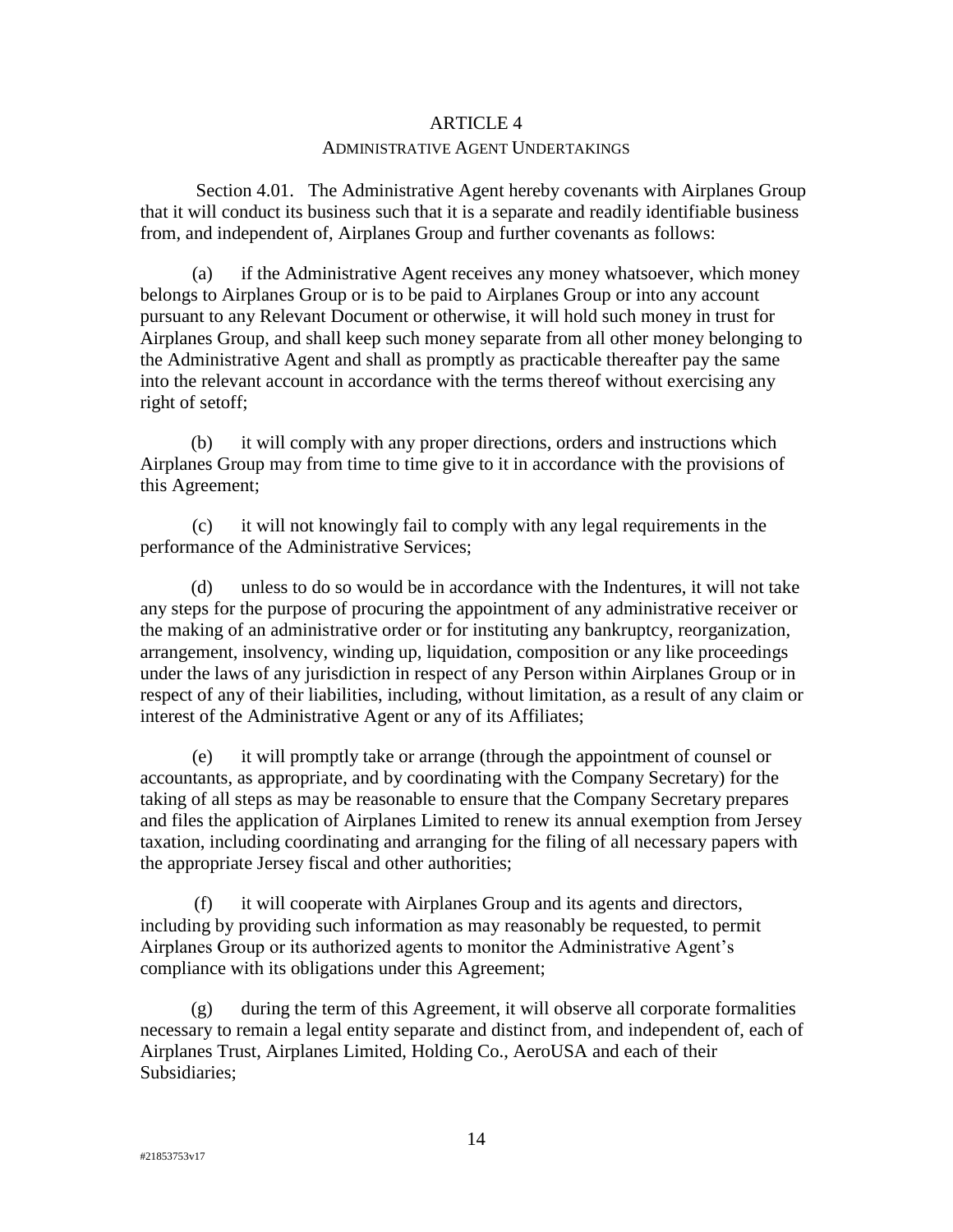(h) during the term of this Agreement, it will maintain its assets and liabilities separate and distinct from each of Airplanes Trust, Airplanes Limited, Holding Co., AeroUSA and each of their Subsidiaries;

(i) during the term of this Agreement, it will maintain records, books, accounts and minutes separate from those of each of Airplanes Trust, Airplanes Limited, Holding Co., AeroUSA and each of their Subsidiaries;

(j) during the term of this Agreement, it will pay its obligations in the ordinary course of its business as a legal entity separate from each of Airplanes Trust, Airplanes Limited, Holding Co., AeroUSA and each of their Subsidiaries;

(k) during the term of this Agreement, it will keep its funds separate and distinct from the funds of each of Airplanes Trust, Airplanes Limited, Holding Co., AeroUSA and each of their Subsidiaries, and it will receive, deposit, withdraw and disburse such funds separately from the funds of each of Airplanes Trust, Airplanes Limited, Holding Co., AeroUSA and each of their Subsidiaries;

(l) during the term of this Agreement, it will conduct its business in its own name, and not in the name of any of Airplanes Trust, Airplanes Limited, Holding Co., AeroUSA or any of their Subsidiaries;

(m) during the term of this Agreement, it will not pay or become liable for any debt of any of Airplanes Trust, Airplanes Limited, Holding Co., AeroUSA or any of their Subsidiaries, other than to make payments in the form of indemnity as required by the express terms of this Agreement;

(n) during the term of this Agreement, it will not hold out that it is a division of any of Airplanes Trust, Airplanes Limited, Holding Co., AeroUSA or any of their Subsidiaries, or that any of Airplanes Trust, Airplanes Limited, Holding Co., AeroUSA or any of their Subsidiaries is a division of it;

(o) during the term of this Agreement, it will not induce any third party to rely on the creditworthiness of any of Airplanes Trust, Airplanes Limited, Holding Co., AeroUSA or any of their Subsidiaries in order that such third party will be induced to contract with it; and

(p) during the term of this Agreement, it will not enter into any agreements between it and any of Airplanes Trust, Airplanes Limited, Holding Co., AeroUSA or any of their Subsidiaries that are more favorable to either party than agreements that the parties would have been able to enter into at such time on an arm's-length basis with a non-affiliated third party, other than any agreements in effect on the date hereof (it being understood that the parties hereto do not intend by this covenant to ratify any self-dealing transactions).

- (q) [Intentionally deleted]
- (r) [Intentionally deleted]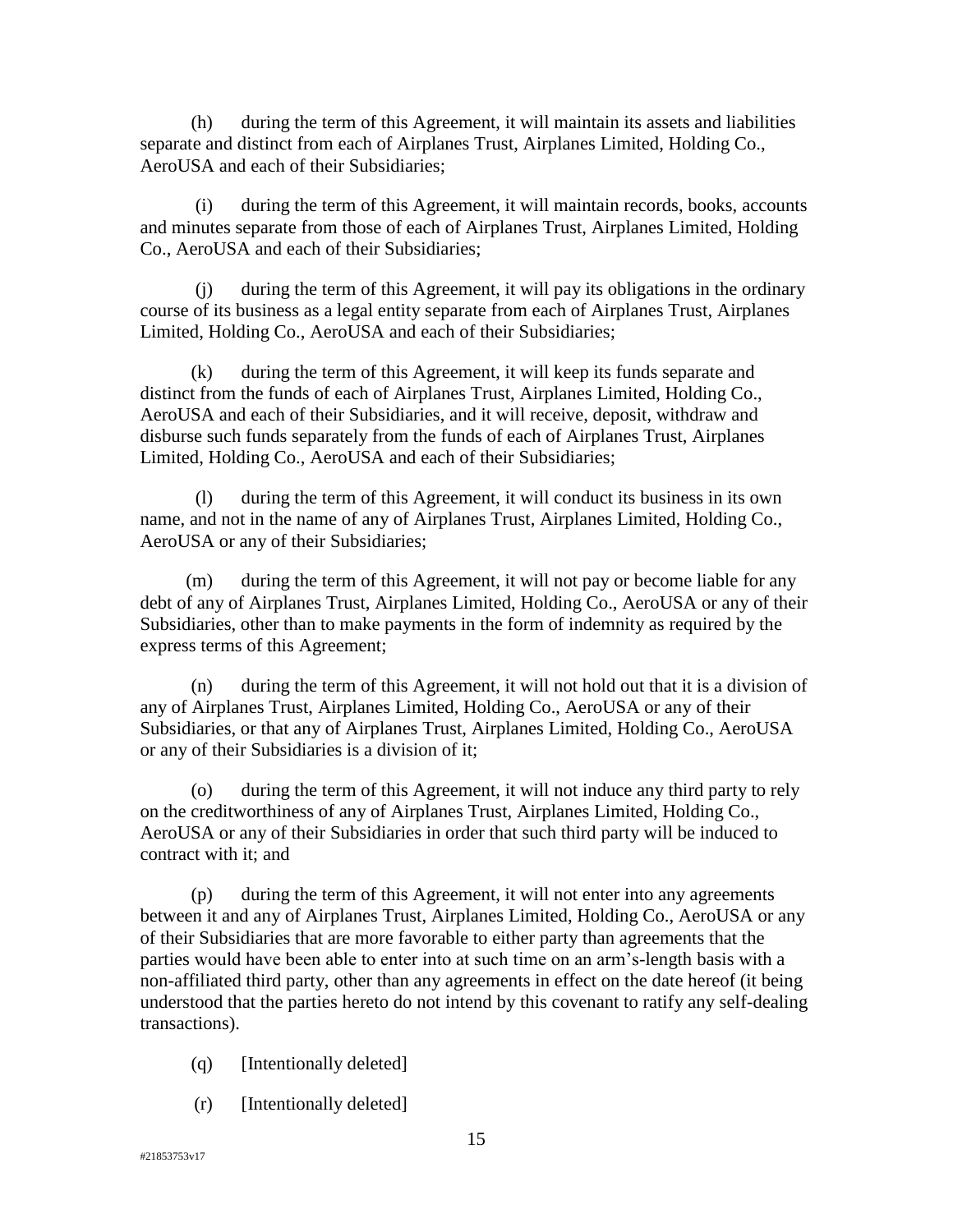# ARTICLE 5 UNDERTAKINGS OF AIRPLANES GROUP

<span id="page-15-1"></span><span id="page-15-0"></span>Section 5.01. *Cooperation*. Airplanes Trust, Airplanes Limited, Holding Co. and AeroUSA shall, and shall cause each Person within Airplanes Group (as appropriate) to, and shall use commercially reasonable efforts to cause any Service Provider to, at all times cooperate with the Administrative Agent to enable the Administrative Agent to provide the Administrative Services, including providing the Administrative Agent with all powers of attorney as may be reasonably necessary or appropriate for the Administrative Agent to perform the Administrative Services in accordance with this Agreement. Airplanes Trust, Airplanes Limited, Holding Co. and AeroUSA shall cause each of their respective Subsidiaries to enter into such agreements with the Administrative Agent as may be required from time to time for the Administrative Agent to perform the Administrative Services in accordance with this Agreement.

<span id="page-15-2"></span>Section 5.02. *Information*. Each of Airplanes Trust, Airplanes Limited, Holding Co and AeroUSA or its agents will provide the Administrative Agent with the following information in respect of itself and its Subsidiaries:

(a) copies of all Relevant Documents, including the articles of incorporation, by-laws, trust agreements (or equivalent documents) of each such Person, and copies of all books and records maintained on behalf of such Persons;

(b) details of all bank accounts and bank mandates maintained by any Person within Airplanes Group;

(c) names of and contact information with respect to the board of directors, board of trustees, company secretaries and registered offices of any Person within Airplanes Group; and

(d) such other information as is necessary to the Administrative Agent's performance of the Administrative Services;

(e) [Intentionally deleted]

*provided*, that such information as is referred to in this [Section 5.02](#page-15-2) shall be provided to the Administrative Agent upon execution of this Agreement and, in respect of any amendment or changes to the information provided to the Administrative Agent upon execution of this Agreement, promptly following the effectiveness of such amendments or changes.

<span id="page-15-3"></span>Section 5.03. *Scope of Services*. In the event that any Person within Airplanes Group shall take any action that has the effect of increasing in any material respect the scope, nature or level of the Administrative Services to be provided under this Agreement without the Administrative Agent's express prior written consent, Airplanes Group shall so notify the Administrative Agent and the Administrative Agent shall not be obligated to perform the affected Administrative Service to the extent of such increase unless and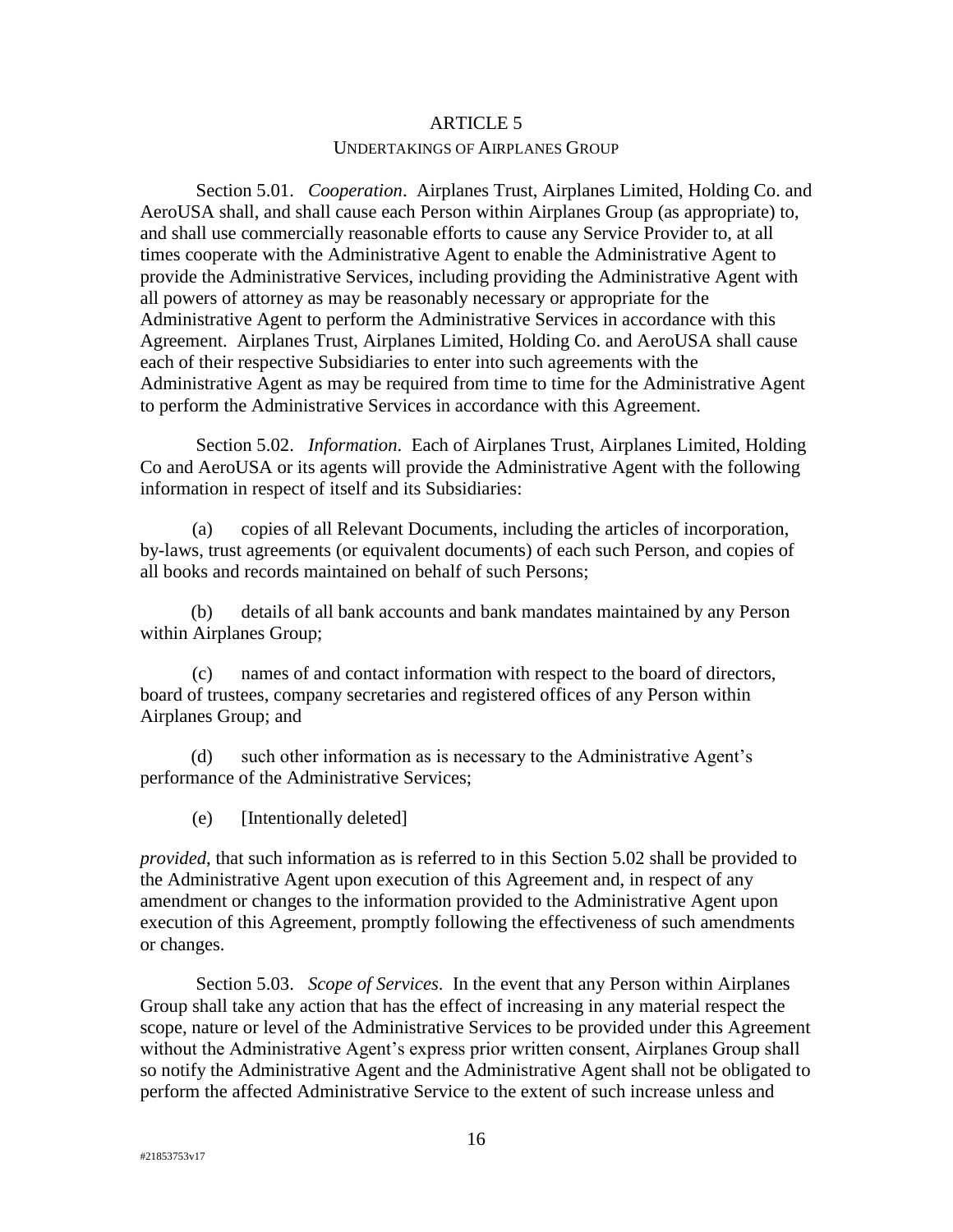until the Administrative Agent and Airplanes Group shall agree on the terms of such increased Administrative Service (it being understood that (i) the Administrative Agent shall have no liability to any Person within Airplanes Group directly or indirectly arising out of, in connection with or related to the Administrative Agent's failure to perform such increased Administrative Service prior to any such agreement and (ii) Airplanes Group shall not be permitted to engage another Person to perform the affected Administrative Service without the prior written consent of the Administrative Agent unless the Administrative Agent has indicated it is unable or unwilling to act in respect of the affected Administrative Service).

The Administrative Agent acknowledges and agrees that in the event that any Person within Airplanes Group shall enter into any bankruptcy, reorganization, arrangement, insolvency, winding up, liquidation, composition or any like proceedings (the "**Proceedings**") under the laws of any jurisdiction in respect of any Person within Airplanes Group or in respect of any of their liabilities, or in the event that any Person within Airplanes Group shall enter into any settlement agreement in respect of any litigation to which such Person is party, any such Proceedings or settlement agreement may promptly lead to a reduction in the scope of Administrative Services required to be provided by the Administrative Agent pursuant to this Agreement. In such event, the Administrative Agent agrees to negotiate in good faith with Airplanes Limited and Airplanes Trust in relation to the reduced level of Administrative Services required and an appropriate reduction in the Administrative Agent's fees set forth in a side letter of even date herewith between the parties to this Agreement.

<span id="page-16-0"></span>Section 5.04. *Ratification*. Each of Airplanes Trust, Airplanes Limited, Holding Co. and AeroUSA, on behalf of themselves and, having been duly authorized to this effect by each of their Subsidiaries, on behalf of each other Person within Airplanes Group, hereby ratifies and confirms and agrees to ratify and confirm (and shall furnish written evidence thereof upon request of the Administrative Agent) any act or omission by the Administrative Agent in accordance with this Agreement in the exercise of any of the powers or authorities conferred upon the Administrative Agent under the terms of this Agreement, it being expressly understood and agreed that none of the foregoing shall have any obligation to ratify and confirm, and expressly does not ratify and confirm, any act or omission of the Administrative Agent in violation of this Agreement, the Standard of Performance or for which the Administrative Agent is obligated to indemnify Airplanes Group or any Subsidiary under [Article 3](#page-11-5) hereof.

<span id="page-16-1"></span>Section 5.05. *Covenants*. Each of Airplanes Limited, Holding Co. and AeroUSA covenants with the Administrative Agent that it will, and will procure that each of its respective Subsidiaries will, conduct its business such that it is a separate and readily identifiable business from, and independent of, the Administrative Agent and any of its Affiliates and further covenants as follows:

(a) during the term of this Agreement, it will observe, and will cause its Subsidiaries to observe, all corporate formalities necessary to remain legal entities separate and distinct from, and independent of, the Administrative Agent and any of its Subsidiaries;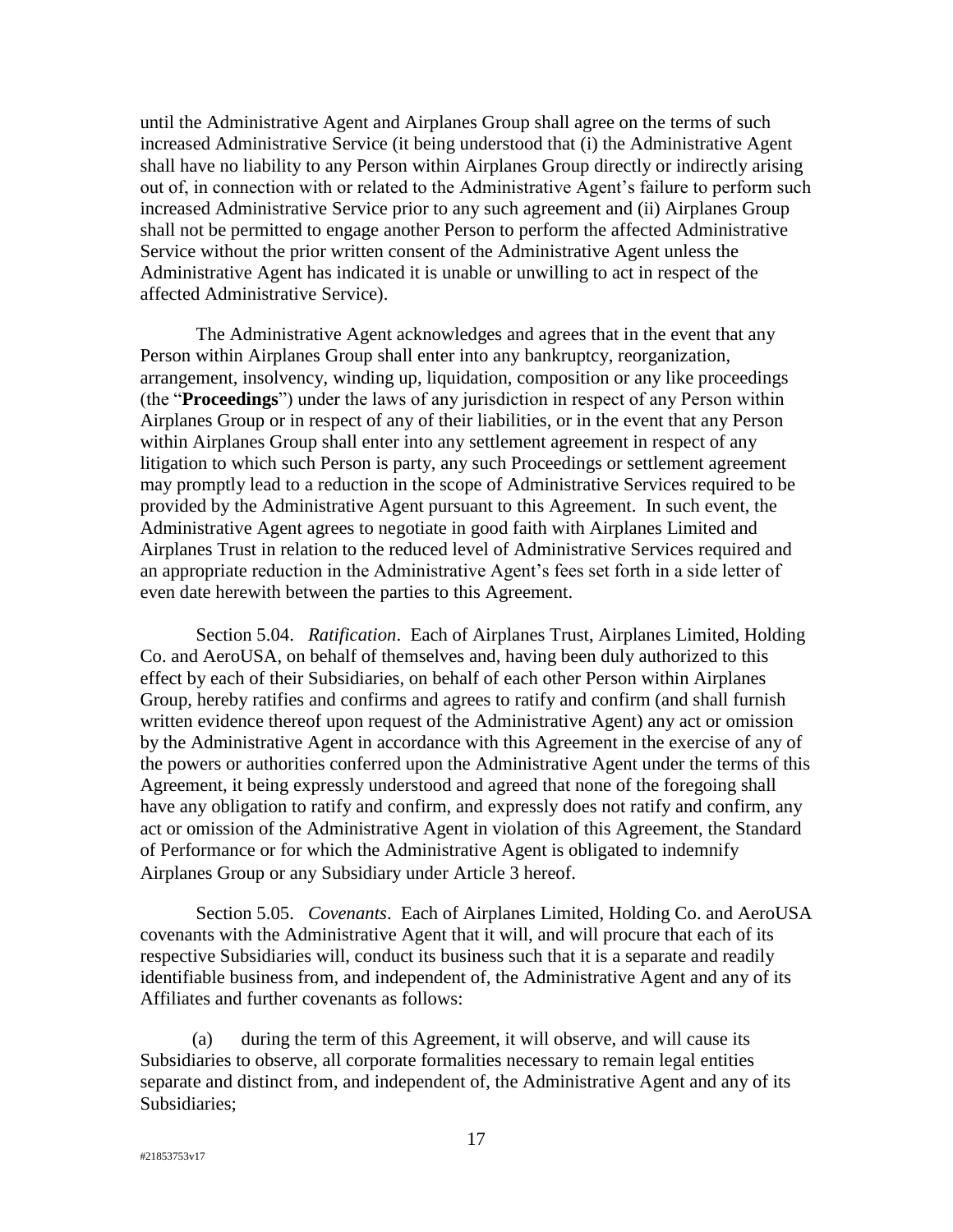(b) during the term of this Agreement, it will maintain, and will cause its Subsidiaries to maintain, each of their respective assets and liabilities separate and distinct from those of the Administrative Agent;

(c) during the term of this Agreement, it will maintain, and will cause its Subsidiaries to maintain, records, books, accounts, and minutes separate from those of the Administrative Agent;

(d) during the term of this Agreement, it will pay, and will cause its respective Subsidiaries to pay, each of their respective obligations in the ordinary course of business as legal entities separate from the Administrative Agent;

(e) during the term of this Agreement, it will keep, and will cause its Subsidiaries to keep, each of their respective funds separate and distinct from any funds of the Administrative Agent, and will receive, deposit, withdraw and disburse such funds separately from any funds of the Administrative Agent;

(f) during the term of this Agreement, it will conduct, and will cause its respective Subsidiaries to conduct, each of their respective businesses in their own name, and not in the name of the Administrative Agent;

(g) during the term of this Agreement, it will not agree, and will cause its Subsidiaries not to agree, to pay or become liable for any debt of the Administrative Agent, other than to make payments in the form of indemnity as required by the express terms of this Agreement;

(h) during the term of this Agreement, it will not hold out, and will cause its Subsidiaries not to hold out, that any of them is a division of the Administrative Agent, or that the Administrative Agent is a division of any of them;

(i) during the term of this Agreement, it will not induce, and will cause its Subsidiaries not to induce, any third party to rely on the creditworthiness of the Administrative Agent in order that such third party will be induced to contract with it;

(j) during the term of this Agreement, it will not enter into, and will cause its Subsidiaries not to enter into, any transaction between any of them and the Administrative Agent that are more favorable to either party than transactions that the parties would have been able to enter into at such time on an arm's-length basis with a non-affiliated third party, other than any agreements in effect on the date hereof (it being understood that the parties hereto do not intend by this covenant to ratify any self-dealing transactions); and

(k) during the term of this Agreement, it will observe, and it will cause its Subsidiaries to observe, all material corporate or other procedures required under Applicable Law and under each of their respective constitutive documents.

<span id="page-17-0"></span>Section 5.06. *Ratification by Subsidiaries*. Each of Airplanes Limited, Airplanes Trust, Holding Co. and AeroUSA hereby undertakes to procure that, if so requested by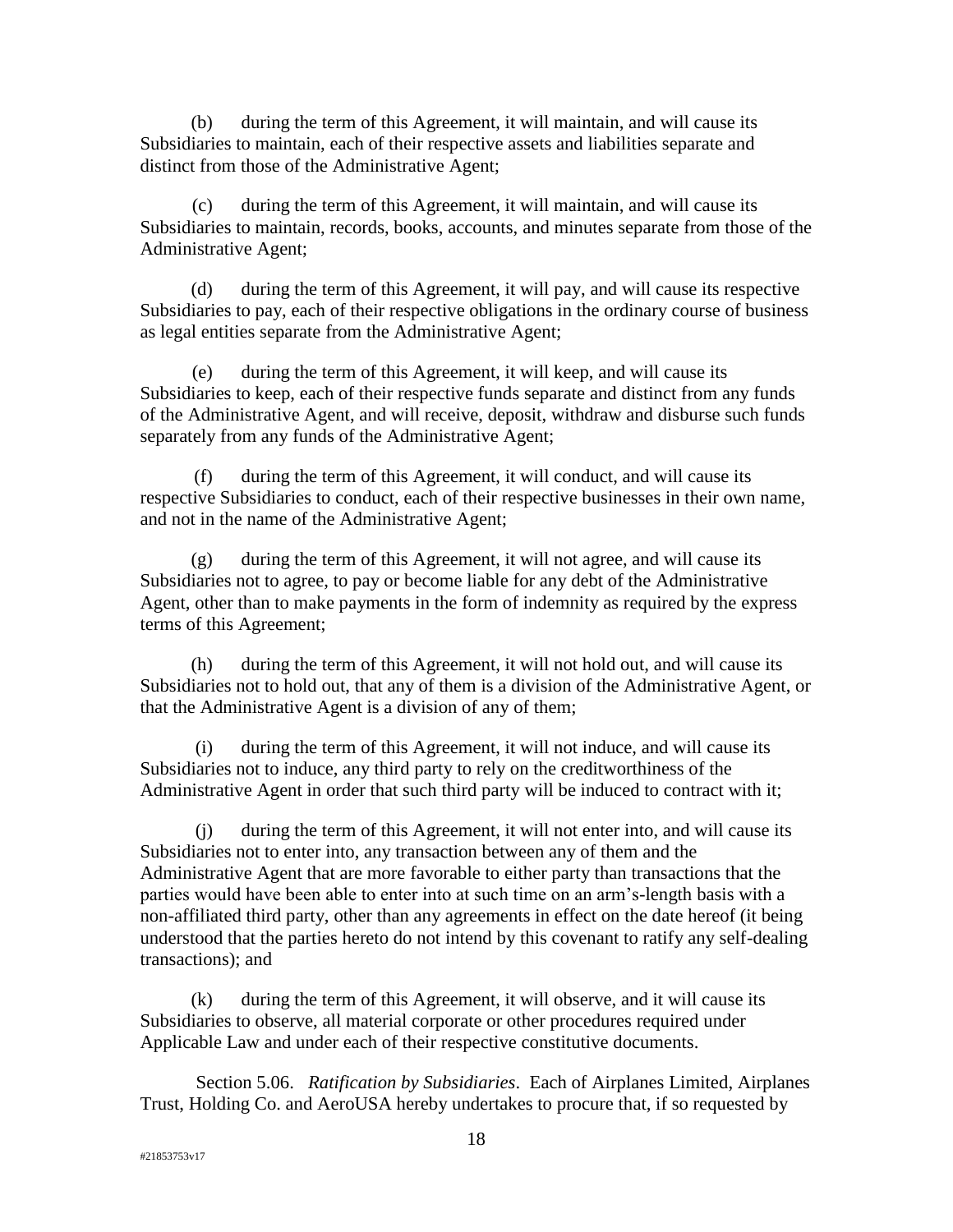the Administrative Agent, each of their Subsidiaries shall execute an agreement with the Administrative Agent adopting and confirming, as regards such Subsidiary, the terms of this Agreement, and agreeing to ratify anything done by the Administrative Agent in connection herewith.

### ARTICLE 6

# APPROVALS

<span id="page-18-1"></span><span id="page-18-0"></span>Section 6.01. *Approvals*. The Administrative Agent recognizes that certain instructions hereunder and under the other Relevant Documents to be given by Airplanes Group may also require the approval of an Airplanes Group Subsidiary. In such circumstances, the Administrative Agent will seek approval from the relevant Airplanes Group Subsidiary and shall report on such approval to Airplanes Group; *provided, however*, that nothing herein shall in any way diminish any authority which may be granted to Holding Co. to act as representative of each Person within the Airplanes Group.

### ARTICLE 7

#### **EFFECTIVENESS**

<span id="page-18-3"></span><span id="page-18-2"></span>Section 7.01. *Effectiveness*. The effectiveness of this Agreement and all obligations of the parties hereunder shall be conditioned upon the execution hereof by all parties to this Agreement.

### <span id="page-18-7"></span>ARTICLE 8

### ADMINISTRATIVE FEES, EXPENSES AND SUBORDINATION

<span id="page-18-5"></span><span id="page-18-4"></span>Section 8.01. *Administrative Fees*. (a) In consideration of the Administrative Agent's performance of the Administrative Services, Airplanes Limited, Holding Co. and AeroUSA, jointly and severally, agree to pay to the Administrative Agent the following fees: (i) an annual fee (an "**Administrative Fee**") pursuant to a side letter of even date herewith between the parties to this Agreement.

- (b) [Intentionally deleted]
- (c) [Intentionally deleted]

Section 8.02. *Expenses*. (a) [Intentionally deleted]

<span id="page-18-8"></span><span id="page-18-6"></span>(b) Subject to the provisions of [Section 8.05,](#page-19-2) Airplanes Limited, Holding Co. and AeroUSA, jointly and severally, shall be responsible for the following expenses necessarily and directly incurred by the Administrative Agent in the performance of its obligations ("**Reimbursable Expenses**"):

(i) reasonable out of pocket expenses, including travel, accommodation and subsistence;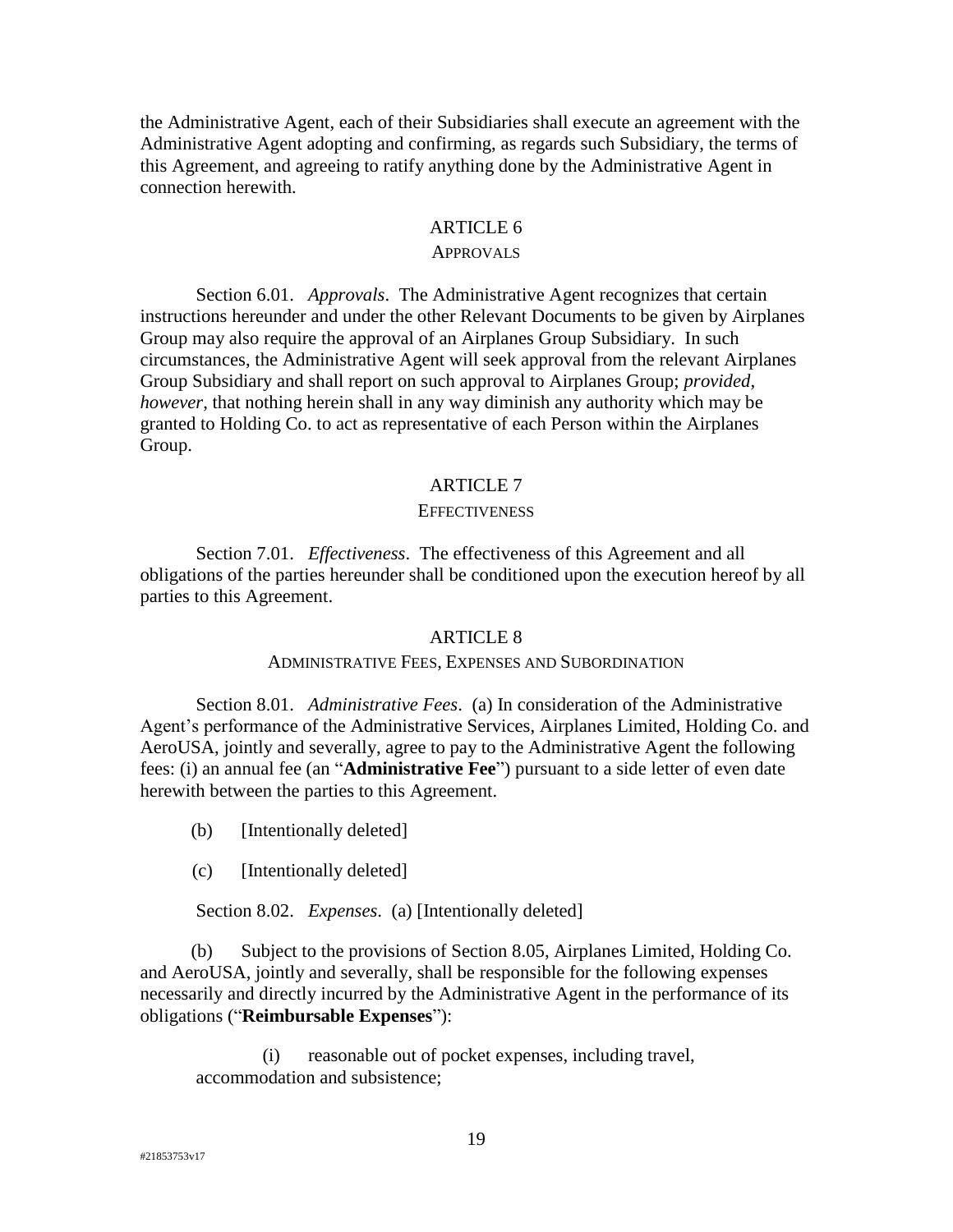(ii) telephone, fax and communication costs and expenses necessarily and directly incurred in connection with the performance of the Administrative Services;

(iii) expenses expressly authorized by (i) the boards of any Person within Airplanes Group or (ii) any Person to whom such authority has been delegated, other than the Administrative Agent or its Affiliates; and

(iv) expenses expressly authorized pursuant to other provisions of this Agreement.

<span id="page-19-0"></span>Section 8.03. *Taxes*. The fees specified in [Section 8.01](#page-18-5) are net of any value added tax required to be accounted for by the Administrative Agent. Where the Administrative Agent is required to account for value added tax in respect of any amounts payable by or on behalf of Airplanes Group to the Administrative Agent, each of Airplanes Limited, Holding Co. and AeroUSA, jointly and severally, shall cause to be paid to the Administrative Agent such additional amounts as are necessary to discharge such value added tax upon production of a valid value added tax invoice. Airplanes Group and the Administrative Agent shall cooperate in good faith to file an application for relief from value added taxes on VAT Form 60A as soon as practicable after the date of this Agreement.

<span id="page-19-1"></span>Section 8.04. *Payment of Expenses*. No later than each Calculation Date, the Administrative Agent shall deliver a notice to the Cash Manager and Airplanes Group, setting forth the amounts of expenses paid by the Administrative Agent pursuant to [Section 8.02](#page-18-6) of this Agreement through and including such Calculation Date (it being understood that if there are no such expenses the Administrative Agent will be under no obligation to provide such notice). Subject to [Section 8.05](#page-19-2) of this Agreement, on the next Payment Date following such Calculation Date, Airplanes Limited, Airplanes Trust, Holding Co. and AeroUSA, jointly and severally, agree to pay to the Administrative Agent all such amounts.

<span id="page-19-2"></span>Section 8.05. *Subordination of Fees and Expenses*. (a) The Administrative Agent agrees that the fees payable to it under [Section 8.01](#page-18-5) hereof and the Reimbursable Expenses shall be paid to it in accordance with Section 3.08 and Article X of the Indentures, and that all such fees and Reimbursable Expenses shall be subordinated in right of payment to all other payments set forth in such Section as ranking higher in priority of payment thereto.

### ARTICLE 9

### TERM; REMOVAL OF OR TERMINATION BY THE ADMINISTRATIVE AGENT

<span id="page-19-4"></span><span id="page-19-3"></span>Section 9.01. *Term*. This Agreement shall have a term commencing on the date hereof and expiring on the date of payment in full of all amounts outstanding to be paid on the Notes (including the Class E Notes).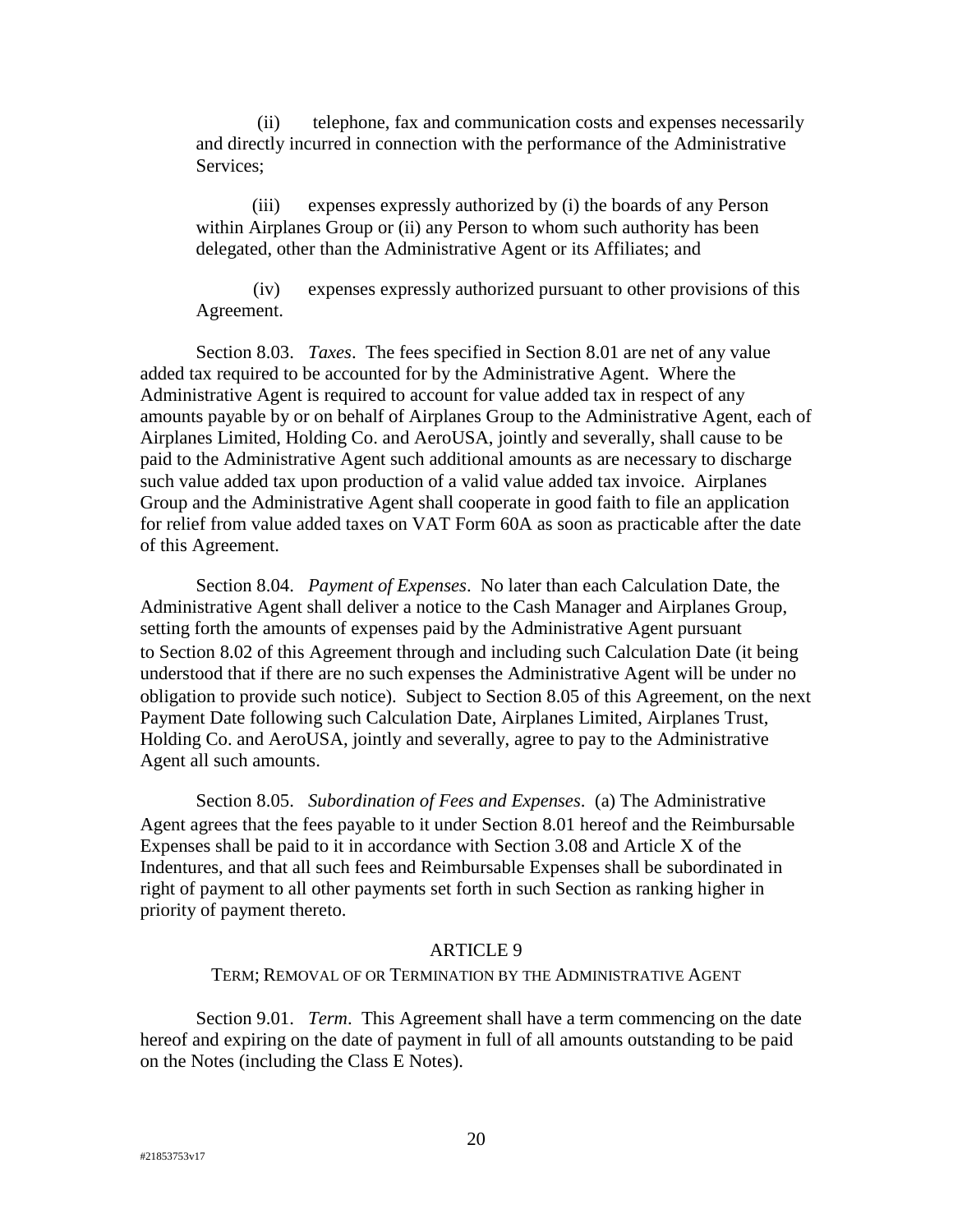<span id="page-20-0"></span>Section 9.02. *Right to Terminate*. (a) At any time during the term of this Agreement, the Security Trustee, on behalf and at the written direction of the Secured Parties, or Airplanes Limited shall be entitled to terminate this Agreement on 30 days' written notice.

<span id="page-20-3"></span>(b) At any time during the term of this Agreement the Administrative Agent shall be entitled to terminate this Agreement on written notice if:

(i) any Airplanes Group entity shall fail to pay in full when due (A) any Administrative Fee within 30 days or any Reimbursable Expenses within 30 days, in either case, after the effectiveness of written notice from the Administrative Agent of such failure or (B) any other amount payable to the Administrative Agent hereunder, within 30 days after written notice from the Administrative Agent of such failure; or

(ii) any Person within Airplanes Group shall fail to perform or observe or shall violate in any material respect any material term, covenant, condition or agreement to be performed or observed by it in respect of this Agreement for 30 days after Airplanes Group shall have received notice of such failure (other than with respect to payment obligations referred to in clause (b)(i) of this Section [9.02\)](#page-20-0);

- (iii) [Intentionally deleted]
- (iv) [Intentionally deleted]

<span id="page-20-2"></span>(c) Upon action by either party pursuant to the provisions of Section  $9.02(c)(a)$ or [\(b\),](#page-20-3) the Administrative Agent shall be entitled to the payment of any compensation owed to it hereunder and to the reimbursement of all Reimbursable Expenses incurred in connection with all services rendered by it hereunder, as provided in Article 8 hereof, and for so long as the Administrative Agent is continuing to perform any of the Administrative Services for any Person within Airplanes Group, the Administrative Agent shall be entitled to continue to be paid all amounts due to it hereunder, net of any amounts that shall have been finally adjudicated by a court of competent jurisdiction to be owed by the Administrative Agent to Airplanes Group or not to be due to the Administrative Agent, until a successor Administrative Agent shall have been appointed and shall have accepted such appointment in accordance with the provisions of [Section](#page-21-8)  [9.03\(c\).](#page-21-8)

(d) [Intentionally deleted]

<span id="page-20-1"></span>Section 9.03. *Consequences of Termination*. (a) *Notices*. (i) Following the termination of this Agreement by the Security Trustee or Airplanes Limited or by the Administrative Agent pursuant to [Section 9.02,](#page-20-0) the Administrative Agent will promptly forward to Airplanes Group any notices received by it during the year immediately after termination.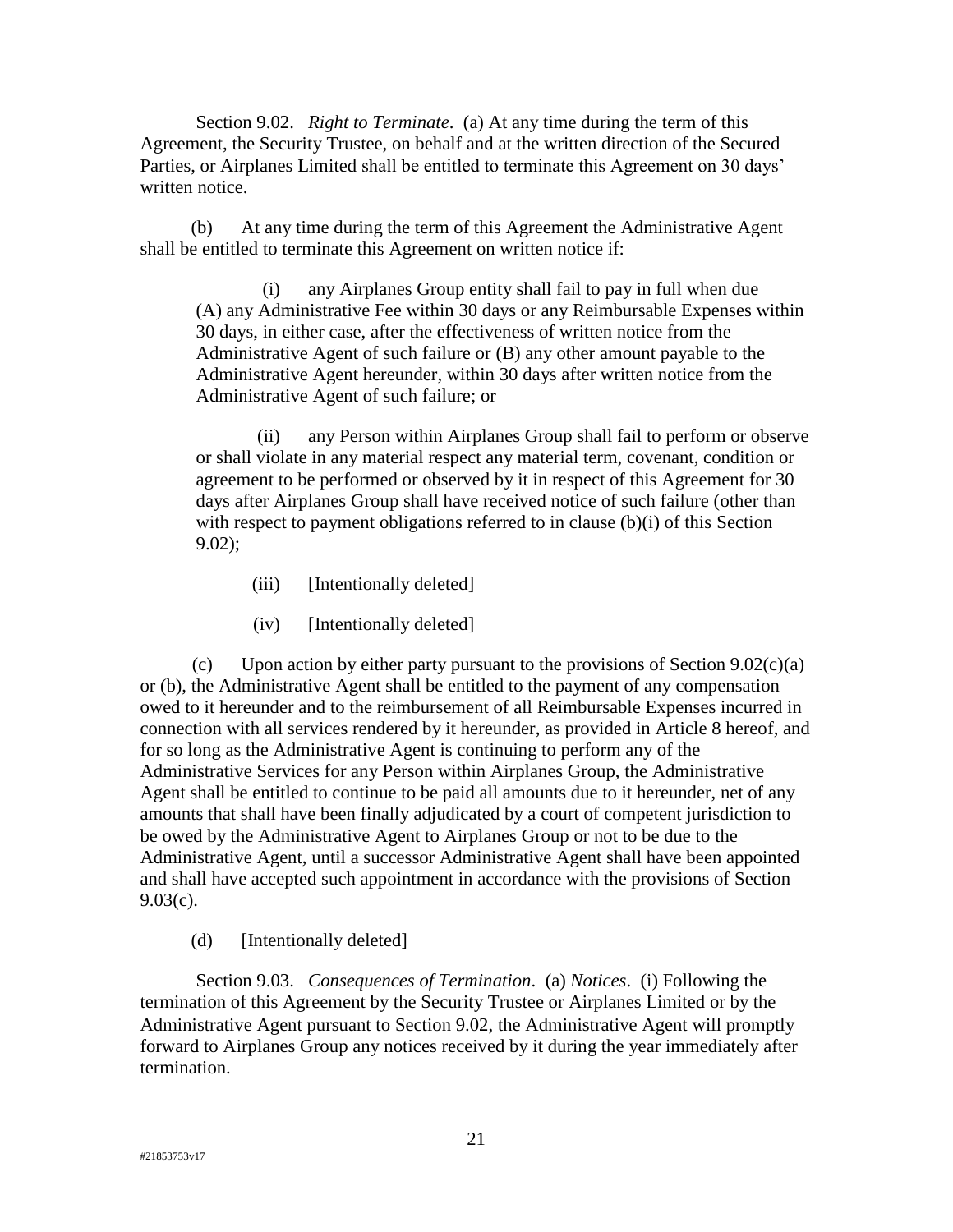(ii) Airplanes Group will notify promptly any relevant third party, including each Rating Agency and the Indenture Trustees, of the termination of this Agreement by the Security Trustee or Airplanes Limited or by the Administrative Agent and will request that any such notices and accounting reports and communications thereafter be made or given directly to the entity engaged to serve as Administrative Agent, and to Airplanes Group.

(b) *Accrued Rights*. A termination of this Agreement by the Security Trustee or Airplanes Limited or by the Administrative Agent hereunder shall not affect the respective rights and liabilities of any party accrued prior to such termination in respect of any prior breaches hereof or otherwise.

<span id="page-21-8"></span>(c) *Replacement*. If this Agreement is terminated by the Security Trustee or Airplanes Limited or by the Administrative Agent under [Section 9.02,](#page-20-0) the Administrative Agent will cooperate with any person appointed to perform the Administrative Services, including providing such person with all information and documents reasonably requested.

(d) *Consent of Servicer*. [Intentionally deleted]

<span id="page-21-0"></span>Section 9.04. *Survival*. Notwithstanding any termination or the expiration of this Agreement, the obligations of Airplanes Group and the Administrative Agent under [Section 3.02](#page-11-4) shall survive such termination or expiration, as the case may be.

# ARTICLE 10

### ASSIGNMENT AND DELEGATION

<span id="page-21-2"></span><span id="page-21-1"></span>Section 10.01. *Assignment and Delegation*. (a) No party to this Agreement shall assign or delegate or otherwise subcontract this Agreement or all or any part of its rights or obligations hereunder to any Person without the prior written consent of the other parties, such consent not to be unreasonably withheld.

(b) Without limiting the foregoing, any Person who shall become a successor by assignment or otherwise of any party hereto shall be required as a condition to the effectiveness of any such assignment or other arrangement to become a party to this Agreement.

# ARTICLE 11

# **GUARANTEE**

<span id="page-21-4"></span><span id="page-21-3"></span>Section 11.01. *Guarantee*. [Intentionally deleted]

<span id="page-21-5"></span>Section 11.02. *Absolute Obligations*. [Intentionally deleted]

<span id="page-21-6"></span>Section 11.03. *Guarantor's Representations*. [Intentionally deleted]

<span id="page-21-7"></span>Section 11.04. *Successors and Assigns; Amendments*. [Intentionally deleted]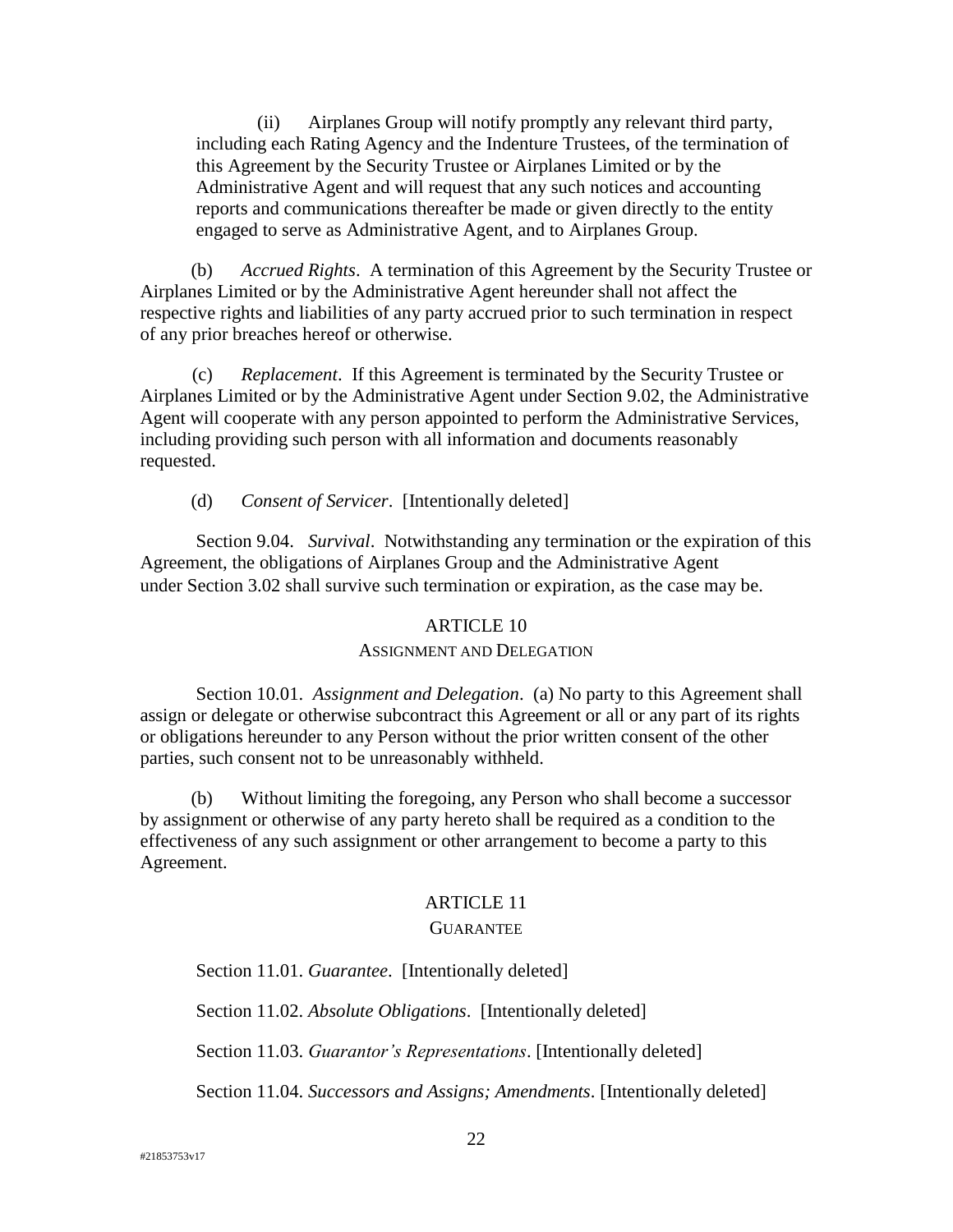<span id="page-22-0"></span>Section 11.05. *Limitations*. [Intentionally deleted]

<span id="page-22-1"></span>Section 11.06. *Payments; Costs of Enforcement*. [Intentionally deleted]

#### ARTICLE 12

#### **MISCELLANEOUS**

<span id="page-22-3"></span><span id="page-22-2"></span>Section 12.01. *Documentary Conventions*. The Documentary Conventions shall govern this Agreement.

<span id="page-22-4"></span>Section 12.02. *Restrictions on Disclosure*. The Administrative Agent agrees that it shall not, prior to the termination or expiration of this Agreement or within the three years after such termination or expiration, disclose to any Person any confidential or proprietary information, whether of a technical, financial, commercial or other nature, received directly or indirectly from Airplanes Group regarding Airplanes Group or its business or the Aircraft, except as authorized in writing by Airplanes Group or otherwise permitted by this Agreement, and except:

(a) to Representatives of the Administrative Agent and any of its Affiliates in furtherance of the purposes of this Agreement, provided that any such Representatives shall have agreed to be bound by the restrictions on disclosure set forth in this [Section](#page-22-4)  [12.02;](#page-22-4)

<span id="page-22-5"></span>(b) to the extent (i) required by Applicable Law or by judicial or administrative process or (ii) reasonably necessary in order to enable the Administrative Agent to perform the Administrative Services, but in the case of clause [\(i\)](#page-22-5) above, in the event of proposed disclosure, the Administrative Agent shall seek the assistance of Airplanes Group to protect information in which Airplanes Group has an interest to the maximum extent achievable; and

(c) to the extent that the information:

(i) was generally available in the public domain;

(ii) was lawfully obtained from a source under no obligation of confidentiality, directly or indirectly, to Airplanes Group;

(iii) was disclosed to the general public with the approval of Airplanes Group;

(iv) was in the files, records or knowledge of the Administrative Agent or any Affiliates of the Administrative Agent prior to initial disclosure thereof to the Administrative Agent or any Affiliates of the Administrative Agent by Airplanes Group;

(v) was provided by a member of a governing body of any Person within Airplanes Group to the Administrative Agent or any Affiliates of the Administrative Agent without any express written (or, to the extent such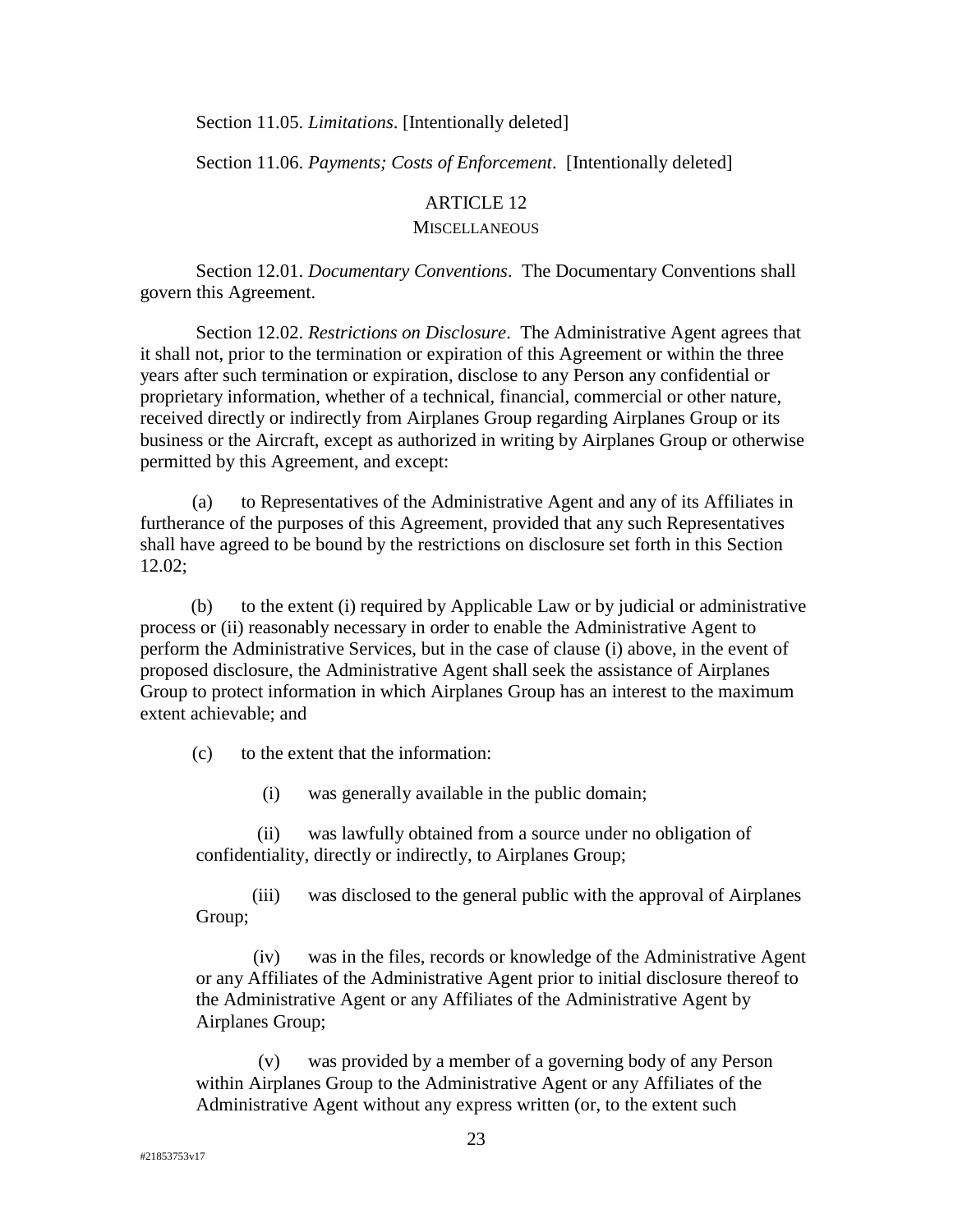information was provided in an oral communication, oral) restriction on use of or access to such information, and such information would not reasonably be expected to be confidential, proprietary or otherwise privileged; or

(vi) was developed independently by the Administrative Agent or any Affiliates of the Administrative Agent; and

(vii) to the extent the Administrative Agent reasonably deems necessary to protect and enforce its rights and remedies under this Agreement; *provided, however*, that in such an event the Administrative Agent shall act in a manner reasonably designed to prevent disclosure of such confidential information; and *provided further*, that prior to disclosure of such information the Administrative Agent shall inform Airplanes Group of such disclosure.

<span id="page-23-0"></span>Section 12.03. *No Partnership*. (a) It is expressly recognized and acknowledged that this Agreement is not intended to create a partnership, joint venture or other similar arrangement between any Airplanes Group Member or Members on the one part and the Administrative Agent on the other part. It is also expressly understood that any actions taken on behalf of any Airplanes Group Member by the Administrative Agent shall be taken as agent for Airplanes Group, either naming the relevant Airplanes Group entity, or naming the Administrative Agent as agent for an undisclosed principal. No Airplanes Group Member shall hold itself out as a partner of the Administrative Agent, and the Administrative Agent will not hold itself out as a partner of any Airplanes Group Member.

(b) The Administrative Agent shall not have any fiduciary duty or other implied obligations or duties to any Airplanes Group Member or any other Person arising out of this Agreement.

<span id="page-23-1"></span>Section 12.04. *Implied Terms Excluded*. For the avoidance of doubt, the provisions of Section 39 of the Sale of Goods and Supply of Services Act, 1980 of Ireland are hereby expressly excluded.

Section 12.05. *Data Protection.* 

<span id="page-23-2"></span>In carrying out its obligations under this Agreement, the Administrative Agent shall comply with the Data Protection Act 1988 of Ireland and the Data Protection Act 2003 of Ireland as may be amended from time to time (collectively the "**Data Protection**  Acts<sup>"</sup>) and any regulations issued pursuant or supplemental thereto.

The Administrative Agent acknowledges that it is a "Data Processor" and for the avoidance of doubt each Airplanes Group Member shall be a "Data Controller" as such terms are defined in the Data Protection Acts, for the purposes of their respective obligations thereunder and each of the parties acknowledge and agree that each of them will comply with their respective obligations in such capacities. The Administrative Agent will process relevant personal data (as such term is defined in the Data Protection Acts) ("**Personal Data**") for and on behalf of each Airplanes Group Member only in accordance with the provisions of the Data Protection Acts.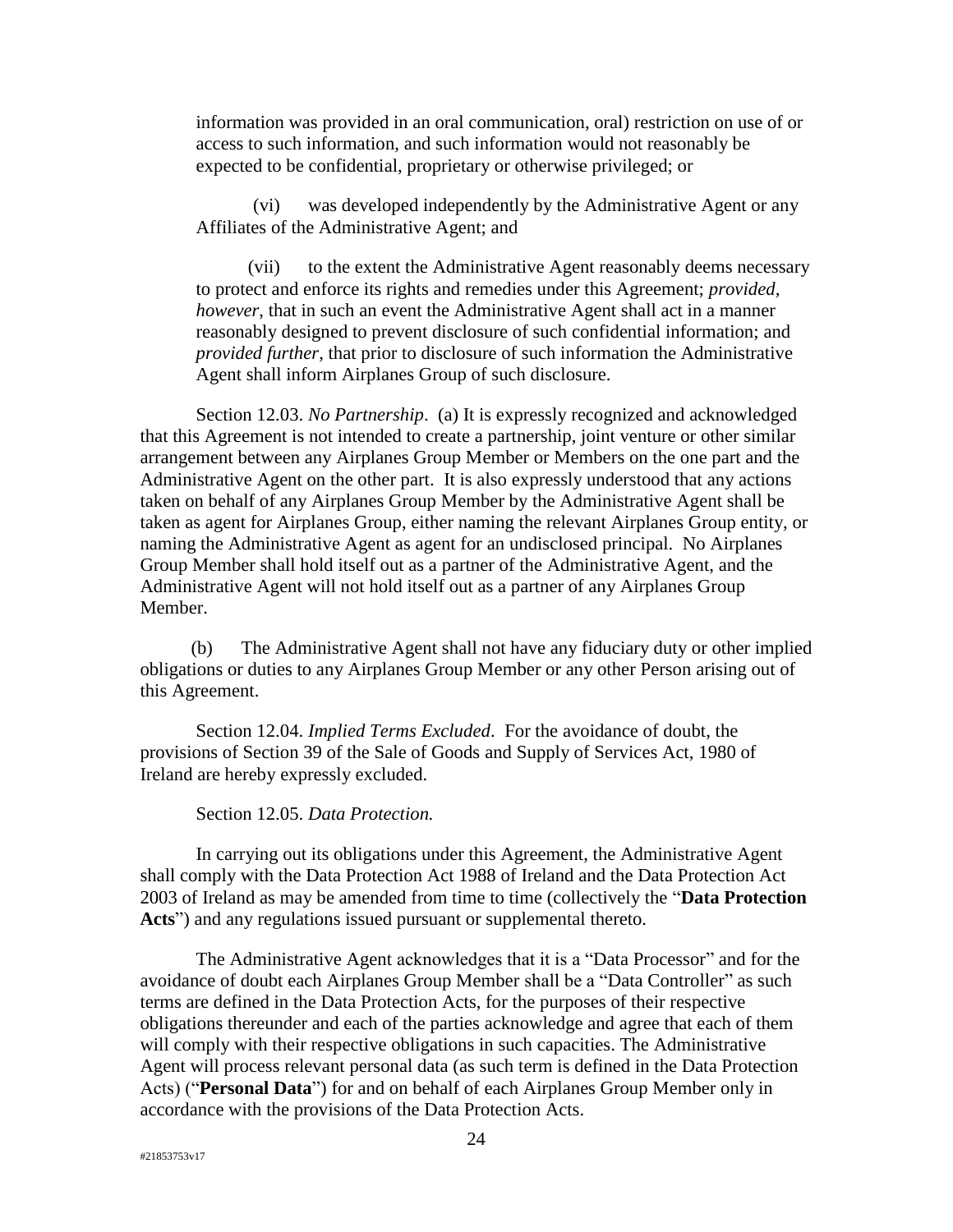Appropriate security measures shall be taken by the Administrative Agent and any of its sub-processors to prevent any unauthorised access to or unauthorised alteration, disclosure or destruction of any data held by the Administrative Agent on behalf of each Airplanes Group Member and Personal Data shall only be sent, or disclosed outside Ireland in accordance with the Data Protection Acts. The Administrative Agent shall promptly notify each relevant Airplanes Group Member of any actual breaches of the Administrative Agent's security systems which are likely to or actually affect any Personal Data, and in any event shall notify each relevant Airplanes Group Member within 24 hours of becoming aware of such breaches.

Airplanes Limited and Airplanes Trust each confirm that it shall, and shall procure that each other Airplanes Group Member shall, take all actions necessary and appropriate to comply with applicable notification and consent requirements relating to "Data Subjects" as defined in the Data Protection Acts. Each of Airplanes Limited and Airplanes Trust shall, and shall procure that each other Airplanes Group Member shall, provide reasonable co-operation to the Administrative Agent in meeting its requirements under the Data Protection Acts and each party shall provide to the other, as soon as reasonably practicable, such information as is available to it in relation to the possession and processing of the Personal Data as well as its obligations hereunder as the other party may reasonably request in writing in order for the requesting party to comply with its obligations under the Data Protection Acts.

Airplanes Limited and Airplanes Trust each acknowledge and agree for itself and on behalf of each other Airplanes Group Member that the Administrative Agent may collect, process and store Personal Data relating to the principals, affiliates, shareholders, directors, officers and agents of each Airplanes Group Member and that such Personal Data may be transferred, disclosed, stored, processed and maintained by the Administrative Agent electronically on servers, or in hard copy or original format, in a number of different jurisdictions, including, and outside of, Ireland or the European Economic Area and/or any of the other jurisdictions where the Maples Group has a presence. In this regard, Airplanes Limited and Airplanes Trust each explicitly consent for itself and on behalf of each other Airplanes Group Member to the transfer of all Personal Data relating to it including (where relevant) with respect to any of its principals, affiliates, shareholders, directors, officers, employees and agents into and out of any such jurisdictions. Airplanes Limited and Airplanes Trust each accept (including for the purposes of the Data Protection Acts) for itself and on behalf of each other Airplanes Group Member that it is necessary for the performance of the Services to be provided by the Administrative Agent under this Agreement that its Personal Data is handled in this manner. The Administrative Agent shall ensure that each of its employees and/or agents engaged in processing the Personal Data (including any member of the Maples Group) is informed of the confidential nature of the Personal Data. As used in this clause, "**Maples Group**" means the firm of Maples and Calder and any entities, whether partnerships, companies or otherwise, owned or controlled by, or under common control with or affiliated with, Maples and Calder as may be established from time to time (including the Administrative Agent).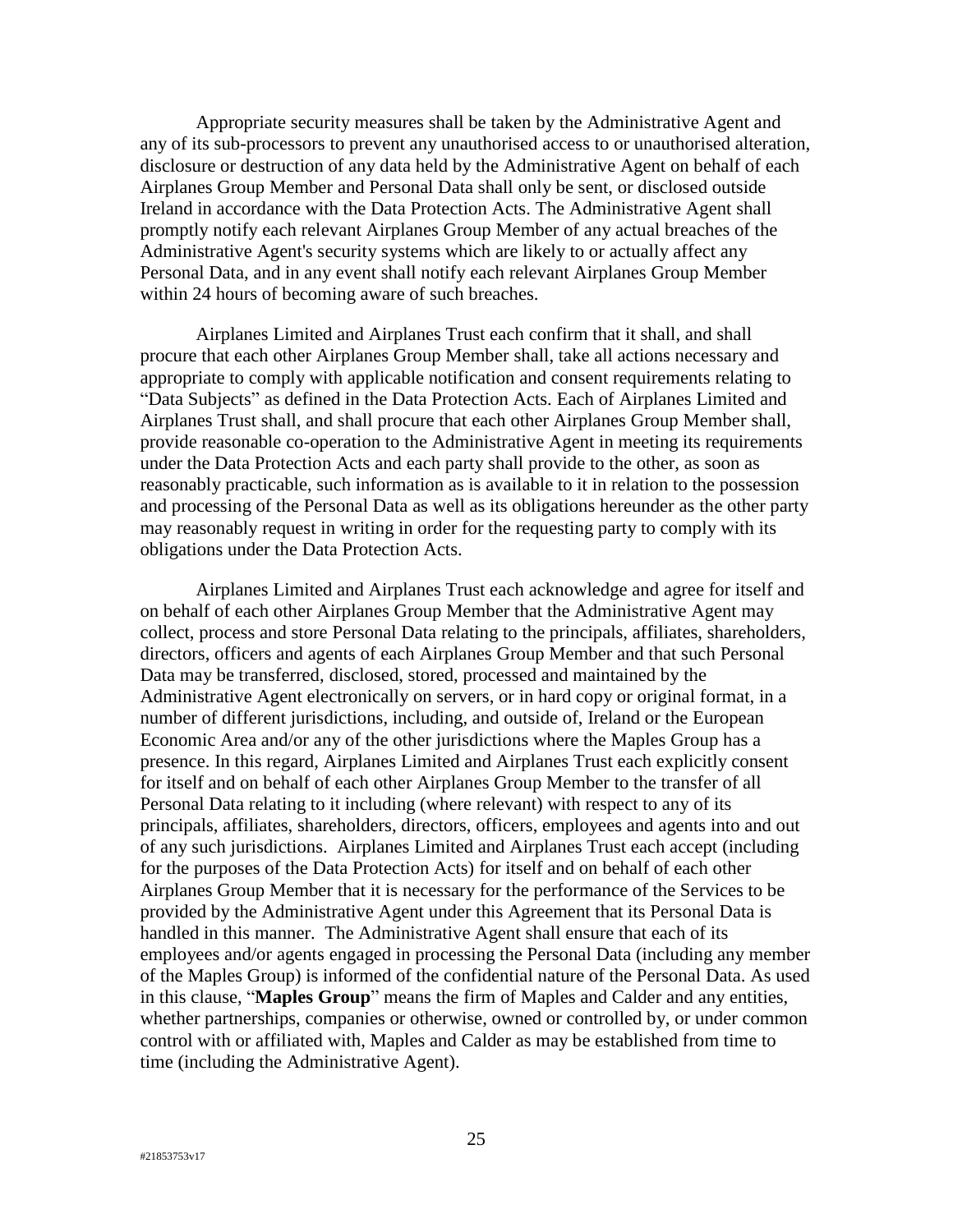The Administrative Agent shall promptly (and in any event within two Business Days) provide all relevant and disclosable information (including, but not limited to, details of the technical and organizational security measures implemented by the Administrative Agent) required by an Airplanes Group Member to enable the relevant Airplanes Group Member to satisfy itself that the Administrative Agent is complying with its data protection obligations as set out in this Agreement.

The Administrative Agent shall (and shall procure that its agents shall) promptly notify the relevant Airplanes Group Member(s) of all requests received directly from a Data Subject without responding to that request, unless it has been otherwise authorized by an Airplanes Group Member to do so.

In the event that the Administrative Agent will, or is likely to, process any Personal Data on or after May 25, 2018 (the "**GDPR Date**"), the parties shall engage in discussions prior to the GDPR Date with a view to amending the provisions of this Section 12.05 insofar as may be required to render each of the parties compliant with their respective obligations under the General Data Protection Regulations 2016.

On termination of this Agreement, the Administrative Agent shall return all Personal Data processed on behalf of each Airplanes Group Member or if so directed shall destroy all such Personal Data and certify to the relevant Airplanes Group Member that this has been done permanently, provided that the Administrative Agent may keep one set of the Personal Data if required by applicable law or regulation, and may retain Personal Data that it is not reasonably able to delete or expunge from its computer systems (which in each case shall be maintained in accordance with the terms of this Agreement).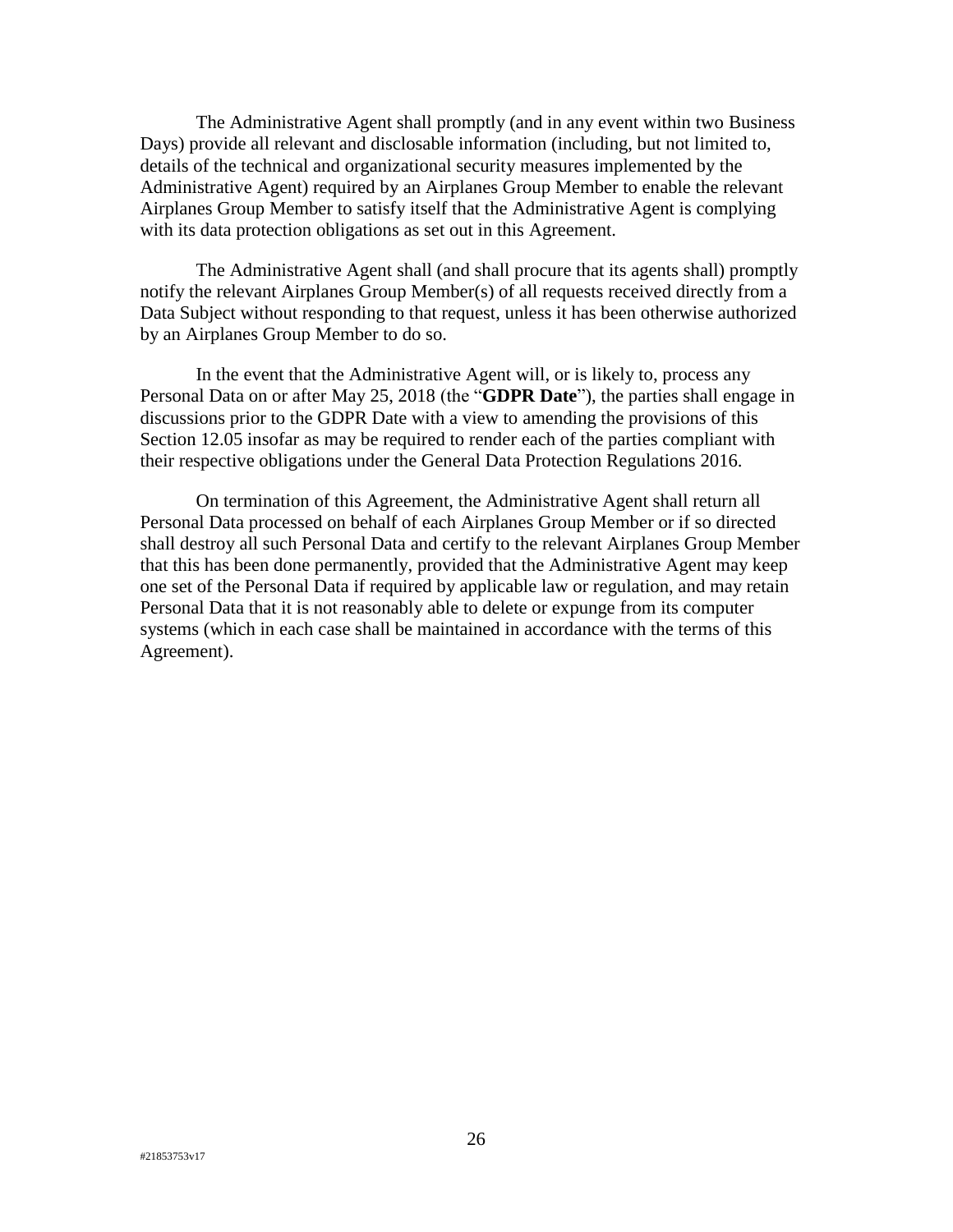IN WITNESS WHEREOF, this Agreement has been duly executed on the date first written above.

MAPLES FIDUCIARY SERVICES (IRELAND) LIMITED

By:

Name: **Julian Dunphy** 

Title: Authorised Signatory

#21853753v16<br>SMW/999999-/36740357v1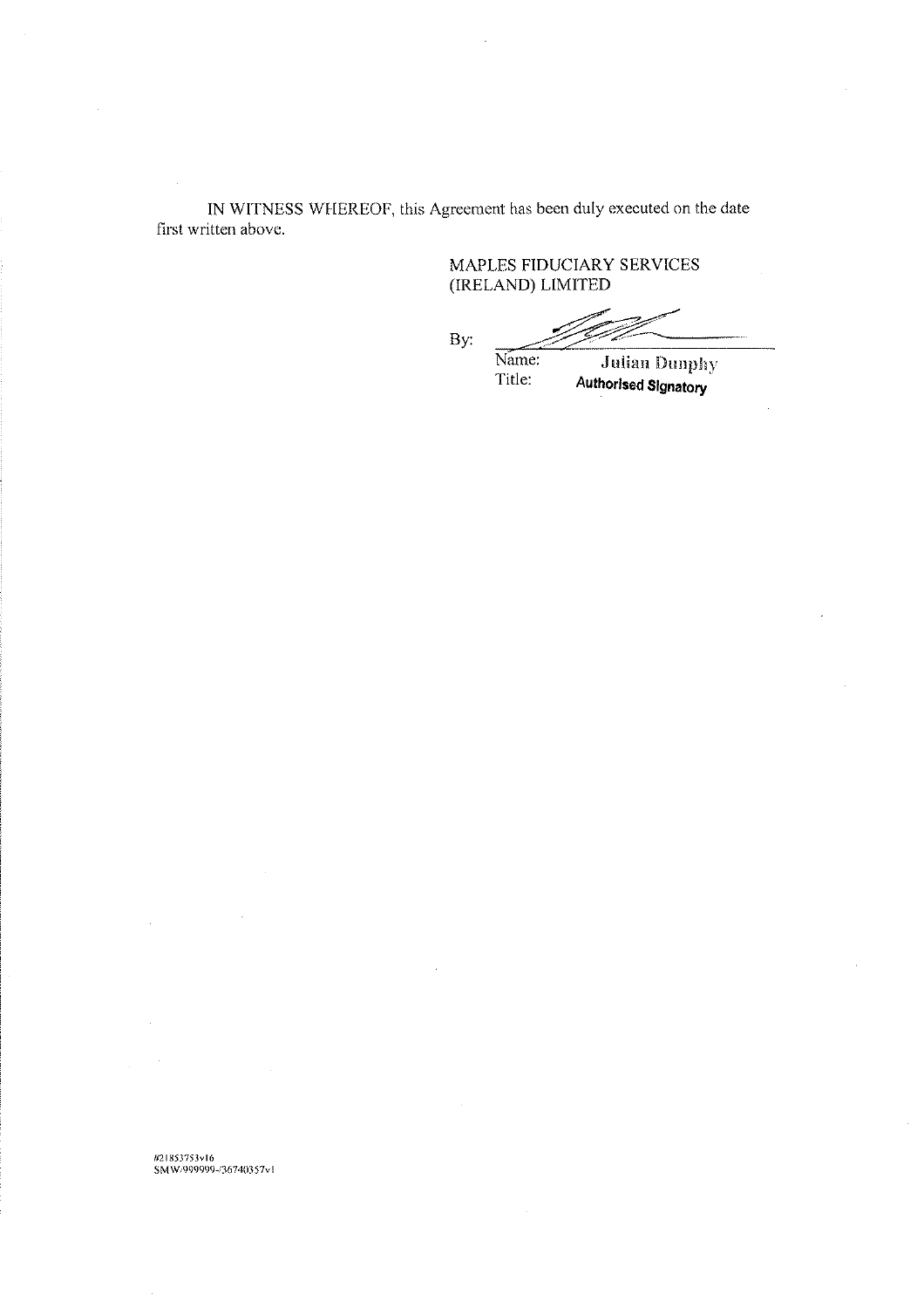AIRPLANES LIMITED m By: Name:  $\sqrt{204}$ DANTER Title: Director

 $\langle$ 

AIRPLANES HOLDINGS LIMITED

 $B_{\rm B}$   $\times$  forth

Name: REDY DANTEIC Title: Director

AEROUSA, INÇ. Name: not DANJZE Title: Ducesson

By:

#21853753v16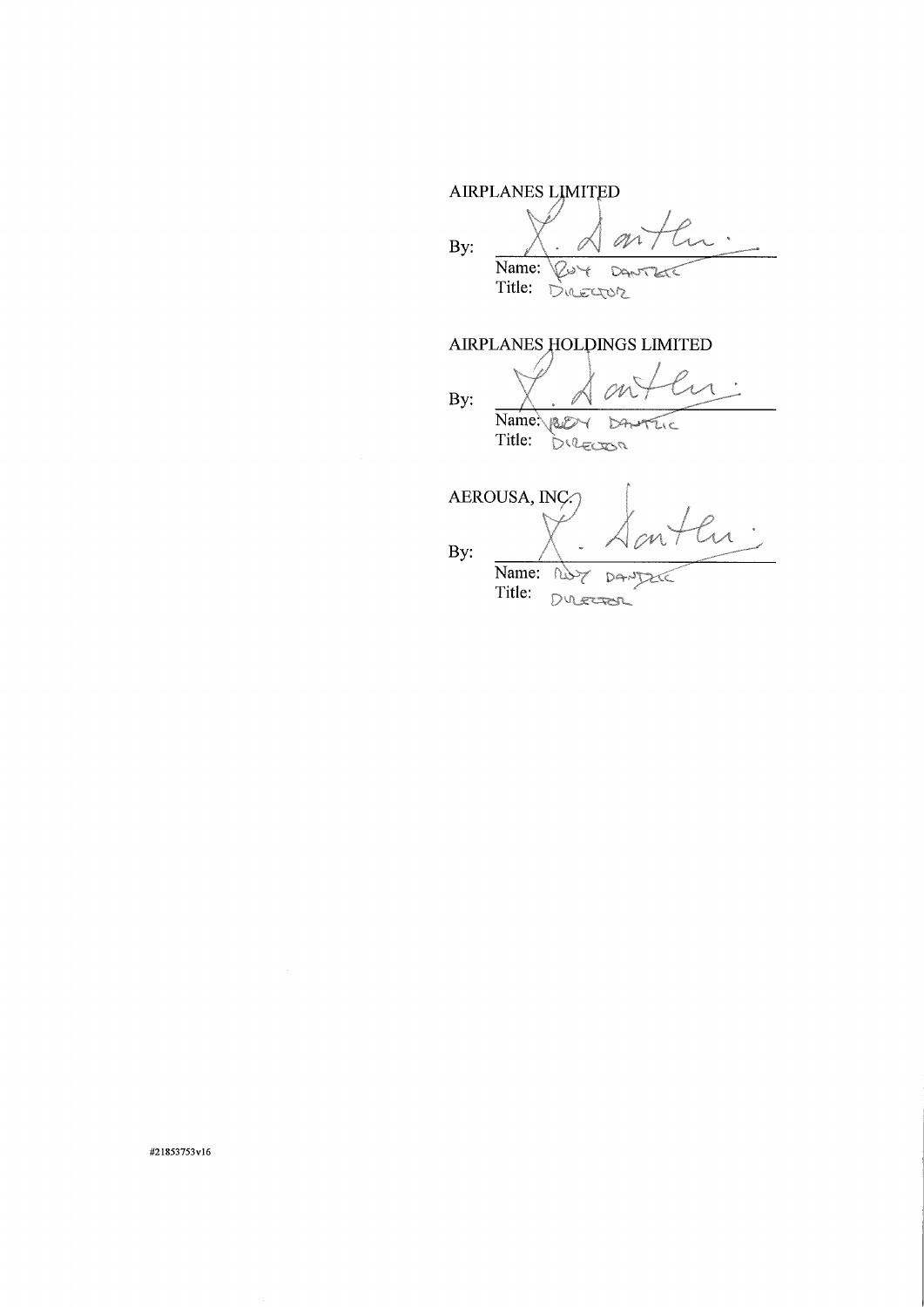# UMB BANK, NATIONAL ASSOCIATION, not in its individual capacity, but solely as Security Trustee

By Gavin Wilkinson Name: **Senior Vice President** Title: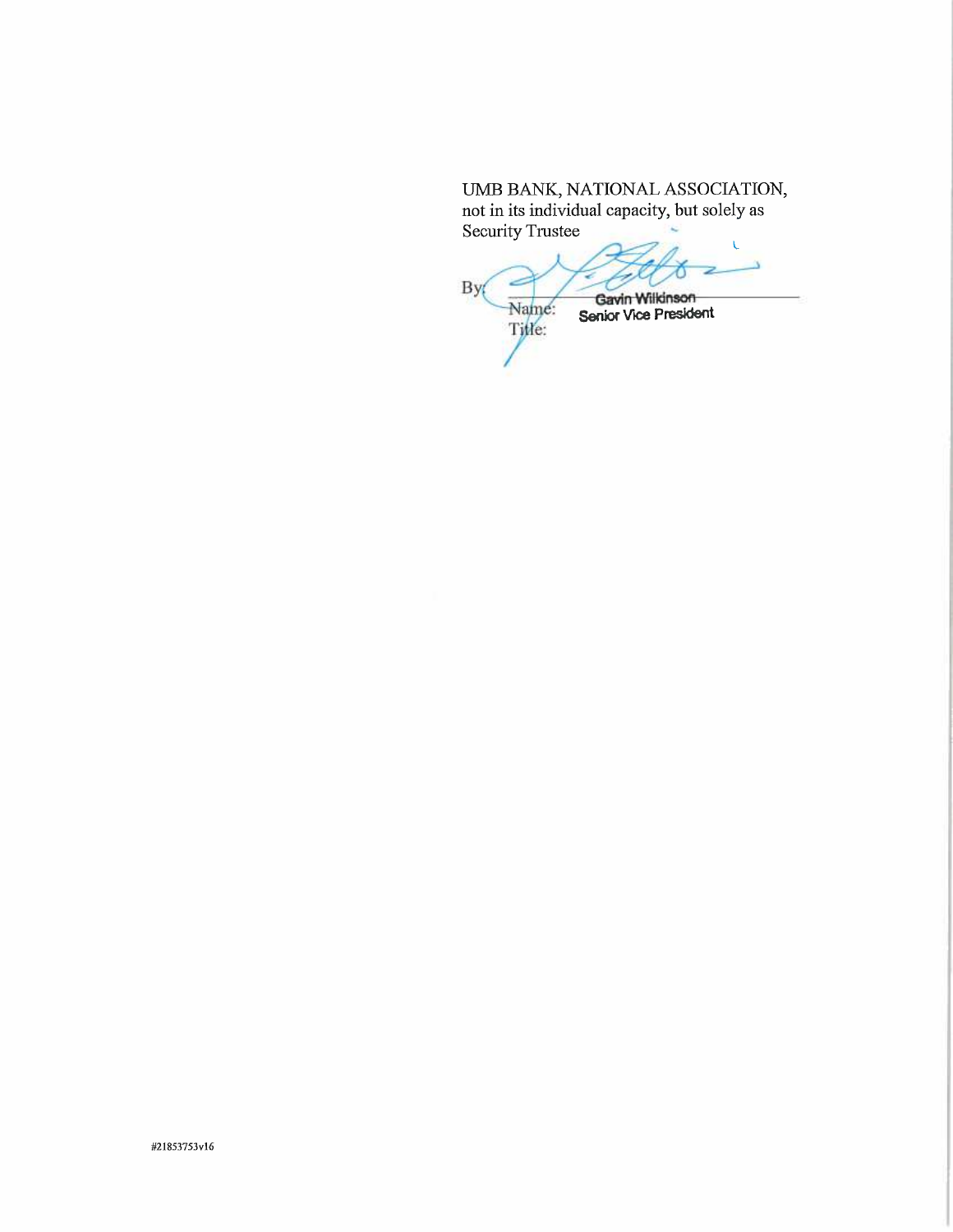By signing below, Airplanes Trust agrees to be bound by the terms and conditions of Sections 2.02(d), 2.04(b)(i)-(iii), 2.04(c), 5.01, 5.02 and 5.04 of this Agreement with the same force and effect as though Airplanes Trust were a party to this Agreement.

AIRPLANES U.S. TRUST ~w

By:

 $\cdot \propto$ Name: Rue DANTZL Title: CONSTRUCTION TRUNSTEE

#21853753v16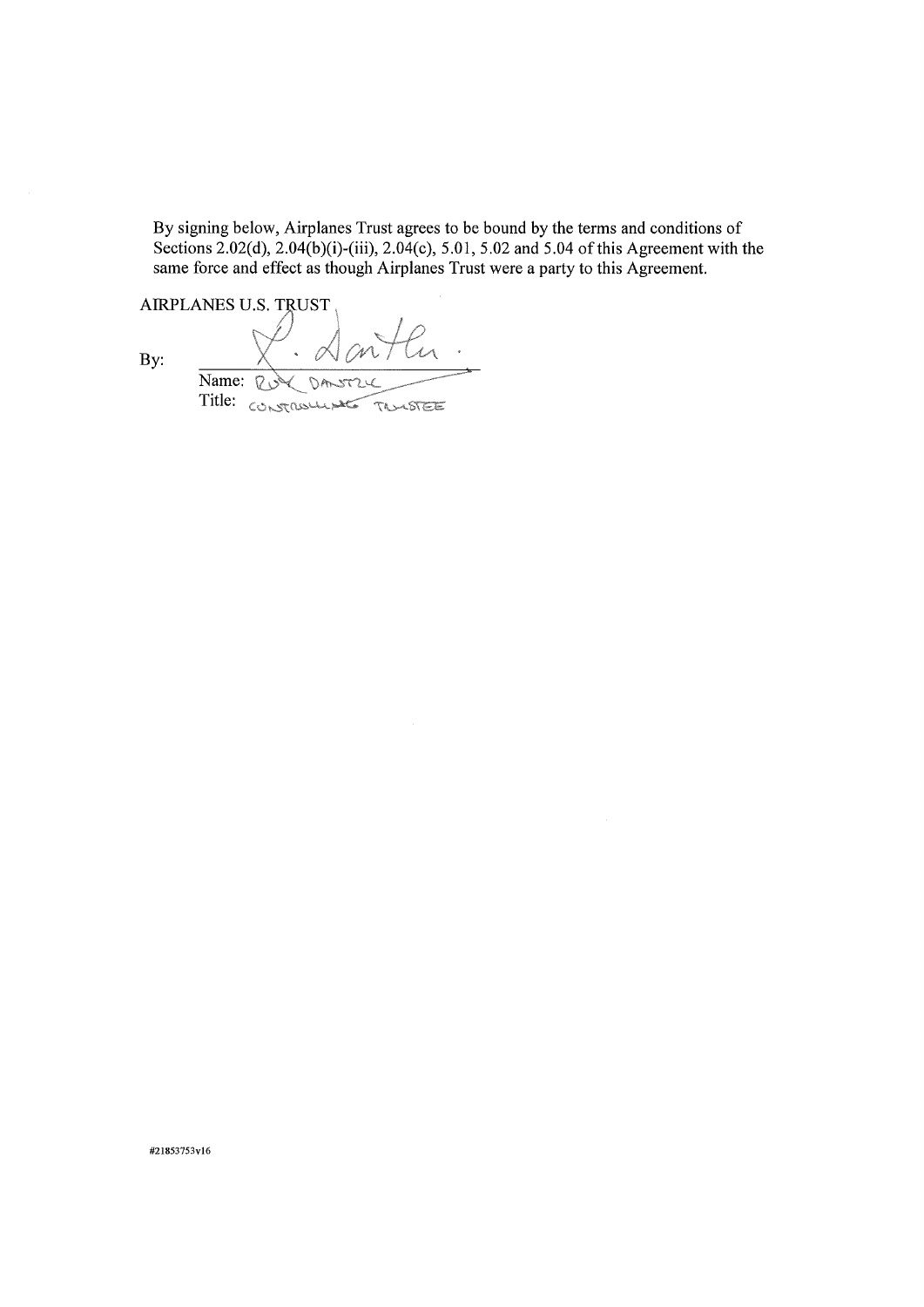By signing below, UMB Bank, National Association, in its capacity as trustee under the Indentures, confirms its approval and consent to the entry into of this Agreement by Airplanes Limited, Airplanes Trust, Holding Co. and AeroUSA.

UMB BANK, NATIONAL ASSOCIATION not in its individual capacity, but solely as trustee under the Airplanes Limited Indenture

By: Name: Gavin Wilkinson Title: Senior Vice President

UMB BANK, NATIONAL ASSOCIATION not in its individual capacity, but solely as trustee under the <sub>r</sub>irplanes Trust Indenture

\_<sup>~</sup> By: Name: Gavin Wilkinson Title:

Senior Vice President

N21853753v16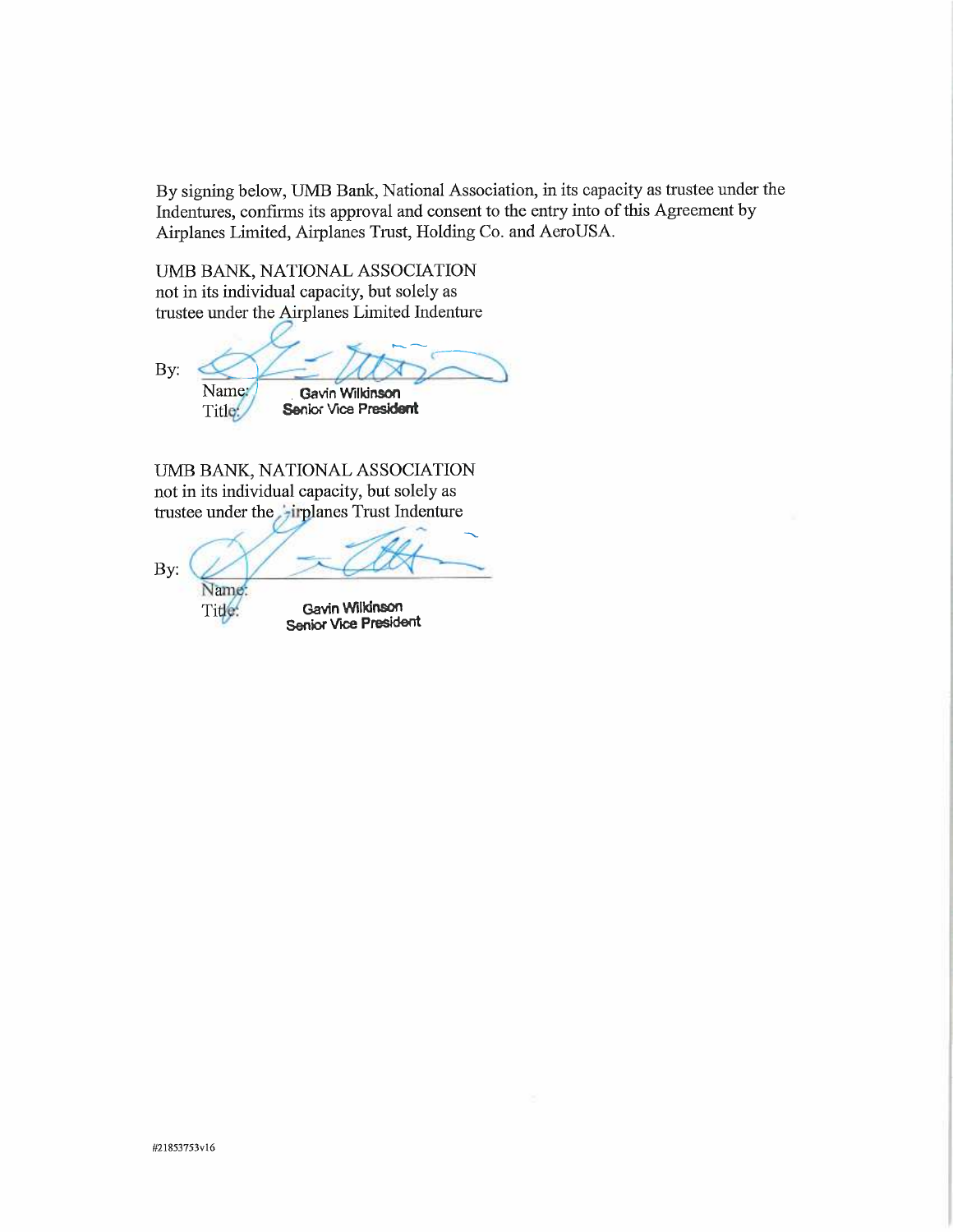# **APPENDIX A**

### **CONSTRUCTION AND USAGE; DEFINITIONS**

#### **Construction and Usage**

The terms defined below have the meanings set forth below for all purposes. "Include", "includes" and "including" shall be deemed to be followed by "without limitation" whether or not they are in fact followed by such word or words of like import. "Writing", "written" and comparable terms refer to printing, typing, lithography or other means of reproducing words in a visible form. Any agreement or instrument or any law, rule or regulation of any Governmental Authority defined or referred to below means such agreement or instrument or such law, rule or regulation as from time to time amended, modified or supplemented, including (in the case of agreements or instruments) by waiver or consent and (in the case of such law, rule or regulation) by succession of any comparable successor law, rule or regulation and includes (in the case of agreements or instruments) references to all attachments thereto and instrument incorporated therein. References to a Person are also to its permitted successors and assigns. Any term defined below by reference to any agreement or instrument or law, rule or regulation of any Governmental Authority has such meaning whether or not such agreement, instrument or any law, rule or regulation is in effect. "Agreement", "hereof", "herein", "hereunder" and comparable terms refer to the agreement in which such term appears (including all exhibits and schedules hereto) and not to any particular article, section, clause or other subdivision thereof or attachment thereto. References to any gender include, unless the context otherwise requires, references to all genders, and references to the singular include, unless the context otherwise requires, references to the plural and vice versa. "Shall" and "will" have equal force and effect. References in the Administrative Agency Agreement to "Article", "Section", "Clause" or another subdivision or to an attachment are, unless the context otherwise requires, to an article, section, clause or subdivision of or attachment to such agreement.

# **Definitions**

"**Administrative Agent**" means Maples Fiduciary Services (Ireland) Limited, as administrative agent for Airplanes Limited, Holding Co. and AeroUSA.

"**Administrative Agency Agreement**" means the Administrative Agency Agreement dated as of June 27, 2017, among the Administrative Agent, Airplanes Limited, Airplanes Trust, Holding Co., AeroUSA and UMB Bank, National Association, as trustee under the Indentures and as Security Trustee.

"**Administrative Fee**" has the meaning assigned to such term in [Section 8.01\(a\)](#page-18-7) of the Administrative Agency Agreement.

"**Administrative Services**" has the meaning assigned to such term in [Section](#page-4-3)  [2.01\(a\)](#page-4-3) of the Administrative Agency Agreement.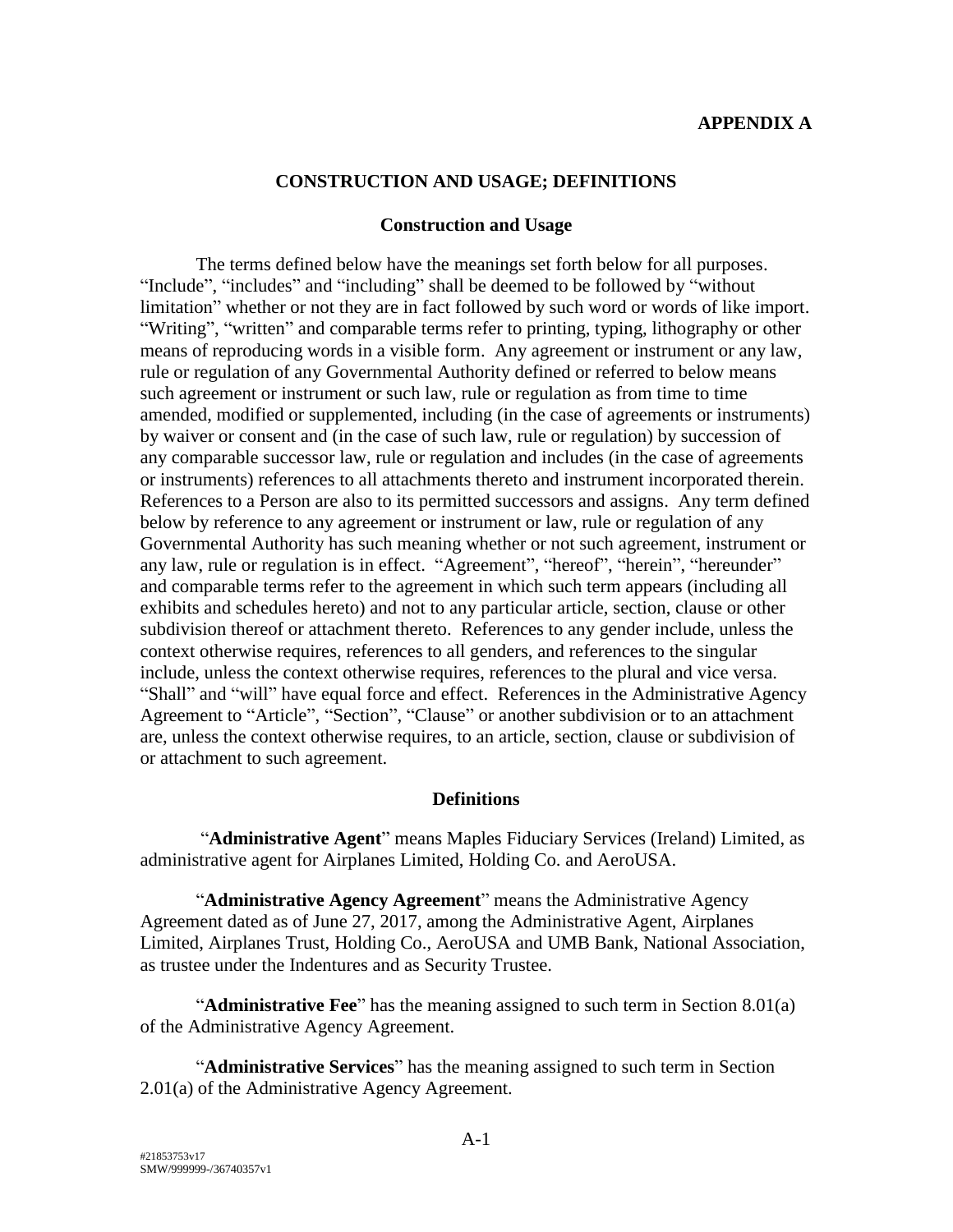"**AeroUSA**" means AeroUSA, Inc., a company incorporated under the laws of the State of Connecticut.

"**Affiliate**" means a Person that directly, or indirectly through one or more intermediaries, controls or is controlled by, or is under common control with, the Person specified.

"**After-Tax Basis**" means on a basis such that any payment received, deemed to have been received or receivable by any Person shall, if necessary, be supplemented by a further payment to that Person so that the sum of the two payments shall, after deduction of all Federal, state, local and Irish or other foreign Taxes, penalties, fines, interest, additions to Tax and other charges resulting from the receipt (actual or constructive) or accrual of such payments imposed by or under any Federal, state, local or Irish or other foreign law or Governmental Authority (after taking into account any current deduction to which such Person shall be entitled with respect to the amount that gave rise to the underlying payment and on a present value basis (determined on the basis of discounting at 8% any deductions, credits, or other tax benefits in other years to which such Person reasonably anticipates being entitled)) be equal to the payment received, deemed to have been received or receivable.

"**Airplanes Group**" has the meaning assigned to such term in [Section 2.01\(a\)](#page-4-3) of the Administrative Agency Agreement.

"**Airplanes Limited**" means Airplanes Limited, a company incorporated under the laws of Jersey, Channel Islands.

"**Airplanes Pass Through Trust**" means the trusts formed pursuant to the Trust Agreements.

"**Airplanes Trust**" means Airplanes U.S. Trust, a Delaware business trust.

"**Airplanes Trust Agreement**" means the Restated Airplanes U.S. Trust Agreement dated as of March 11, 1996 (as amended, modified or supplemented from time to time), among AerCap, Inc. (f/k/a GPA, Inc.), as Settlor, Wilmington Trust Company, as Delaware Trustee, and the Controlling Trustees party thereto.

"**Applicable Law**" with respect to any Person means any law, directive, statute, ordinance, rule or regulation or code of conduct or practice of any U.S. Federal, state or local Governmental Authority, the EU or any Irish, Jersey or other non-U.S. or international Governmental Authority that applies to such Person or any of its properties or assets.

"**Business Day**" means any day other than a Saturday or Sunday on which banks are open for business (including dealing in foreign exchange and foreign currency deposits) in New York, New York, London, England and Shannon, Ireland.

"**Calculation Date**" means the fourth Business Day immediately preceding each Payment Date.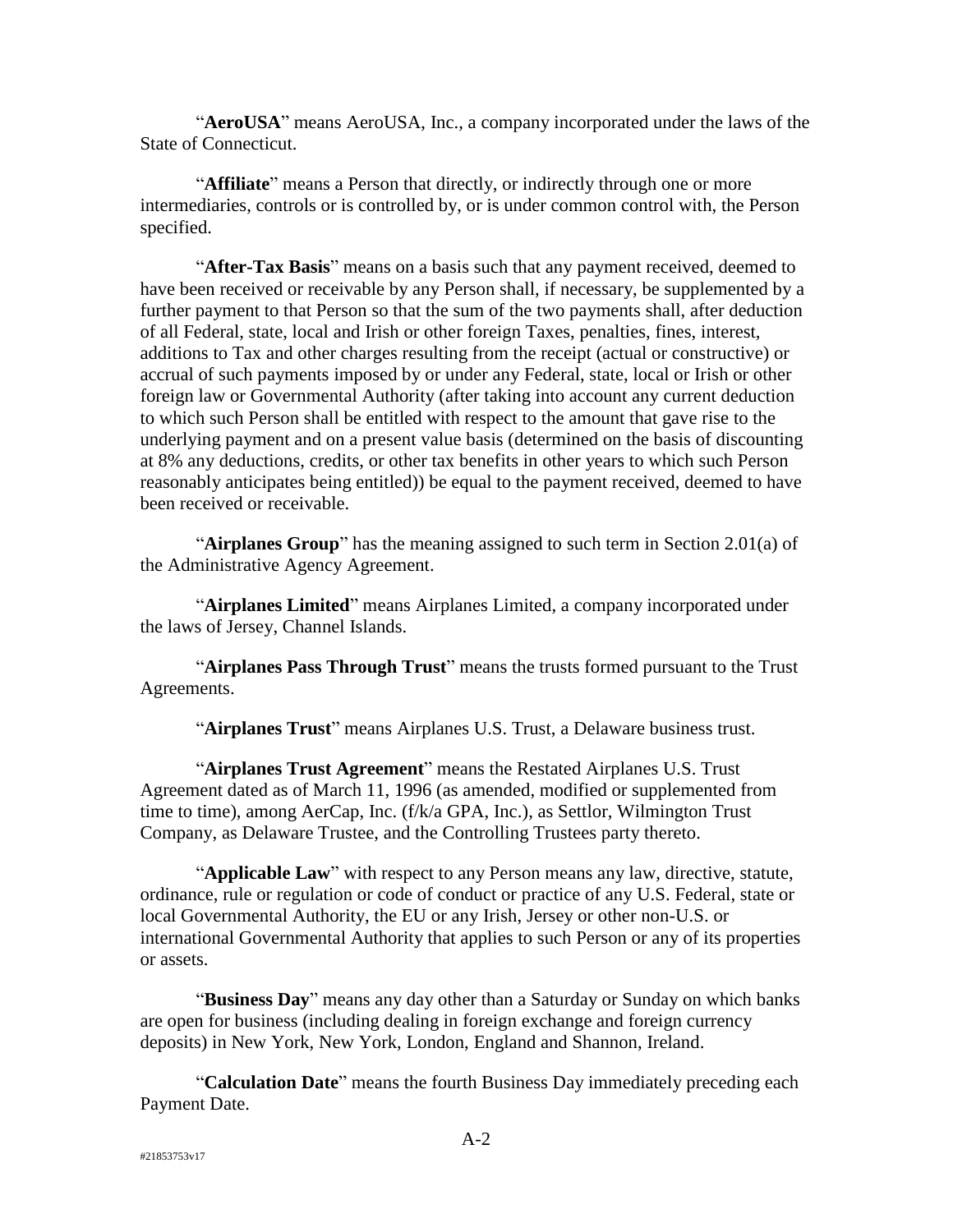"**Cash Management Agreement**" means the Cash Management Agreement dated as of June 27, 2017, among the Cash Manager, Airplanes Limited, Airplanes Trust and UMB Bank, National Association, as trustee under the Indentures and as Security Trustee.

"**Cash Manager**" means Maples Fiduciary Services (Ireland) Limited, in its capacity as Cash Manager under the Cash Management Agreement.

"**Certificates**" means the Pass-Through Certificates issued by Airplanes Pass-Through Trust.

"**Class E Notes**" means the Class E Notes issued by Airplanes Limited and Airplanes Trust.

"**Closing Date**" means March 28, 1996.

"**Company Secretary**" means, with respect to Airplanes Limited, Sanne Fiduciary Services Limited, and, with respect to Airplanes Trust, The Wilmington Trust Company.

"**Consolidated Quarterly Draft Accounts**" has the meaning assigned to such term in [Section 2.04\(b\)\(ii\)](#page-9-2) of the Administrative Agency Agreement.

"**Consolidating Quarterly Draft Accounts**" has the meaning assigned to such term in [Section 2.04\(b\)\(iii\)](#page-9-1) of the Administrative Agency Agreement.

"**Control**" (including, with its correlative meanings, "**controlled by**" and "**under common control with**") means possession, directly or indirectly, of power to direct or cause the direction of management or policies (whether through ownership of securities or partnership or other ownership interests, by contract or otherwise).

"**Delaware Trustee**" means the Wilmington Trust Company, as trustee of Airplanes Trust.

"**Documentary Conventions**" with respect to the Administrative Agency Agreement means that, except as otherwise expressly provided therein:

(a) *Notices*. Subject to paragraph (d) below, all notices, consents, directions, approvals, instructions, requests and other communications required or permitted by such agreement to be given to any Person shall be in writing, and any such notice shall become effective five Business Days after being deposited in the mails, certified or registered, return receipt requested, with appropriate postage prepaid for first class mail, or if delivered by hand or courier service or in the form of a facsimile, when received (and, in the case of a facsimile, receipt of such facsimile is confirmed to the sender), and shall be directed to the address or facsimile number of such Person set forth below (with a copy to the Administrative Agent):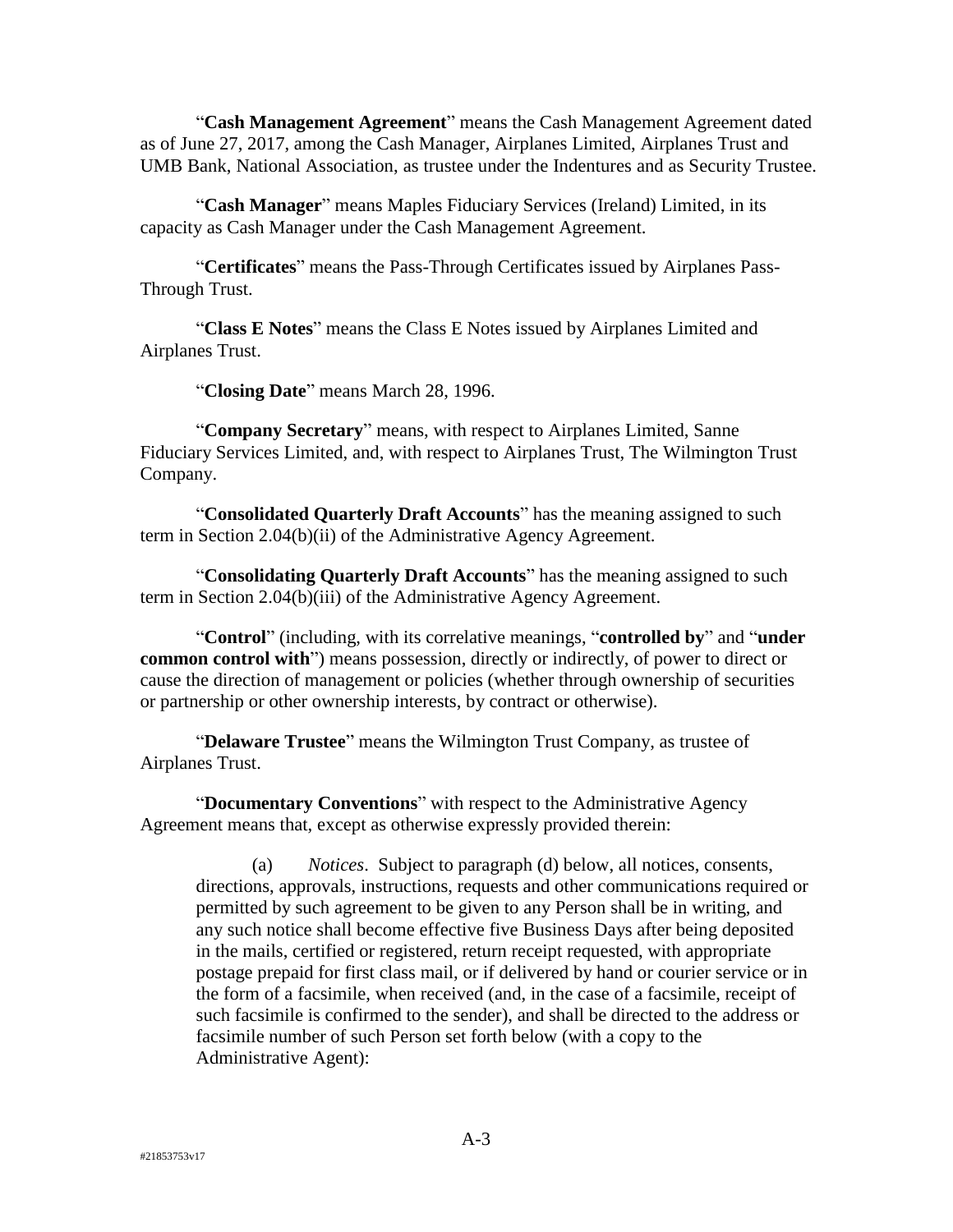If to AeroUSA, to it at:

AeroUSA, Inc. c/o Maples Fiduciary Services (Delaware) LLC 4001 Kennett Pike, Suite 302 Wilmington, Delaware 19807 USA Tel: +1 302 338 9130 Fax: +1 302 300 4063 Email: delaware@maplesfs.com

If to Airplanes Limited, to it at:

Airplanes Limited 13 Castle Street St. Helier Jersey, JE4 5UT Channel Islands Attention: The Directors Telephone: +44 1534 722 787

If to Holding Co., to it at:

Airplanes Holdings Limited 32 Molesworth Street Dublin 2 Ireland Attention: The Company Secretary Telephone: +353 (0)1697 3200 Email: airplanesgroup@maplesfs.com

If to Airplanes Trust, to it at:

Airplanes U.S. Trust c/o Wilmington Trust Company 1100 North Market Street Rodney Square North Wilmington, DE 19890-0001 Attention: The Controlling Trustees Telephone: +1 302 651 1000

If to the Administrative Agent, to it at:

Maples Fiduciary Services (Ireland) Limited 32 Molesworth Street Dublin 2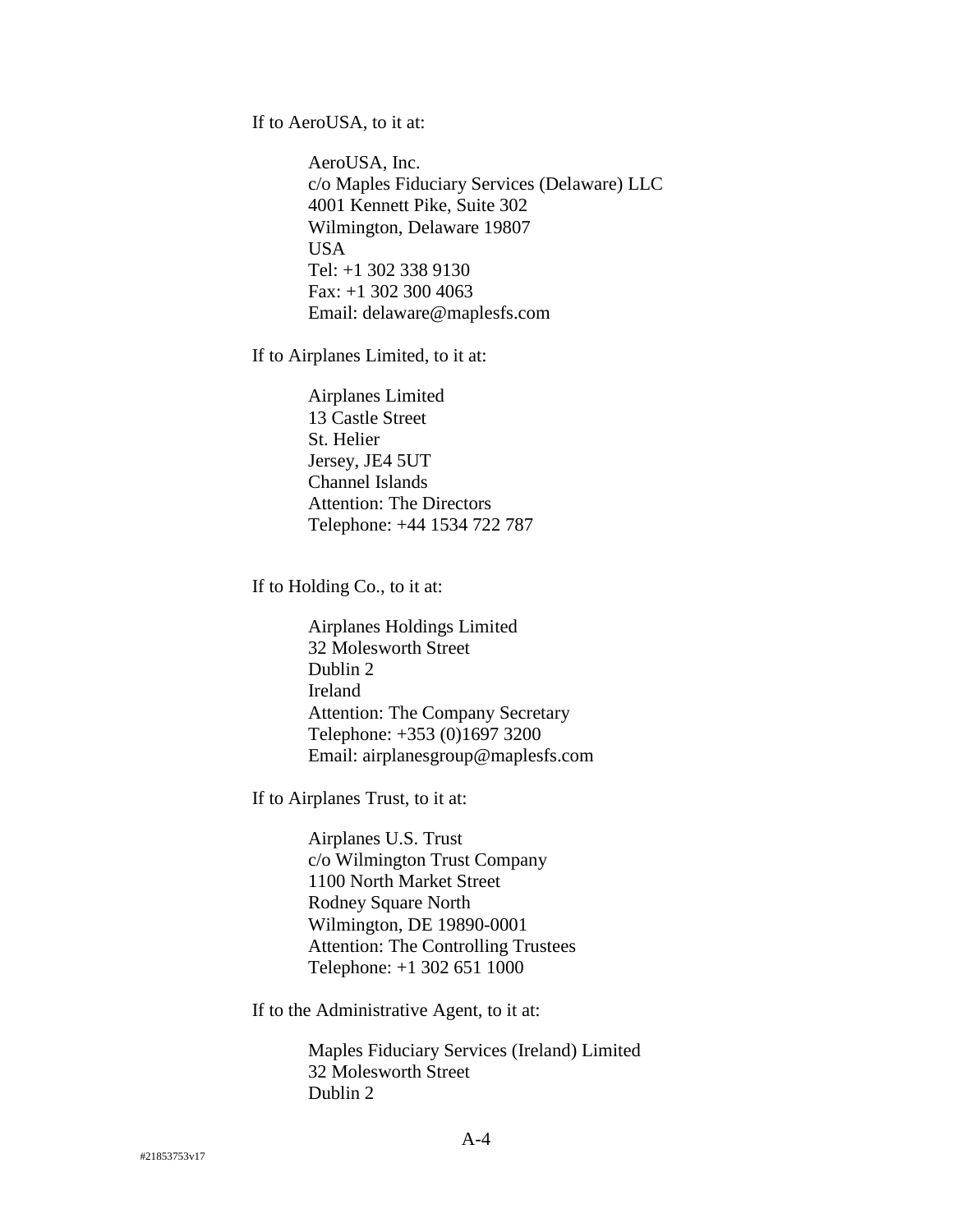Ireland Attention: The Administrative Agent Telephone: +353 (0)1697 3200

From time to time any party to such agreement may designate a new address or number for purposes of notice thereunder by notice to each of the other parties thereto.

# (b) *Governing Law*. **SUCH AGREEMENT SHALL IN ALL RESPECTS BE GOVERNED BY, AND CONSTRUED IN ACCORDANCE WITH, THE LAWS (EXCLUDING PRINCIPLES OF CONFLICTS OF LAWS) OF THE STATE OF NEW YORK APPLICABLE TO AGREEMENTS MADE AND TO BE PERFORMED ENTIRELY WITHIN SUCH STATE, INCLUDING ALL MATTERS OF CONSTRUCTION, VALIDITY AND PERFORMANCE.**

(c) *Jurisdiction; Court Proceedings; Waiver of Jury Trial*. Any suit, action or proceeding against any party to such agreement arising out of or relating to such agreement, any transaction contemplated thereby or any judgment entered by any court in respect of any thereof may be brought in any New York State or Federal court located in the County of New York and each such party hereby submits to the nonexclusive jurisdiction of such courts for the purpose of any such suit, action or proceeding. To the extent that service of process by mail is permitted by applicable law, each party hereto irrevocably consents to the service of process in any such suit, action or proceeding in such courts by the mailing of such process by registered or certified mail, postage prepaid, at its address for notices provided for above. Each party to such agreement irrevocably agrees not to assert any objection which it may ever have to the laying of venue of any such suit, action or proceeding in any New York State or Federal court located in the County of New York, and any claim that any such suit, action or proceeding brought in any such court has been brought in an inconvenient forum. To the fullest extent permitted by Applicable Law, each party to such agreement waives any right it may have to a trial by jury in respect of any litigation directly or indirectly arising out of, under or in connection with such agreement.

(d) *Agent*. Each of Airplanes Limited, Holding Co., AeroUSA, Airplanes Trust and the Administrative Agent hereby appoint Corporation Service Company, 375 Hudson Street, New York, N.Y., U.S.A. 10014 as its nonexclusive agent for service of process in the United States in connection with the Administrative Agency Agreement. The parties may use any legally available means of service of process. Each of Airplanes Limited, Airplanes Trust, Holding Co. and AeroUSA will promptly notify the other persons listed in paragraph (a) of this definition of any change in the address of the respective agents; *provided*, *however*, that each of Airplanes Limited, Airplanes Trust, AeroUSA and Holding Co. will at all times maintain an agent located within New York State for service of process in connection with the Administrative Agency Agreement.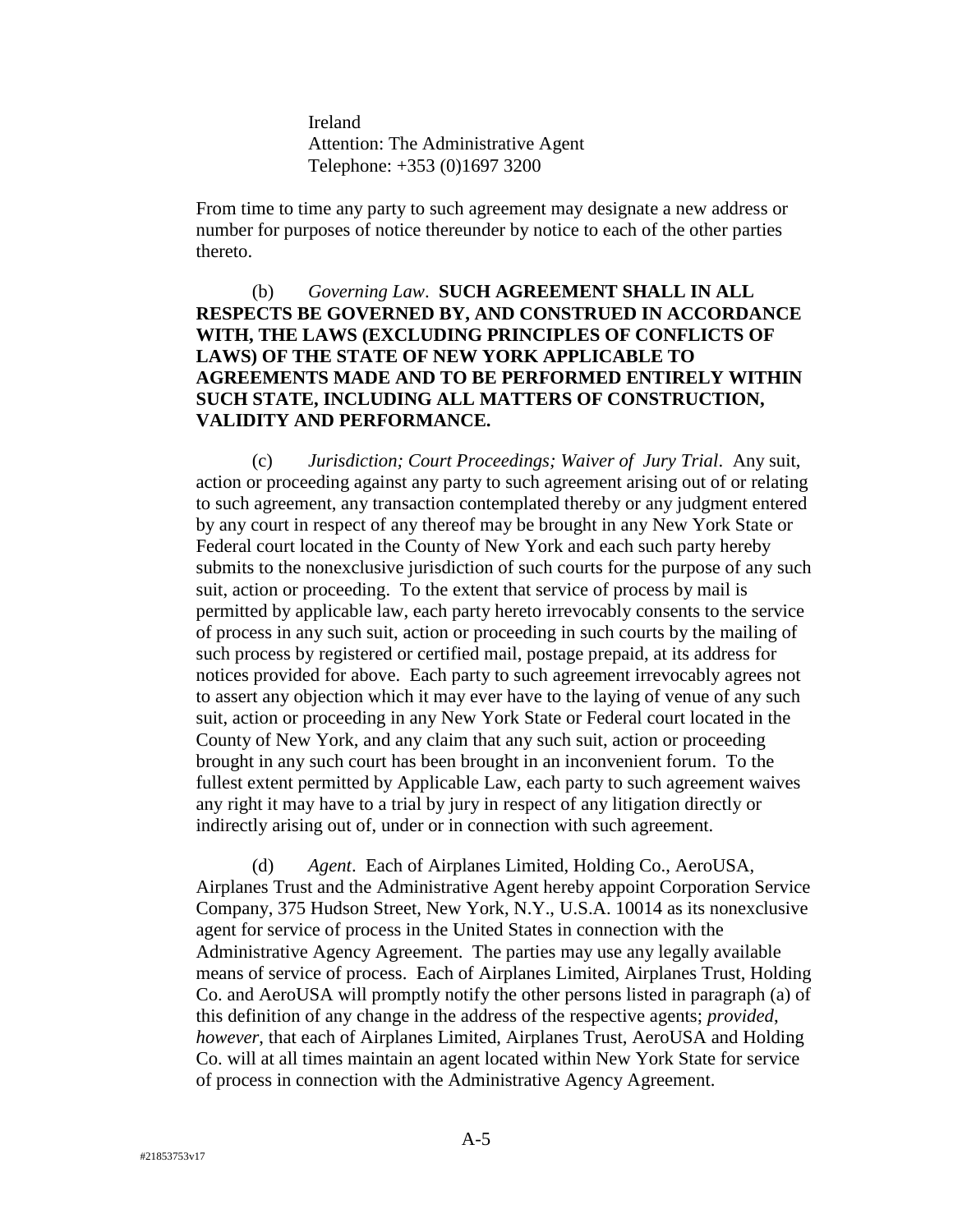(e) *Consequential Damages*. In no event will any party to such agreement be liable for incidental damages, lost profits, income tax consequences, lost savings or any other consequential damages, even if such party has been advised of the possibility of such damages, or for punitive damages, resulting from the breach of any obligation under such agreement.

(f) *Counterparts*. Such agreement may be executed by the parties thereto in separate counterparts, each of which when so executed and delivered shall be an original, but all such counterparts shall together constitute one and the same agreement. All signatures need not be on the same counterpart.

(g) *Entire Agreement; Amendment and Waiver*. Such agreement shall constitute the entire agreement of the parties thereto with respect to the subject matter thereof and supersedes all prior written and oral agreements and understandings with respect to such subject matter. Neither such agreement nor any of the terms thereof may be terminated, amended, supplemented, waived or modified, except by an instrument in writing signed by the party against which the enforcement of the termination, amendment, supplement, waiver or modification shall be sought. No failure or delay of any party to such agreement in exercising any power or right thereunder shall operate as a waiver thereof, nor shall any single or partial exercise of any such right or power, or any abandonment or discontinuance of steps to enforce such a right or power, preclude any other or further exercise thereof or the exercise of any other right or power.

(h) *Table of Contents; Headings*. The table of contents and headings of the various articles, sections and other subdivisions of such agreement are for convenience of reference only and shall not modify, define or limit any of the terms or provisions of such agreement.

(i) *Parties in Interest; Limitation on Rights of Others*. The terms of such agreement shall be binding upon, and inure to the benefit of, the parties thereto and their permitted successors and assigns and, to the extent applicable, their respective Affiliates and Representatives. Airplanes Trust shall be considered to be a party to the Administrative Agency Agreement only to the extent set forth on the signature page of the Administrative Agency Agreement. Except as expressly set forth in such agreement with respect to Affiliates and Representatives of the parties thereto, nothing in such agreement, whether express or implied, shall be construed to give any Person (including any past, present or future employee of any Person within Airplanes Group) (other than the parties thereto and their permitted successors and assigns) any legal or equitable right, remedy or claim under or in respect of such agreement, or any covenants, conditions or provisions contained therein.

(j) *Method of Payment*. Except as otherwise agreed, all amounts required to be paid by any party to such agreement to any other party thereunder (including in respect of any judgment or settlement entered in respect of such agreement) shall be paid in dollars, by wire transfer, or other acceptable method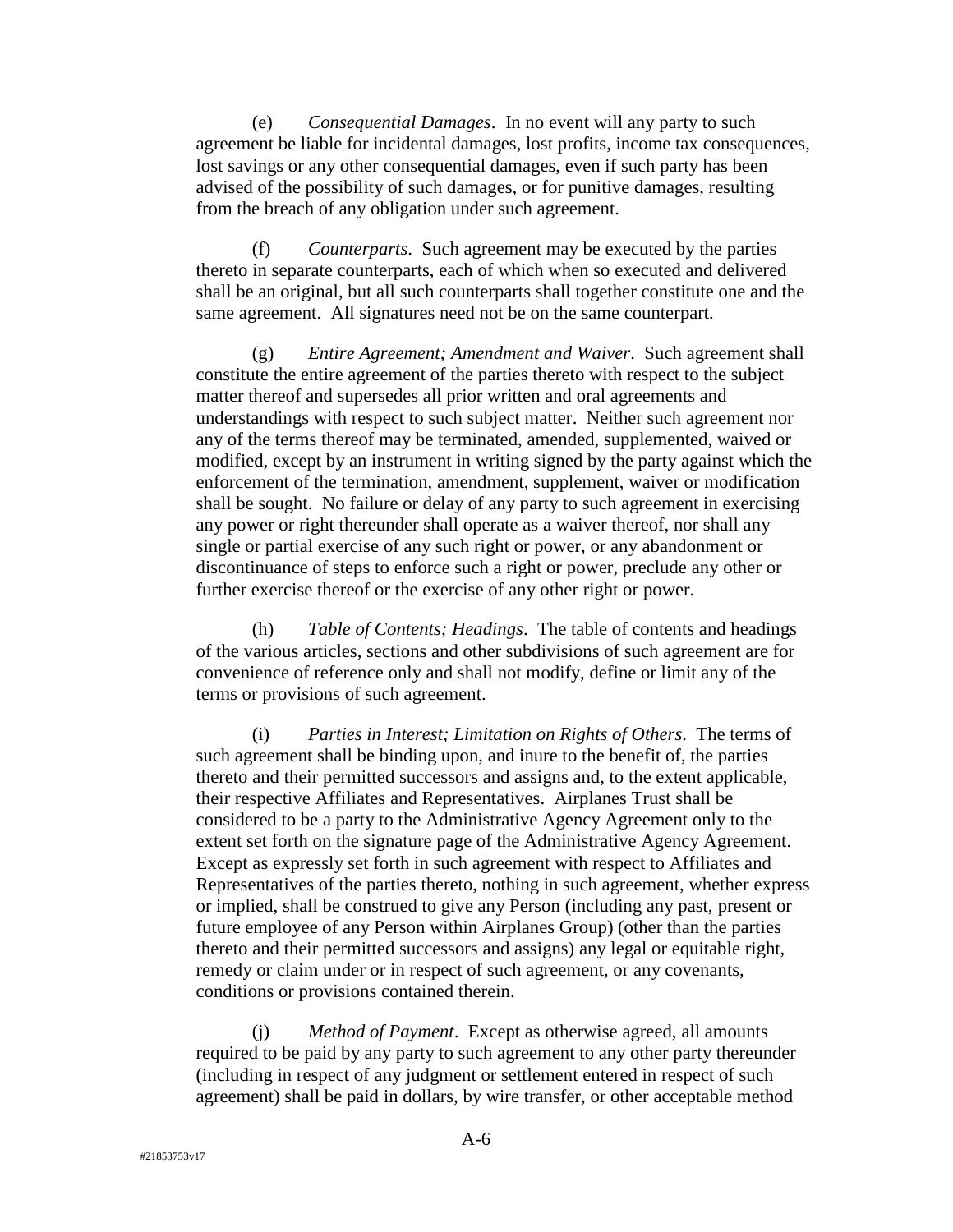of payment, of same day funds to a Dollar account located in the United States as such party may specify by notice to the other party.

(k) *Payment on Business Days*. If any payment under such agreement is required to be made on a day other than a Business Day, such payment shall be made on the next succeeding Business Day and no additional interest shall accrue thereon.

(1) *Past Due Payments*. Any amount payable to any party or any of its Affiliates or Representatives under such agreement shall be paid on the date therein specified for payment of such amounts. To the extent that all or a portion of such amount is not paid on such date, such amount (or the unpaid portion thereof) shall bear interest at the Stipulated Interest Rate from such date until and through the date that such amount has been paid in full.

(m) *Severability*. Any provision of such agreement that shall be prohibited or unenforceable in any jurisdiction shall, as to such jurisdiction, be ineffective to the extent of such prohibition or unenforceability without invalidating the remaining provisions thereof and any such prohibition or unenforceability in any jurisdiction shall not invalidate or render unenforceable such provision in any other jurisdiction. To the extent permitted by Applicable Law, each of Airplanes Limited, Holding Co., AeroUSA, Airplanes Trust and the Administrative Agent waives any provision of law that renders any provision of such agreement prohibited or unenforceable in any respect.

(n) *Judgment Currency*. (i) If, for the purpose of obtaining judgment in any court, it is necessary to convert a sum due under such agreement in Dollars into another currency, the rate of exchange used shall be that at which in accordance with normal banking procedures the Trustee could purchase Dollars with such other currency in New York, New York, at 12:00 (noon), London, England time, on the Business Day immediately preceding the day on which final judgment is given.

(ii) The obligation of each party in respect of any sum due to any other party under such agreement in Dollars, to the extent permitted by Applicable Law, notwithstanding any judgment in a currency other than Dollars, shall be discharged only to the extent that on the Business Day following receipt of any sum adjudged to be so due in the judgment currency, such party may in accordance with normal banking procedures purchase Dollars in the amount originally due to such party with the judgment currency. If the amount of Dollars so purchased is less than the sum originally due to such party, the other party will indemnify such party against the resulting loss.

"**Dollars**" or "**\$**" means the lawful money of the United States of America.

"**Draft Accounts**" has the meaning assigned to such term in [Section 2.04\(b\)\(iii\)](#page-9-1) of the Administrative Agency Agreement.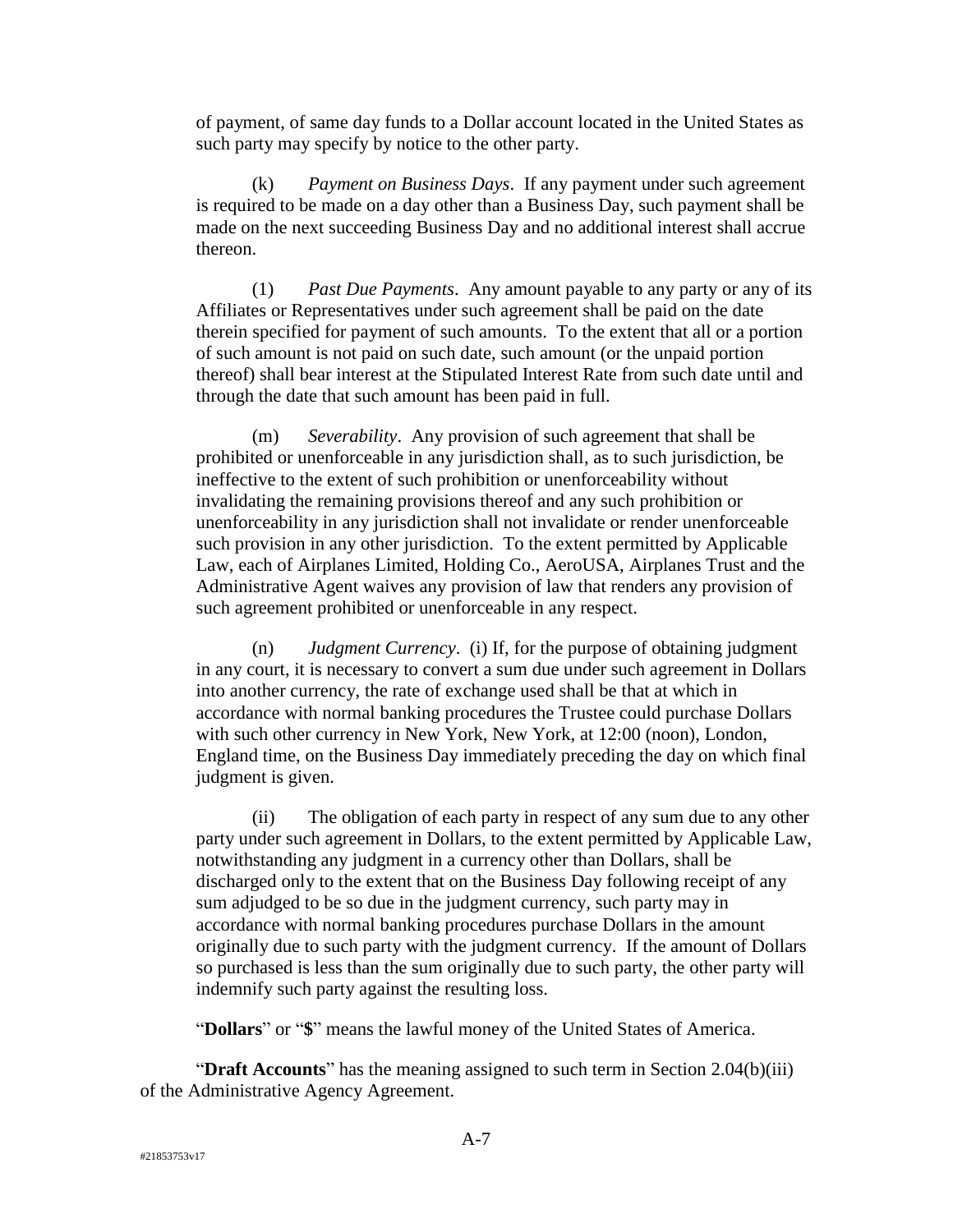"**EU**" means the European Union.

"**Event of Default**" has the meaning assigned to such term in the Indentures.

"**Expenses**" has the meaning assigned to such term in the Indentures.

"**Governmental Authority**" means any court, administrative agency or commission or other governmental agency or instrumentality (or any officer or representative thereof) domestic, foreign or international, of competent jurisdiction including, without limitation, the EU.

"**Holding Co.**" means Airplanes Holdings Limited (formerly, GPA II Limited), a company organized under the laws of Ireland.

"**Indentures**" means the Trust Indentures dated as of March 28, 1996 (as amended, modified or supplemented from time to time), between each of Airplanes Limited and Airplanes Trust and the Trustee.

"**Ledgers**" has the meaning assigned to such term in [Section 2.04\(b\)\(i\)](#page-9-0) of the Administrative Agency Agreement.

"**LIBOR**" means the London Interbank Offered Rate for deposits in Dollars, as determined pursuant to the Reference Agency Agreement.

"**Lien**" means, with respect to any asset, (a) any mortgage, deed of trust, lien, pledge, encumbrance, charge or security interest in or on such asset, (b) the interest of a vendor or a lessor which is not a Person within Airplanes Group under any conditional sale agreement, capital lease or title retention agreement relating to such asset and (c) in the case of securities, any purchase option, call or similar right of a third party with respect to such securities.

"**Losses**" means any and all liabilities (including liabilities arising out of the doctrine of strict liability), obligations, losses, damages, penalties, Taxes, actions, suits, judgments, costs, fees, expenses (including reasonable legal fees, expenses and related charges and costs of investigation) and disbursements, of whatsoever kind and nature; *provided* that the term "**Losses**" shall not include any indemnified party's management time or overhead expenses.

"**Material Adverse Effect**" with respect to any Person means an event, condition, matter, change or effect that impacts or, insofar as reasonably can be foreseen, in the future is likely to impact, in a material adverse manner, the condition (financial or otherwise), properties, assets, liabilities, earnings, capitalization, shareholders' equity, licenses or franchises, businesses, operation or prospects of such Person or the ability of such Person to consummate any transactions or to perform fully any of its obligations under any of the Relevant Documents.

"**Notes**" means the Notes issued by Airplanes Limited and Airplanes Trust pursuant to the Indentures.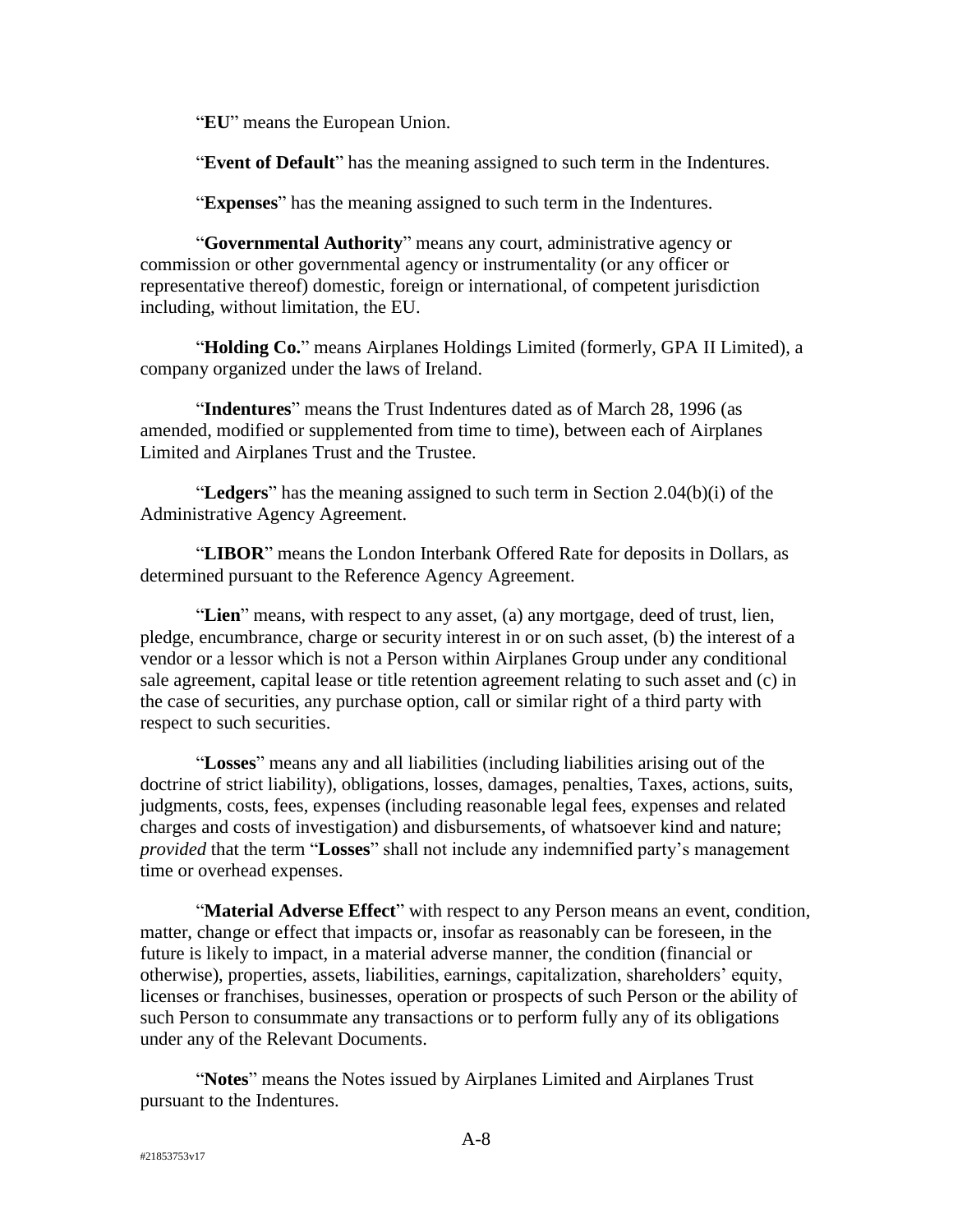"**Payment Date**" means the 15th day of each month (or, if such day is not a Business Day, then the next succeeding Business Day) commencing May 15, 1996.

"**Person**" means any individual, firm, corporation, partnership, trust, body of persons, joint venture, governmental authority or other entity, and shall include any successor (by merger or otherwise) of such entity.

"**Quarter**" means each fiscal quarter of Airplanes Limited, Airplanes Trust or any of their Subsidiaries, as applicable.

"**Rating Agency**" means each of Moody's Investors Service, Inc. and Standard & Poor's Ratings Group and any other nationally recognized statistical rating organizations that from time to time are contracted to rate the Certificates.

"**Ratings**" means the ratings assigned to the Certificates by the Rating Agencies.

"**Reference Agency Agreement**" means the Reference Agency Agreement dated as of March 28, 1996 (as amended, modified or supplemented from time to time), among Airplanes Limited, Airplanes Trust, the Reference Agent, the Indenture Trustees and the Cash Manager.

"**Reference Agent**" means UMB Bank, National Association, in its capacity as Reference Agent under the Reference Agency Agreement.

"**Reimbursable Expenses**" has the meaning assigned to such term in [Section](#page-18-8)  [8.02\(b\)](#page-18-8) of the Administrative Agency Agreement.

"**Relevant Documents**" means the Administrative Agency Agreement, the Airplanes Trust Agreement, the Cash Management Agreement, the Indentures, the Notes, the Reference Agency Agreement, the Secretarial Services Agreement, the Security Trust Agreement, the Stock Purchase Agreements and the Trust Agreements.

"**Relevant Jurisdiction**" means, in the case of Airplanes Limited, Jersey, Channel Islands; in the case of AeroUSA, the state of Connecticut; in the case of Holding Co., Ireland; and, in the case of a Subsidiary of Airplanes Group, the jurisdiction in which it is incorporated, or if the context requires, tax resident.

"**Representatives**" with respect to any Person means the officers, directors, employees, advisors and agents of such Person.

"**Secretarial Services Agreement**" means the Secretarial Services Agreement, dated as of March 28, 1996 (as amended, modified or supplemented from time to time), among Sanne Fiduciary Services Limited, as Company Secretary.

"**Security Trust Agreement**" means the Security Trust Agreement, dated as of March 28, 1996 (as amended, modified or supplemented from time to time), among UMB Bank, National Association, as Security Trustee, UMB Bank, National Association, as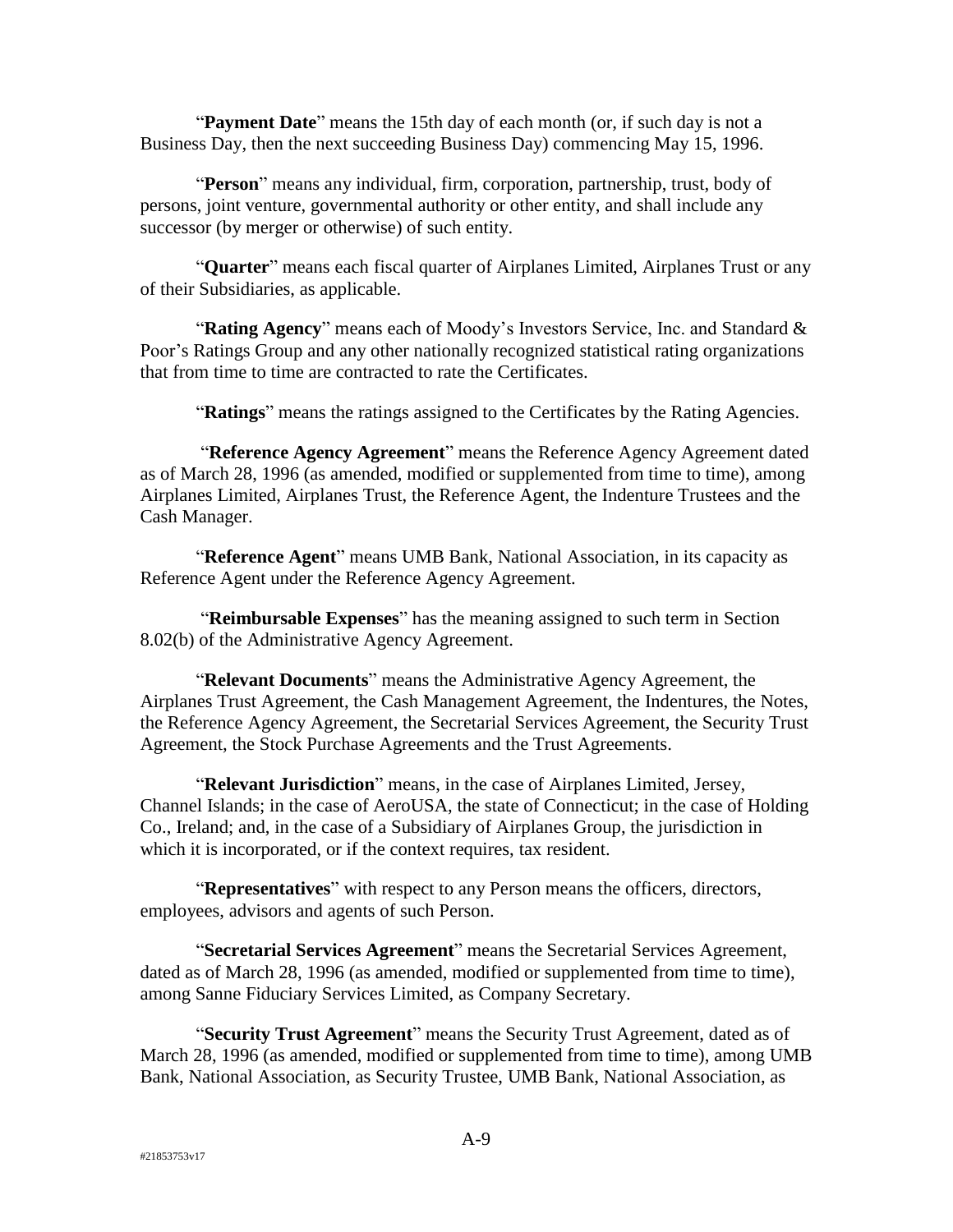trustee under the Indentures, Airplanes Limited, Airplanes Trust, the Administrative Agent, the Cash Manager and the other parties thereto.

"**Service Providers**" has the meaning assigned to such term in [Section 2.02\(d\)](#page-5-1) of the Administrative Agency Agreement.

"**Standard of Performance**" has the meaning assigned to such term in [Section](#page-11-3)  [3.01](#page-11-3) of the Administrative Agency Agreement.

"**Stipulated Interest Rate**" means, for any period, a rate per annum equal to LIBOR in effect during such period plus 2% per annum.

"**Stock Purchase Agreements**" means each of the Stock Purchase Agreements dated as of March 13, 1996 (as amended, modified or supplemented from time to time), among AerCap, Inc. (f/k/a GPA, Inc.), AerCap Ireland Limited (f/k/a GPA Group plc) and Airplanes Trust and among AerCap Ireland Limited (f/k/a GPA Group plc), Skyscape Limited and Airplanes Limited.

"**Subsidiary**" of any Person means a corporation, company or other entity (i) more than 50% of whose outstanding shares or securities (representing the right to vote for the election of directors or other managing authority) are, or (ii) which does not have outstanding shares or securities (as may be the case in a partnership, joint venture or unincorporated association), but more than 50% of whose ownership interest representing the right to make decisions for such other entity is, now or hereafter owned or controlled, directly or indirectly, by such Person, but such corporation, company or other entity shall be deemed to be a Subsidiary only so long as such ownership or control exists.

"**Tax**" or "**Taxes**" means all tees (including documentation, license and registration fees), taxes, assessments, levies, impositions, duties, withholdings and other governmental charges of any nature whatsoever (including taxes based upon or measured by gross receipts, income, profits, sales, use of occupation, and value added, ad valorem, transfer, franchise, withholding, payroll, social security, employment, excise, documentary, stamp, corporation, corporation profits, advance corporation, capital duty, capital gains, capital acquisitions, wealth, vehicle registration, social insurance, and property taxes), together with all interest, fines, penalties and additions imposed with respect to such amounts.

"**Trust Agreements**" means the Pass Through Trust Agreements dated as of March 28, 1996 (as amended, modified or supplemented from time to time), between Airplanes Limited, Airplanes Trust and UMB Bank, National Association, as passthrough trustee.

"**Trustee**" means UMB Bank, National Association, as trustee under the Indentures, and any successor trustees appointed pursuant thereto.

"**U.S. GAAP**" means generally accepted accounting principles and practices in United States as in effect from time to time and applied consistently throughout the periods involved.